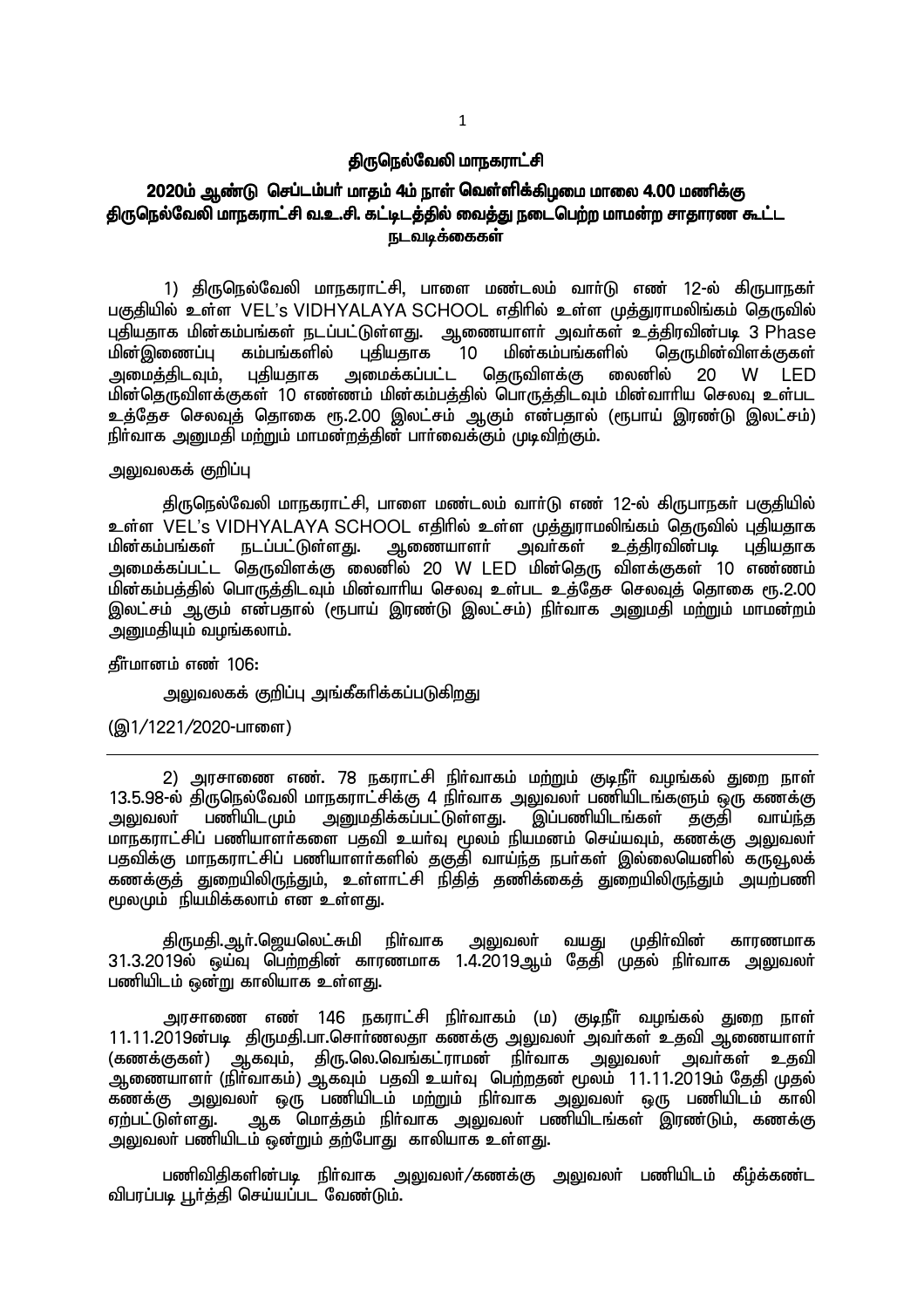| Method of Recruitment (பணி நியமன முறை) |  |  |
|----------------------------------------|--|--|
|----------------------------------------|--|--|

| <b>Accounts Officer</b><br>$\ddot{\cdot}$ | (i) By promotion from the holder of the post of Superintendent of<br>the Corporation General Subordinate Service; or<br>(ii) By transfer from the holder of the posts in Class-II  |
|-------------------------------------------|------------------------------------------------------------------------------------------------------------------------------------------------------------------------------------|
| Qualification<br>$\ddot{\cdot}$           | By promotion and by transfer /<br>Must have worked as Superintendent of the Accounts Branch and<br>as Accountant for a period of not less than two years in each of the<br>post.   |
| Administrative officer:                   | Method of Recruitment : By transfer from the holder of the posts in<br>Class-II<br>Qualification: Must have worked for a period of not less<br>than two years as Accounts officer. |

மேலும் அரசாணை எண். 179 நகராட்சி நிர்வாகம் மற்றும் குடிநீர் வழங்கல் துறை நாள் 5.10.2009-ல் மேற்கண்ட விதிகளுக்கு தக்க திருத்தங்கள் வழங்கி கீழ்க்கண்டவாறு ஆணை பிறப்பித்துள்ளது.

3 (a) – Appointment to the post of Administrative officer and Accounts officer, by promotion, shall be made from the panel drawn from the common seniority list of Superintendent and Assistant Revenue officer.

3 (b) for the entry in column (3) against the post "Accounts Officer" in column (1) and the entry "By Promotion and by transfer" in column (2) thereof the following entries shall be substituted namely:

"Must have worked for a period of not less than 2 years in the post of Superintendent or Assistant Revenue officer."

மேற்கண்ட விதிகளின்படி 2020-2021 ம் ஆண்டுக்கான கணக்கு அலுவலர் /நிர்வாக அலுவலா் பதவிக்கான முதுநிலைப்பட்டியல் 1.4.2020-ஆம் தேதியினை தகுதி நாளாக கொண்டு வெளியிட்பட்டதில், 1.4.2020-ம் தேதியில் கண்காணிப்பாளர் / உதவி வருவாய் அலுவலர் .<br>நிலையில் இரண்டு ஆண்டுகள் பணிமுடித்த பணியாளர்களின் வரைவு முதுநிலைப்பட்டியல் 8.5.2020 லும் இறுதி முதுநிலைப்பட்டியல் 2.6.2020 தேதியிலும் வெளியிடப்பட்டது.

மேற்படி முதுநிலைப்பட்டியல் மீது ஆட்சேபனைகள் ஏதும் பெறப்படவில்லை. எனவே இறுதி முதுநிலைப்பட்டியலின்படி தகுதியுள்ள கீழ் குறிப்பிட்டுள்ள விபரப்படி கண்காணிப்பாளா்  $\widetilde{Z}$  உதவி வருவாய் அலுவலா் நிலையிலுள்ள, கலம் எண 6-இல் கண்டுள்ள தேதியில் இரண்டு அண்டு பணிக்காலம் பூர்த்தி செய்த பணியாளர்களை கணக்கு <u>அலு</u>வலர் / நிர்வாக அலுவலர் ்து கப் பதவி உயர்வு செய்ய 15.6.2020ம் தேதியில் கீழ்கண்டவாறு தேர்ந்த பெயர்பட்டியல் வெளியிடப்பட்டகு.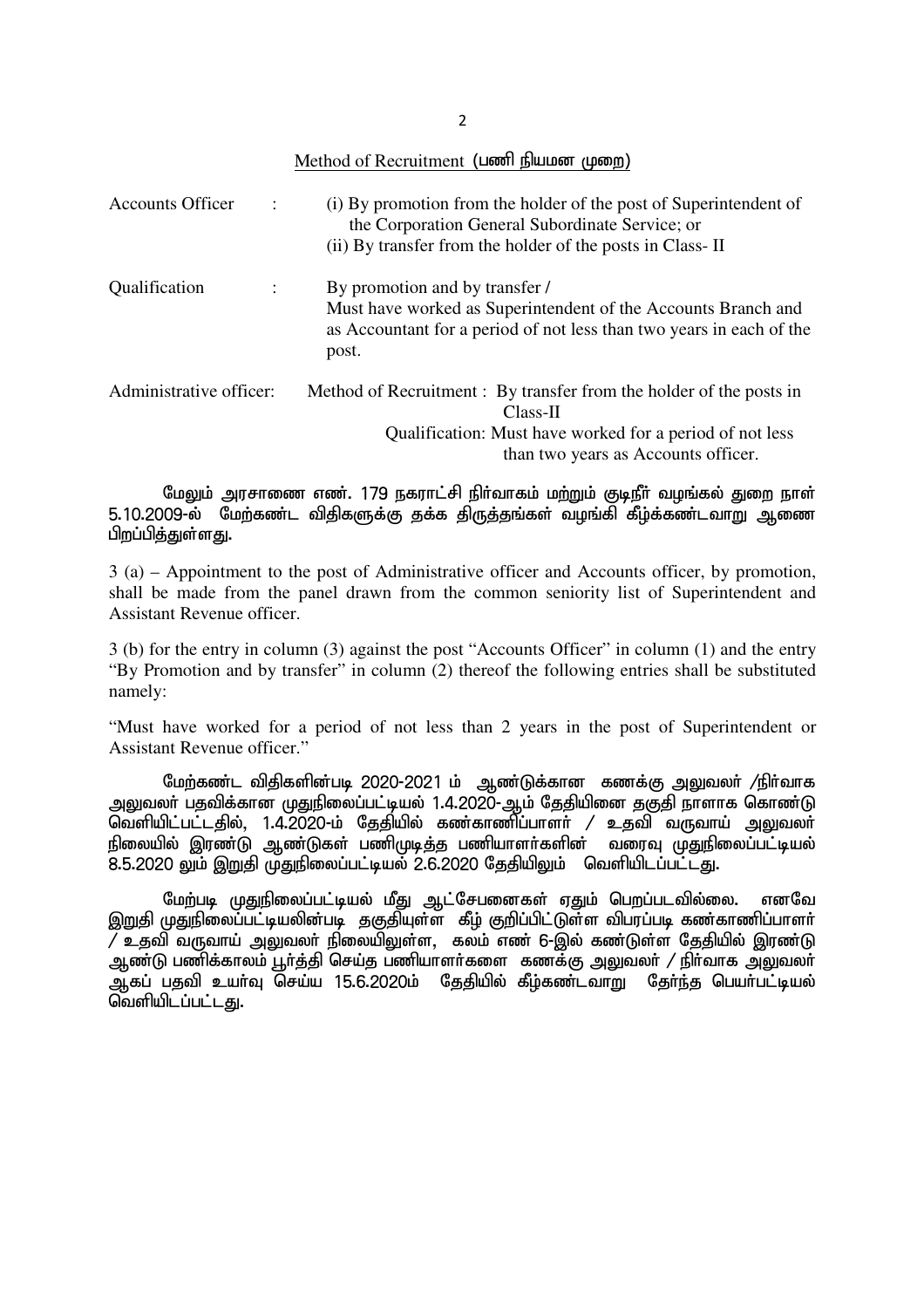| கணக்கு அலுவலா் / நிா்வாக அலுவலா் பணியிடத்திற்கு தகுதியுள்ள கண்காணிப்பாளா் / |                                                 |  |  |
|-----------------------------------------------------------------------------|-------------------------------------------------|--|--|
|                                                                             | உதவி வருவாய் அலுவலா்கான தோ்ந்த பெயா்ப் பட்டியல் |  |  |

| வ.             | பணியாளர்       | பதவி மற்றும்      | பிறந்த     | கண்        | இரண்டு     | ஓய்வு       | குற்றச்         |
|----------------|----------------|-------------------|------------|------------|------------|-------------|-----------------|
| <b>бТ</b>      | பெயர்          | பணிபுரிந்து வரும் | தேதி       | காணிப்     | ஆண்டு      | பெறும் நாள் | சாட்டு          |
| ண              |                | வார்டு அலுவலகம்   |            | பாளர் /    | பணி        |             | 8(1) 8(2)       |
|                | திரு / திருமதி |                   |            | உதவி       | பூர்த்தி   |             | நிலுவை          |
|                |                |                   |            | வருவாய்    | செய்த      |             | விபரம்          |
|                |                |                   |            | அலுவலா்    | நாள்       |             |                 |
|                |                |                   |            | பணியில்    |            |             |                 |
|                |                |                   |            | சேர்ந்த    |            |             |                 |
|                |                |                   |            | நாள்       |            |             |                 |
|                | 2              | 3                 | 4          | 5          | 6          | 7           | 8               |
|                | திரு.டி.வி.    | கண்காணிப்பாளர்    | 03.03.1963 | 1.4.2013   | 1.4.2015   | 31.3.2022   | <b>சி1/119/</b> |
|                | சண்முகம்       | பாளையங்கோட்டை     |            |            |            |             | 2019            |
|                |                | வார்டு            |            |            |            |             | விதி            |
|                |                |                   |            |            |            |             | 8(1)-ன்         |
|                |                |                   |            |            |            |             | கீழ்            |
|                |                |                   |            |            |            |             | குற்றச்         |
|                |                |                   |            |            |            |             | சாட்டு          |
|                |                |                   |            |            |            |             | நிலுவை          |
| $\overline{2}$ | திரு           | கண்காணிப்பாளர்    | 25.3.1971  | 2.7.2013   | 2.7.2015   | 31.3.2030   | இல்லை           |
|                | எஸ்.மாரியப்பன் | மேலப்பாளையம்      |            |            |            |             |                 |
|                |                | வாா்டு அலுவலகம்   |            |            |            |             |                 |
| 3              | திருமதி<br>ஆர் | கண்காணிப்பாளர்    | 8.10.1977  | 22.11.2013 | 22.11.2015 | 31.10.2036  | இல்லை           |
|                | அருணாசலம்      | மைய அலுவலகம்      |            |            |            |             |                 |

திருநெல்வேலி மாநகராட்சியில் பணியாற்றும் பணியாளர்களுக்கான பதவி உயர்வு வழங்குவது தொடர்பாக அமைக்கப்பட்ட குழு அலுவலர்களின் 16.7.2020ம் தேதிய கூட்ட நடவடிக்கையில் கீழ்கண்டவாறு பரிந்துரை செய்யப்பட்டுள்ளது.

"கணக்கு <u>அலு</u>வலா் / நிா்வாக அலுவலா் பணியிடத்திற்கான வெளியிடப்பட்ட தோ்ந்த பெயர் பட்டியலில் வரிசை எண் 1ல் குறிப்பிட்ட திரு.டி.வி.சண்முகம் கண்காணிப்பாளர் மீது விகி 8(1)-ன் கீம் குற்றச்சாட்டு நிலுவையில் உள்ளது. மேற்படி குற்றசாட்டின் மீது விசாரணை அலுவலா் நியமனம் செய்யப்பட்டுள்ளது. விசாரணை நிலுவையில் உள்ளது. கோ்ந்த பெயா் பட்டியல் வெளியிடும் காலத்தில் அன்னாா் பெயாில் தண்டனை ஏதும் நிலுவையில் இல்லை. அரசு குறிப்பு எண் 117611/எஸ்788-1, பணியாளா் மற்றும் நிா்வாக சீா்திருத்தத்துறை நாள் 15.12.88 kw;Wk; muRf;fbjk; vz; 248 gzpahsh; eph;thf rPh;jpUj;jj;Jiw ehs;  $20.10.1997$ -ல் பத்தி I ல் காணும் அட்டவணையில் வாிசை எண ்6ல்  $17(a)$ ( $i.e$   $8(\overline{1})$ ) -ன் கீழான<br>குற்றச்சாட்டு நிலுவையில் இருப்பின் பதவி உயாவிற்கு பாதிப்பு இல்லை என குற்றச்சாட்டு நிலுவையில் இருப்பின் பதவி உயர்விற்கு பாதிப்பு இல்லை என தெரிவிக்கப்பட்டுள்ளது.

தற்போது கணக்கு அலுவலர் ஒரு பணியிடம் மற்றும் நிர்வாக அலுவலர் 2 பணியிடம் காலியாகவுள்ளதால் முதுநிலைப்பட்டியலில் வரிசை எண் 1 முதல் 3 வரை உள்ள நபர்களின் பெயர்களைக் கொண்டு வெளியிடப்பட்ட தேர்ந்த பெயர்பட்டியலின்படி Pay Matrix Level 20  $37700 - 119500$  என்ற ஊதிய தொகுப்பில் அரசின் உறுதியாக்கம் பெற வேண்டும் என்ற .<br>நிபந்தனையுடன் மாமன்றத்தின் ஓப்புதல் பெற்று நிர்வாக அலுவலர் / கணக்கு அலுவலராக .<br>பதவி உயர்வு செய்ய குழு பரிந்துரை செய்கின்றது" என பரிந்துரை செய்யப்பட்டுள்ளது.

இந்நிலையில் வரிசை எண் 1ல் குறிப்பிட்டுள்ள திரு.டி.வி.சண்முகம் கண்காணிப்பாளர் குறண தாவல் கண்காணிப்பாளர் லஞ்சம் மற்றும் ஊமல் கண்காணிப்பக் குறையினாால் லஞ்ச ்வழக்கில் 18.8.2020ல் கைது செய்யப்பட்டதை அடுத்து அன்னாா் தற்காலிக பணிநீக்கம் .<br>செய்யப்பட்டுள்ளார். எனவே விதிகளின்படி தேர்ந்த பெயர்பட்டியலில் வரிசை எண் 1ல் உள்ள திரு.டி.வி.சண்முகம் கண்காணிப்பாளரை (த.ப.நீ) தவிர்த்து வரிசை எண் 2 மற்றும் 3 ல் உள்ள திரு.எஸ்.மாரியப்பன் மற்றும் திருமதி.ஆர்.அருணாசலம், கண்காணிப்பாளர்களை  $\rm P_{\rm av}$   $\rm{Matrix}$  $Level$  20 37700 – 119500 என்ற ஊகிய கொகுப்பில் அாசின் உறுகியாக்கம் பெற வேண்டும்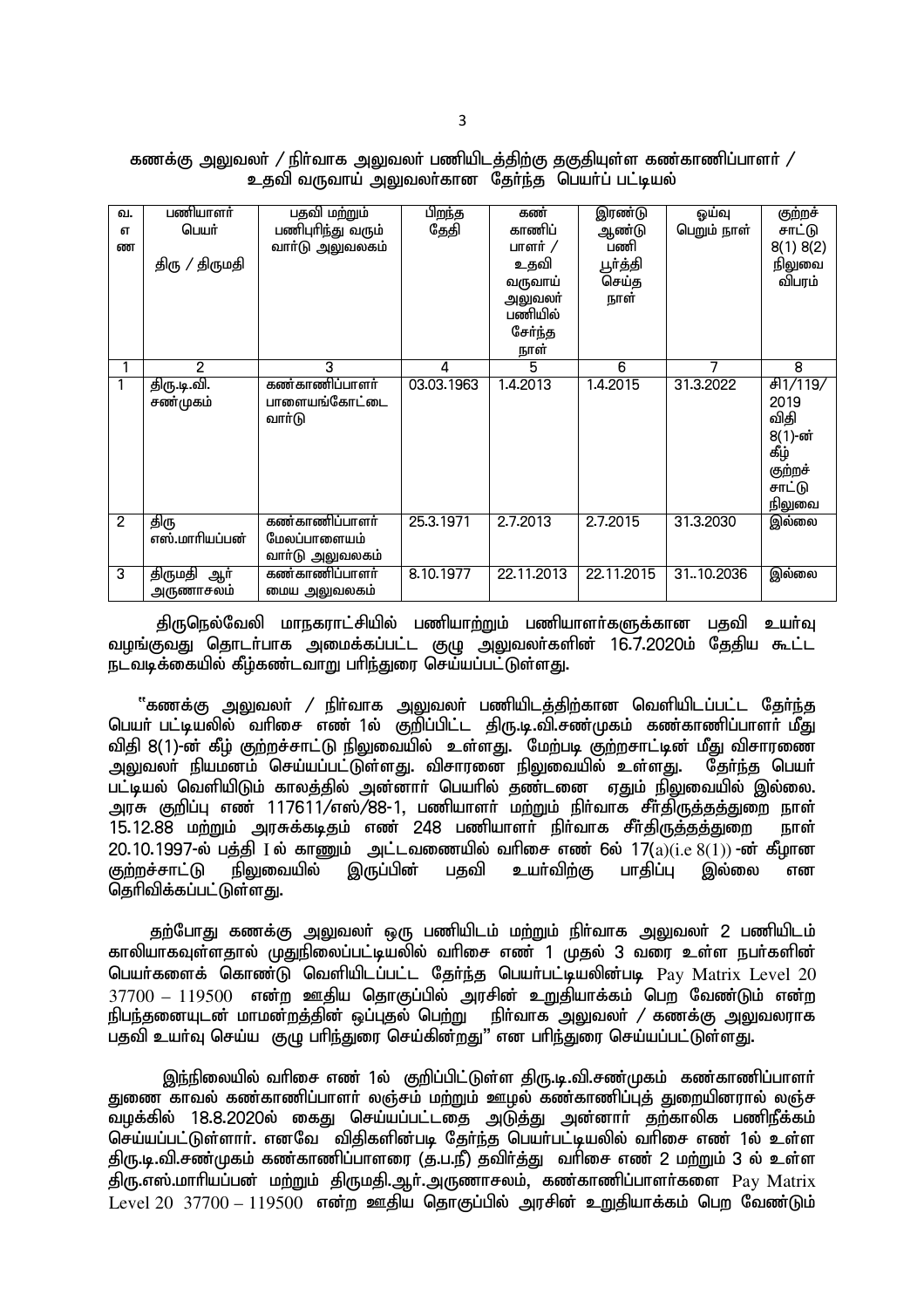என்ற நிபந்தனையுடன் நிா்வாக அலுவலா் / கணக்கு அலுவலராக பதவி உயா்வு செய்ய மாமன்றத்தின் பார்வைக்கும், அனுமதிக்கும்.

### அலுவலககுறிப்பு:

அ) 2020-2021ம் ஆண்டிற்கு 1.4.2020 அன்று தகுதி நாளாக கொண்டு நிர்வாக அலுவலர்/கணக்கு <u>அலு</u>வலர் பதவி உயர்வுக்கு தகுதியுள்ள கண்காணிப்பாளர் / உதவி வருவாய் அலுவலா்களுக்கான தோ்ந்த பட்டியலை (Panel) மாமன்றம் அங்கீகாிக்கலாம்.

ஆ) தேர்ந்த பெயர் பட்டியலில் வரிசை எண் 1ல் குறிப்பிட்டுள்ள திரு.டி.வி.சண்முகம் ்கண்காணிப்பாளர் துணை காவல் கண்காணிப்பாளர் லஞ்சம் மற்றும் ஊழல் கண்காணிப்புத் துறையினரால் லஞ்ச வழக்கில் கைது செய்யப்பட்டதை அடுத்து அன்னாா் 19.8.2020ல் தற்காலிக பணிநீக்கம் செய்யப்பட்டுள்ளாா். எனவே விதிகளின்படி தோ்ந்த பெயா்பட்டியலில் ்வரிசை எண் 1ல் உள்ள திரு.டி.வி.சண்முகம் கண்காணிப்பாளரை (த.ப.நீ) தவிர்த்து வரிசை எண் 2 மற்றும் 3-ல் உள்ள திரு.எஸ்.மாரியப்பன் மற்றும் திருமதி.ஆர்.அருணாசலம் கண்காணிப்பாளர்களை Pay Matrix Level 20  $37700 - 119500$  என்ற ஊதிய தொகுப்பில் அரசின் உறுதியாக்கம் பெற<sup>்</sup>வேண்டும் என்ற நிபந்தனையுடன் நிர்வாக அலுவலர் / கணக்கு அலுவலராக பதவி உயர்வு செய்யவும் மாமன்றம் அறுமதிக்கலாம்.

#### $f$ நீர்மானம் எண் $107$ :

அலுவலகக் குறிப்பு அங்கீகரிக்கப்படுகிறது

(rp1/3371/2019)

3) அரசாணை எண் 145, நகராட்சி நிர்வாகம் மற்றும் குடிநீர் வழங்கல் துறை, நாள் 21.09.2011-ன்படி திருநெல்வேலி மாநகராட்சியால் கோயம்புத்தூர் நகர்ப்புற பயிற்சி நிறவனத்திற்கு செலுத்தப்பட வேண்டிய 2020-2021ம் ஆண்டுக்கான பங்குத் தொகை ரூ.3,00,000/-ஐ இயக்குநா், தமிழ்நாடு நகா்ப்புற பயிற்சி நிறுவனம், கோயம்பத்தூா் 11 அவர்களின் கடிதம் ந.க.எண் 246/202019/யு2, நாள் 13.08.2020-ன்படி கோயம்புத்தூர் நகர்ப்புற பயிற்சி நிறுவனத்திற்கு செலுத்த மாமன்றத்தின் அனுமதிக்கு வைக்கப்படுகிறது.

## அலுவலகக் குறிப்பு:

2020-2021ம் ஆண்டுக்கான பங்குத் தொகை ரூ.3,00,000/-ஐ கோயம்புத்தூர் நகர்ப்புற பயிற்சி நிறுவனத்திற்கு செலுத்த மாமன்றம் அனுமதி வழங்கலாம்.

#### $f$ நீர்மானம் எண் $108$ :

அலுவலகக் குறிப்பு அங்கீகரிக்கப்படுகிறது

(ந.க.எண் சி1/9496/2012)

4) திருநெல்வேலி மாநகராட்சி, பாளையங்கோட்டை மண்டலத்தில் கீழ்க்காணும் பணிகள் மேற்கொள்ள ஒப்பந்ததாரரால் தொகை செலுத்தப்பட்டுள்ளது. மேற்படி தொகையினை திரும்ப வழங்கக் கேட்டு M/s Gouse Constructions ஒப்பந்ததாரரால் 18.05.2020-ல்<br>சமா்ப்பிக்கப்பட்டுள்ள விண்ணப்பம் மாமன்றத்தின் பாா்வைக்கும் அனுமதிக்கும் .<br>சமா்ப்பிக்கப்பட்டுள்ள விண்ணப்பம் மாமன்றத்தின் பாா்வைக்கும் அறுமதிக்கும் வைக்கப்படுகிறது.

| வ.  | பணியின் பெயர்              | <b>ASD</b> | பதிவேடு விபரம்             |
|-----|----------------------------|------------|----------------------------|
| எண் |                            | (ரூ)       |                            |
|     | வடக்குப்படை சத்துணவு மையம் | 16486      | ' பாளை மண்டல வைப்புத் தொகை |
|     | பராமரிப்பு பணிகள் செய்கல்  |            | பதிவேடு 2015-16 பக்கம் 4   |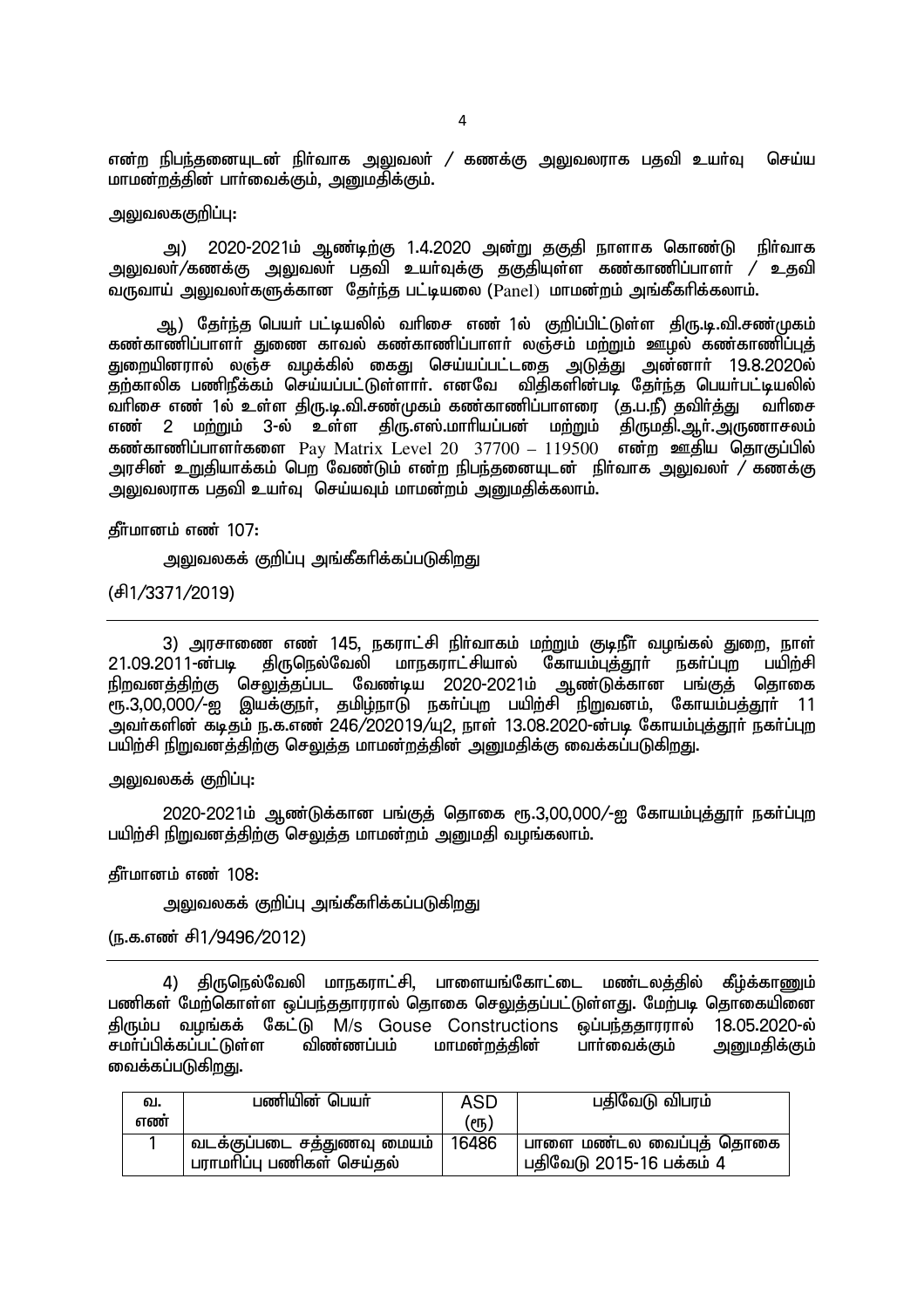அலுவலகக் குறிப்பு:

மேற்கண்ட விபரப்படி உள்ள தொகை காலங்கடந்த வைப்புத் தொகை ரூ.10000/-க்கு அதிகமாக உள்ளது. எனவே நகராட்சி நடைமுறை நூல் விதி 7(10)(i)(iii)-ன்படி தொகை ரூ.16486/- மட்டும் ஒப்பந்ததாரர் M/s Gouse Constructions-க்கு திரும்ப வழங்க மாமன்றம் அறைமகிக்கலாம்.

தீர்மானம் எண் 109:

அலுவலகக் குறிப்பு அங்கீகரிக்கப்படுகிறது

(ம.எண் 110/14-15-பாளை)

5) திருநெல்வேலி மாநகராட்சி, மேலப்பாளையம் மண்டலம் வார்டு எண் 27, விக்டர் தெரு, விரிவாக்கப் பகுதிகளில் ஏற்கனவே அமைந்துள்ள மின்கம்பங்களில் தெருவிளக்கு இணைப்பு வயர்கள் அமைத்து 4 எண்ணம் 20 w LED தெருவிளக்கு பொருத்திடவும் ஆகும் .<br>செலவு மற்றும் தமிழ்நாடு மின்உற்பத்தி (ம) பகிா்மான கழகத்திற்கு செ<u>லு</u>த்த வேண்டிய செலவுத் தொகை சேர்த்து மொத்தம் உத்தேச செலவினத் தொகை ரூ.60,000/(ரூபாய் அறுபதாயிரம் மட்டும்) செலவாகும். மாமன்ற ஒப்புதலுக்கு சமா்ப்பிக்கப்படுகிறது.

அலுவலகக் குறிப்பு:

மேற்கண்ட பொருளில் குறிப்பிட்டுள்ள இடங்களில் ஏற்கனவே அமைந்துள்ள <u>மின்கம்பங்களில் தெருவிளக்கு இணைப்பு வயர்கள் அமைத்து 4 எண்ணம் 20 W LED</u> <u>விளக்குகள் பொருந்திடவும் மற்றும் தமிழ்நாடு மின்உற்பத்தி (ம) பகிர்மான கழகத்திற்கு</u> مست المستقل المستقل المستقل المستقل المستقل المستقل المستقل المستقل المستقلة المستقلة .<br>பேசலுத்த வேண்டிய செலவுத் தொகை சேர்த்து உத்தேச செலவினத் தொகை ரூ.60000 (ரூபாய் அறுபதாயிரம் மட்டும்)-க்கு மாமன்றம் அறைமதி வழங்கலாம்.

கீர்மானம் எண் $110:$ 

அலுவலகக் குறிப்பு அங்கீகரிக்கப்படுகிறது

(ந.க.எண் இ1/3649/2020-மே.பா.)

6) திருநெல்வேலி மாநகராட்சி, தச்சநல்லூா் மண்டல அலுவலகத்திற்குட்பட்ட <u>சிந்துபூந்துறையில் அமைந்து</u>ள்ள எாிவாயு தகன மேடையில் தொண்டு நிறுவனங்கள் மூலம் இயக்குதல் மற்றும் பராமரிப்பு பணிகள் மேற்கொள்ள விண்ணப்பங்கள் வரவேற்கப்பட்டு .<br>16.03.2020 அன்று தினசரி நாளிதமில் விளம்பரம் செய்யப்பட்டதில் கீழ்க்கண்ட மூன்று பதிவு பெற்ற தொண்டு நிறுவனங்களிடமிருந்து விண்ணப்பங்கள் வரப்பெற்றது.

- 1) ரோட்டரி கிளப் ஆப் தாமிரபரணி, திருநெல்வேலி
- 2) நெல்லை நுகர்வோர் பாதுகாப்பு சங்கம்
- $3)$  காய் இல்லம்

வரப்பெற்ற விண்ணப்பங்களை ஆய்வு செய்து தகுதியுள்ள தொண்டு நிறுவனத்தினை தோ்வு செய்திட அமைக்கப்பட்ட அலுவலா் குழுவின் பாிந்துரையின்படி சடலம் ஒன்றிற்கு ரூ. 2000/- என்ற அடிப்படையில் ரோட்டரி கிளப் ஆப் தாமிரபரணி, திருநெல்வேலிக்கு எரிவாயு ்த்தன் மேடை இயக்குதல் மற்றும் பராமரிப்பு பணியினை ஒப்படைக்கப்படும் நாள் முதல் மூன்று .<br>அண்டுகளுக்கு வழங்குவது குறித்து மாமன்றத்தின் பார்வைக்கும் முடிவிற்கும்.

அலுவலகக் குறிப்பு

திருநெல்வேலி மாநகராட்சி, தச்சநல்லூர் மண்டல அலுவலகத்திற்குட்பட்ட வார்டு எண் <u>5 சிந்துபூந்துறையில் அமைந்து</u>ள்ள நவீன எரிவாயு தகன மேடையை பொது மக்கள்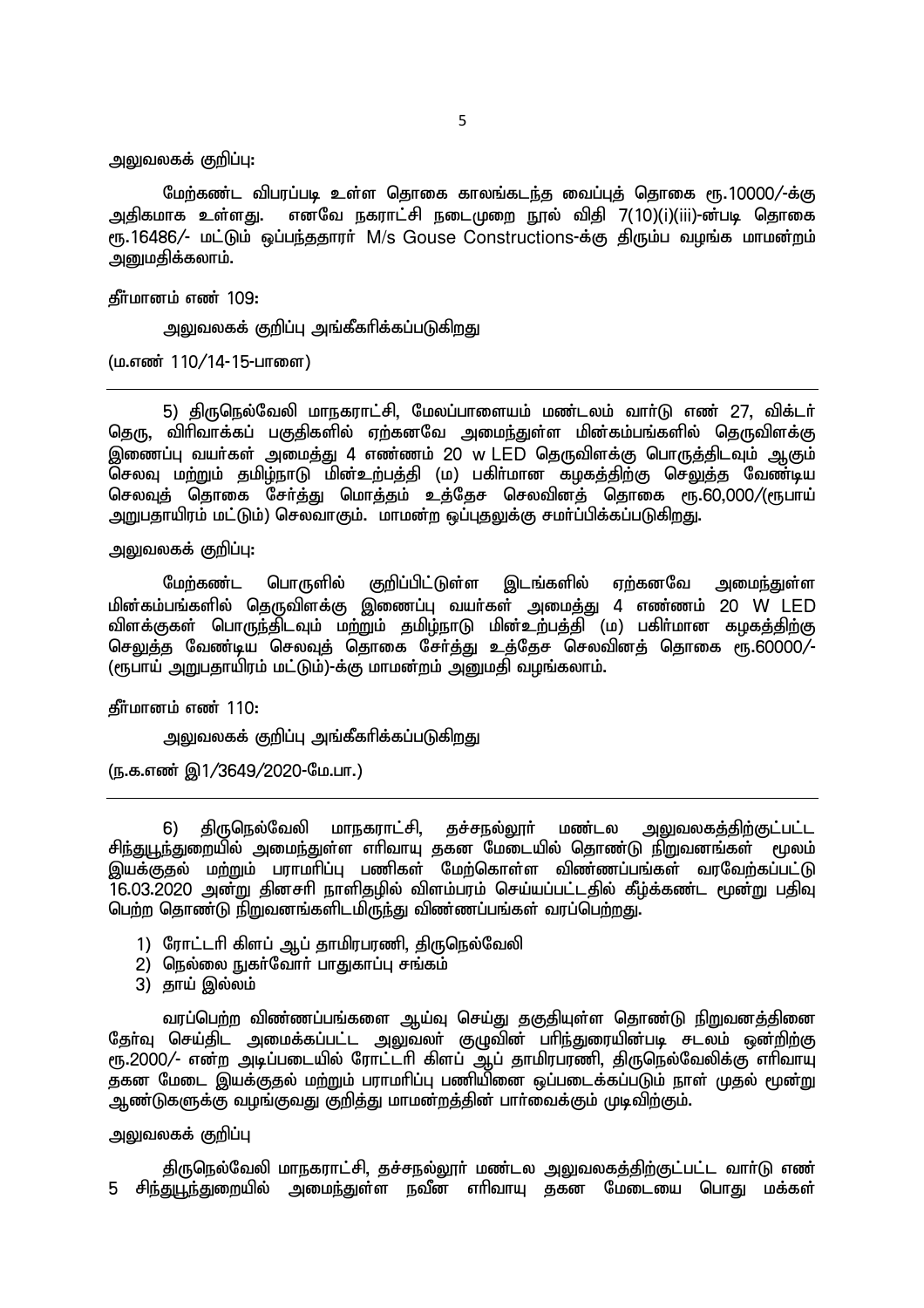பயன்பாட்டிற்கு இயக்குதல் மற்றும் பராமரிப்பு பணிகள் மேற்கொள்வதற்கான விண்ணப்பங்கள்  $16.03.2020$  அன்று தினசரி நாளிதமில் விளம்பரம் செய்யப்பட்டது. மூன்று பதிவு செய்யப்பட்ட தொண்டு நிறுவனங்களிடமிருந்து விண்ணப்பங்கள் வரப்பெற்றது. அவ்விண்ணப்பங்களை <u>ஆய்வு செய்து தகுதி உள்ள தொண்டு நிறுவனத்தி</u>னை தேர்வு செய்திட மாநகர நல <u>அலு</u>வலர், உதவி ஆணையாளர், உதவி செயற் பொறியாளர், சுகாதார அலுவலர், உதவி வருவாய் அலுவலா் மற்றும் சுகாதார ஆய்வாளா்கள் உள்ளிட்ட <u>அலு</u>வலா்களை கொண்ட குமு <u>அ</u>மைக்கப்பட்டது. அதனை தொடர்ந்து 29.05.2020 அன்று விண்ணப்பித்த மூன்று தொண்டு நிறுவனங்களுடன் கலந்தாய்வு கூட்டம் குழுவினர் முன்னிலையில் நடைபெற்றது.

அக்கூட்டத்தில் கலந்து கொண்டு தொண்டு நிறுவனங்கள் சமர்ப்பித்த கட்டண குறைப்பு உள்ளிட்ட கூடுதல் விபரங்கள் குழுவினரால் ஆய்வு செய்யப்பட்டது. தொண்டு நிறுவனங்கள் சமா்ப்பித்த விபரங்களின் அடிப்படையில் நெல்லை நுகா்வோா் பாதுகாப்பு சங்கம், ரோட்டாி கிளப் ஆப் தாமிரபரணி, தாய் இல்லம் ஆகிய மூன்று தொண்டு நிறுவனங்களில் நுகா்வோா் பாதுகாப்பு சங்கம் மற்றும் தாய் இல்லம் ஆகிய நிறுவனங்களுக்கு எரிவாயு தகன மேடையினை இயக்குதல் மற்றும் பராமரித்தலில் முன் அனுபவம் ஏதும் இல்லை. அடுத்ததாக சடலம் ஒன்றிற்கு பெறப்படும் தொகையினை நெல்லை நுகா்வோா் பாதுகாப்பு சங்கம் ரூ.1400/- எனவும். தாய் இல்லம் ரூ.2500/-எனவும் ரோட்டரி கிளப் ஆப் தாமிரபரணி, திருநெல்வேலி ரூ.2000/- எனவும்<br>இறுதியாக தெரிவித்துள்ளன. நெல்லை நுகர்வோர் பாதுகாப்பு சங்கம் சடலம் ஒன்றிற்கு நெல்லை நுகர்வோர் பாதுகாப்பு சங்கம் சடலம் ஒன்றிற்கு  $\widetilde{\mathfrak{e}}$ ந. 1400/- எனக் குறிப்பிடப்பட்டுள்ள போதிலும், அச்சங்கத்திற்கு இப்பணியில் முன் அனுபவம் எகும் இல்லை.

மேலும் எாிவாயு தகன மேடை 12 ஆண்டுகளுக்கு முன்னா் ஆரம்பிக்கப்பட்டு பயன்பாட்டில் உள்ளதால், இயந்திரங்களின் பராமாிப்பு மின்கட்டணம், இடுபொருட்கள் முதலான அனைக்கு செலவினங்களும் மாநகராட்சியின் எவ்வித பங்களிப்பும் இன்றி கொண்டு நிறுவனம் மூலம் மட்டுமே மேற்கொள்ளப்பட வேண்டும். மாநகராட்சிப் பகுதியில் தற்போது ஒரு எரிவாயு ,<br>தகன மேடை மட்டுமே இயங்கி வருகிறது. இதில் பராமரிப்பதிலோ, இயக்குவதிலோ ஏதேனும் சுணக்கம் ஏற்படின், எரிவாயு தகன மேடையின் செயல்பாடு முடங்கிவிட வாய்ப்பு உள்ளது. <u>தற்</u>போதைய நெருக்கடியான காலகட்டத்தில் (கொரோனா தொற்று) இது போன்று ஏற்பட்டால். ் அதனை எதிர்கொள்வது மிகவும் சிரமமான ஒன்றாகிவிடும். இத்தகைய சூழலில் ரோட்டரி ்கிளப் ஆப் தாமிரபரணி, திருநெல்வேலிக்கு முன்அறையவம் உள்ள நிலையிலும் 2017-2020 <u>ஆகிய மூன்று ஆண்டுகளுக்கு மேற்படி தொண்டு நிறுவனத்திற்கு</u> எரிவாயு தகன மேடை இயக்குதல் மற்றும் பராமாிப்பு பணி வழங்கப்பட்டு, அப்பணியினை மேற்படி தொண்டு<br>நிறுவனமானது எவ்வித புகாா்களுக்கும் இடமில்லாமல் மேற்கொண்டு வருவகனை புகார்களுக்கும் .<br>கருத்திற்கொண்டும், மீதமுள்ள இரண்டு தொண்டு நிறவனங்களும் எவ்வித முன் அறைபவம் இல்லாத நிலையினை கருத்தில் கொண்டும், தற்போதைய நெருக்கடி காலத்தில் சுகாதார .<br>துறையின் வழிகாட்டுதலின்படி கொரோனா நோயாளிகளின் சடலங்களை பாதுகாப்பான முறையில் எரியூட்ட மாவட்ட நிர்வாகம் / மாநகராட்சிக்கு அளித்து வரும் ஒத்துழைப்பினை கருத்திற்கொண்டும், சடலம் ஒன்றிற்கு ரூ.2000/- என்ற அடிப்படையில் ரோட்டரி கிளப் ஆப் காமிரபரணி, திருநெல்வேலிக்கு எாிவாயு தகனமேடை இயக்குதல் மற்றும் பராமாிப்பு பணியினை ஒப்படைக்கப்படும் நாள் முதல் மூன்று ஆண்டுகளுக்கு வழங்கலாம் என அலுவலா் குழுவினரால் பரிந்துரை செய்யப்பட்டுள்ளது.

எனவே சடலம் ஒன்றிற்கு ரூ.2000/- என்ற அடிப்படையில் ரோட்டரி கிளப் ஆப் தாமிரபரணி, திருநெல்வேலிக்கு எரிவாயு தகன மேடை இயக்குதல் ம<u>ற்று</u>ம் பராமரிப்பு பணிகளை மேற்கொள்ள ஒப்படைக்கப்படும் நாள் முதல் மூன்று ஆண்டுகளுக்கு வழங்க மாமன்றம் அறைமதி வழங்கலாம்.

 $f$ நீர்மானம் எண் 111:

அலுவலகக் குறிப்பு அங்கீகரிக்கப்படுகி<u>றத</u>ு

(ந.க.எண் அ $1/198/20017$ -தச்சை)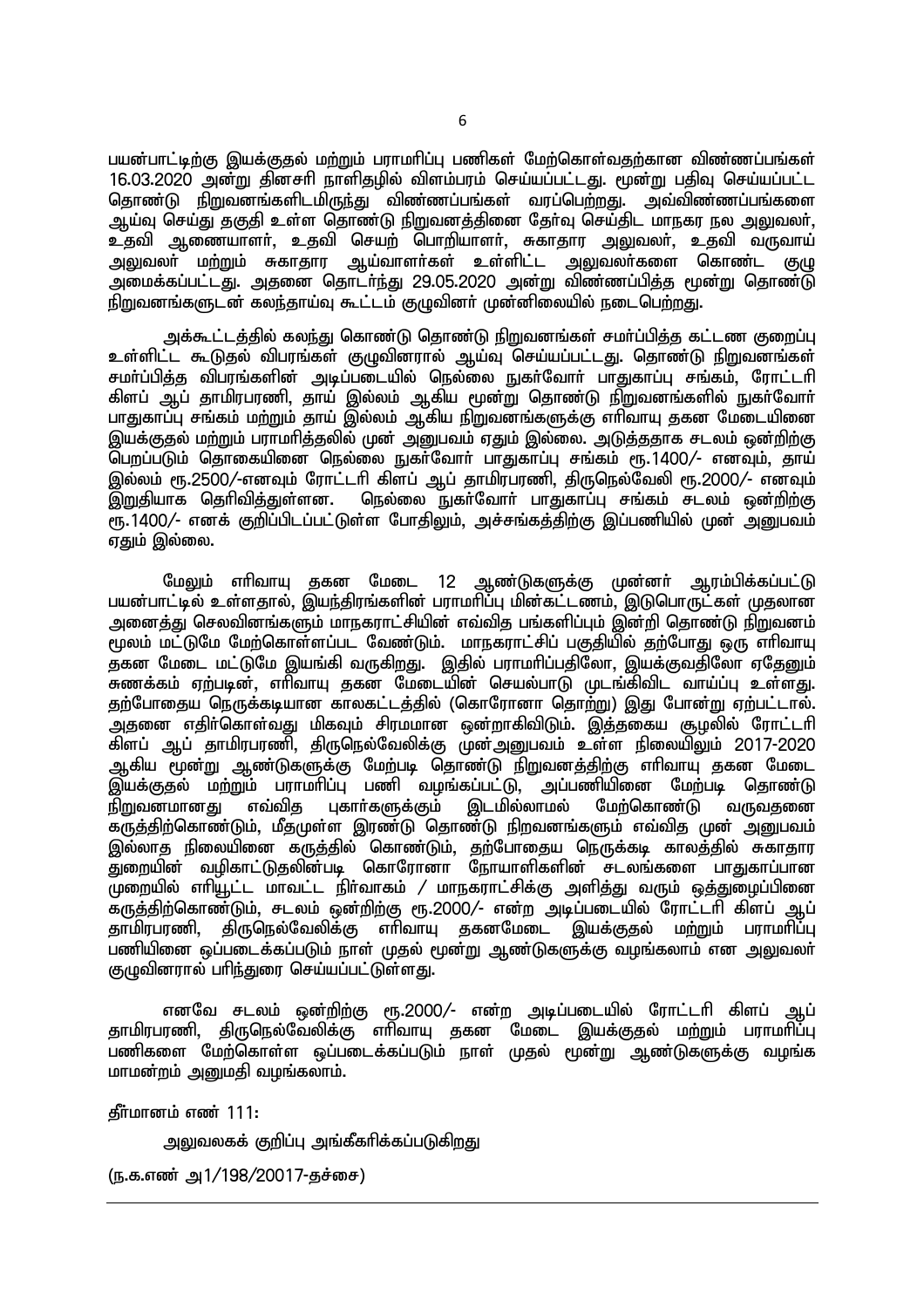7) திருநெல்வேலி தச்சநல்லூாா் வாா்டு அலுவலகம் வாா்டு எண் 5 சீா்மிகு நகரம் 2017-18 திட்டத்தின் கீழ் த.மு சாலையில் உள்ள நவீன கட்டண கழிப்பிடங்கள் உள்ள இடத்தில் Multi Level Two Wheeler Parking fl;Lkhd gzp eilngw cs;sjhy; me;japlj;jpy; cs;s 27 மரங்களை வெட்டி அப்புறப்படுத்த 20.8.2020 அன்று ஏலம் / ஓப்பந்தப்புள்ளியில் Nfhug;gl;ljpy; fPo;fz;lthW Vyk; / Xg;ge;jg;Gs;spapy; fye;J nfhz;lth;fspd; tpguk; பின்வருமாறு

| ஏலத்தில் கலந்து கொண்டவா்கள் |  |  |
|-----------------------------|--|--|
|                             |  |  |

| வ.<br><b>бТ</b><br>ண்<br>$\overline{1}$ | ஏலத்தாரா் பெயா் மற்றும்<br>முகவரி<br>திரு.ஆா் குமாா்                                                                              | ஏலத்தாரர்<br>செலுத்திய<br>வைப்புத்<br>தொகை விபரம்<br>2946<br>Date | குறுமத்<br>தொகை<br>Rs.68250/- | ஏலம் கேட்கப்பட்டத்<br>தொகை<br>கேள்வி இல்லை                                                                                                                                     |
|-----------------------------------------|-----------------------------------------------------------------------------------------------------------------------------------|-------------------------------------------------------------------|-------------------------------|--------------------------------------------------------------------------------------------------------------------------------------------------------------------------------|
|                                         | கதவு எண் 26<br>பாபா தெரு<br>திருநெல்வேலி டவுண்<br>627006<br>போன் நம்பர் 9600212280                                                | 17/8/2020<br>Rs.690/-                                             |                               |                                                                                                                                                                                |
| $\overline{2}$                          | திரு.பி.மணிகண்டராஜா<br>கதவு எண் 10 பி<br>அழகப்பபுரம் தெற்குத்<br>தெரு பழையபேட்டை<br>திருநெல்வேலி 627008<br>போன் நம்பர் 9626576676 | 2947 dated<br>17/8/2020<br>Rs.690/-                               | Rs.68250/-                    | கேள்வி இல்லை                                                                                                                                                                   |
| 3                                       | திரு.எம்.சுப்பிரமணியன்<br>த/பெ.முத்தையா<br>கதவு எண் 18 நடுத் தெரு<br>ஊருடையான் குடியிருப்பு<br>தச்சநல்லூர் 627358                 | 2944 date<br>17/8/2020<br>Rs.690/-                                | Rs.68250/-                    | Rs.1,10,000,1,35,000,<br>1,48,000,1,70,000,<br>1,75,000,1,85,000,<br>2,00,000,2,10,000,<br>2,15,000,2,17,000,<br>2,22,000,2,24,000,<br>2,35,000,2,45,000,<br>2,46,100,3,10,000 |
| 4                                       | திரு.U.செல்லப்பா<br>கதவு எண் 53<br>கண்ணம்மன் கோவில்<br>திருநெல்வேலி<br>தெரு<br>ஜங்ஷன் செல்நம்பர்<br>9366619797                    | 2989 date<br>18/8/2020<br>Rs.690/-                                | Rs.68250/-                    | Rs.2,46,000,3,00,000,<br>4,00,000                                                                                                                                              |
| 5                                       | திரு.S.சங்கரகாசி<br>கதவு எண் 570, 6வது<br>தெற்குத் தெரு<br>கோடிஸ்வரன் நகர்<br>திருநெல்வேலி 627006                                 | 2988 date<br>17/8/2020<br>Rs.690/-                                | Rs.68250/                     | கேள்வி இல்லை                                                                                                                                                                   |
| $\overline{6}$                          | திரு. S.சோலையப்பன்<br>கதவு எண் 73<br>கைலாசபுரம் தெற்குத்<br>திருநெல்வேலி<br>தெரு<br><u>ஜங்ஷன்</u>                                 | 2990 date<br>18/8/2020<br>Rs.690/-                                | Rs.68250/                     | கேள்வி இல்லை                                                                                                                                                                   |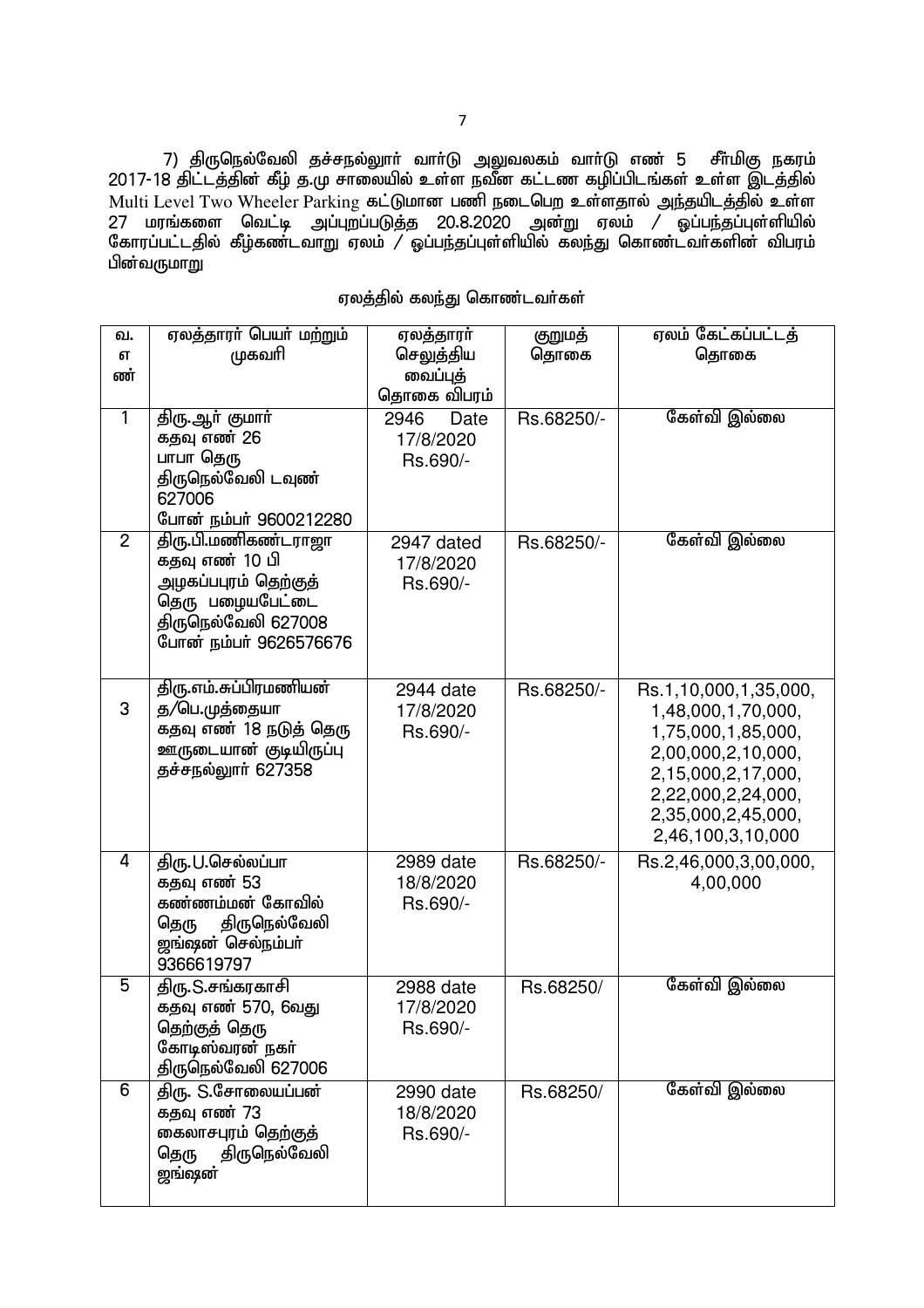| 7               | திருமதி.பி.விஜயா<br>கதவு எண் 107 <i>/</i> 7<br>தெற்கு முத்தராம்மன்<br>கோவில் தெரு<br>ஸ்ரீவைகுண்டம் 628601                   | 3022 date<br>19/8/2020<br>Rs.690/-                                         | Rs.68250/  | கேள்வி இல்லை                                                                           |
|-----------------|-----------------------------------------------------------------------------------------------------------------------------|----------------------------------------------------------------------------|------------|----------------------------------------------------------------------------------------|
| 8               | திரு.எஸ்.கோவிந்தராஜ்<br>கதவு எண் இளங்கல்<br>பச்சேரி விஜய<br>நாராயணபுரம் நாங்குநேரி<br>தாலுகா திருநெல்வேலி<br>மாவட்டம் 62718 | 3023 date<br>19/8/2020<br>Rs.690/-                                         | Rs.68250/  | கேள்வி இல்லை                                                                           |
| 9               | திரு.டி.எம்.நடேசன்<br>கதவு எண் 180 மெயின்<br>ரோடு பெருமாள்புரம்<br>பாளையங்கோட்டை                                            | 3045 date<br>19/8/2020<br>Rs.690/-                                         | Rs.68250/  | கேள்வி இல்லை                                                                           |
| 10              | <u>திரு.எம்.முருகேசன்</u><br>த/பெ மலையப்பன்<br>கதவு எண் 4/241<br>நடுத்தெரு நரியூத்து<br>மானூர் 627201                       | 2933 date<br>17/8/2020<br>Rs.690/-                                         | Rs.68250/  | கேள்வி இல்லை                                                                           |
| $\overline{11}$ | திரு.பி.பெருமாள்<br>த/பெ பால் நடார்<br>கதவு எண் 3 <i>/</i> 62<br>நடுத்தெரு குறவா்குளம்<br>செங்குளம் போஸ்ட்                  | South Indian<br><b>Bank No</b><br>632658 date<br>20.8.2020<br>Rs.690/-     | Rs.68250/- | RS.1,55,000,2,06,000,<br>2,11,000,2,16,000,<br>2,23,000                                |
| 12              | திரு.ஆா்.பெருமாள்<br>த/பெ.ராமையா தேவர்<br>கதவு எண் 2 <i>/</i> 234<br>தெற்குத் தெரு<br>சென்னல்பட்டி                          | canara bank<br>No 988894<br>date 20/8/2020<br>Rs.690/-                     | Rs.68250/- | Rs.1,00,000                                                                            |
| 13              | திரு.இ.முத்துராமலிங்கம்<br>த/பெ.இசக்கித் தேவர்<br>கதவு எண் 1 <i>/</i> 13<br>பிள்ளையார் கோவில்<br>தெரு வல்லக்குளம்           | Indian<br>Overseas<br>bank No<br>566624 date<br>18/08/2020<br>Rs.690/-     | Rs.68250/- | Rs.1,30,000,1,65,000,<br>1,80,000,2,05,000,<br>2,20,000,2,30,000                       |
| $\overline{14}$ | திரு.ஜி.ஜெயசீலன்<br>கதவு எண் 7/290<br>பிள்ளையார் கோவில்<br>தெரு பாளையங்கோட்டை<br>திருநெல்வேலி                               | Canara bank<br>No 988892<br>date 20/8/2020<br>Rs.690/-                     | Rs.68250/- | Rs.1,40,000,1,50,000,<br>1,72,000,1,90,000,<br>2,07,000,2,14,000,<br>2,21,000,2,40,000 |
| $\overline{15}$ | <u>திரு.இ.குருசாமி</u><br>மேலபித்தநேரி                                                                                      | Indian<br>Overseas<br>bank No<br>566621 date<br>18/08/2020                 | Rs.68250/- | கேள்வி இல்லை                                                                           |
| 16              | திரு.வி.முத்துராமலிங்கம்<br>த/பெ வடிவேல்<br>கீழபித்தநேரி                                                                    | <b>Indian Overseas</b><br>bank No<br>566622 date<br>18/08/2020<br>Rs.690/- | Rs.68250/- | Rs.1,42,000                                                                            |

8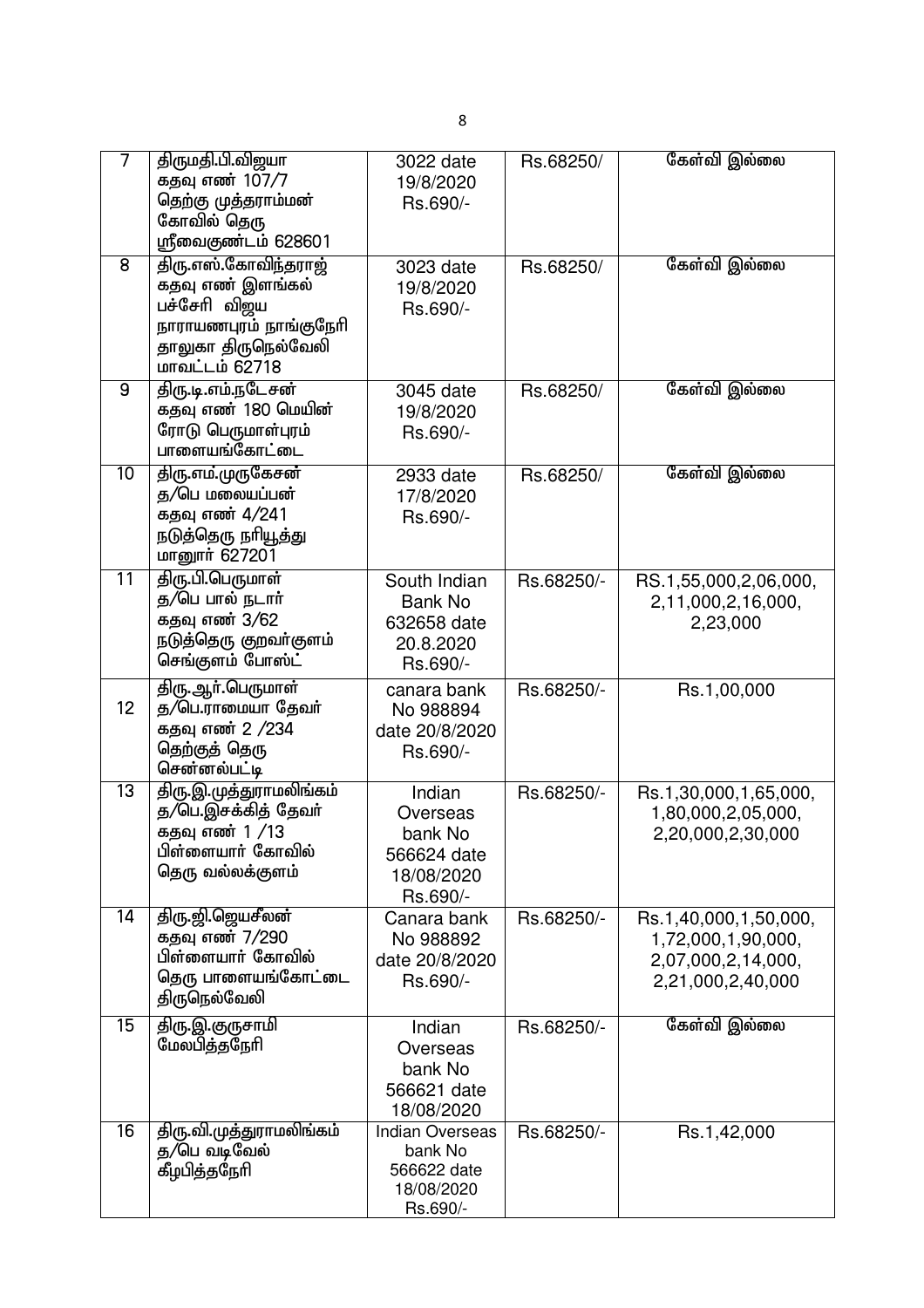9

## ஒப்பந்தப்புள்ளியில் கலந்து கொண்டவர்கள்

| வ.எண்          | ஓப்பந்ததாரர் பெயர்<br>மற்றும் முகவரி                                                                                                                        | ஒப்பந்ததாரர்<br>செலுத்திய<br>வைப்புத்<br>தொகை<br>விபரம்                    | குறுமத்<br>தொகை | ஓப்பநதப்புள்ளி தொகை |
|----------------|-------------------------------------------------------------------------------------------------------------------------------------------------------------|----------------------------------------------------------------------------|-----------------|---------------------|
| 1              | திரு.பி.பிராகாஷ்<br>த/பெ முத்தையா<br>கதவு எண் 5/62<br>நடுத்தெரு தேவா்குளம்<br>செங்குளம்<br>திருநெல்வேலி                                                     | TamilNadu<br>Mercandile<br>Bank No<br>366047 date<br>19/8/2020<br>Rs.690/- | Rs.68250/-      | Rs.1,50,000/-       |
| $\overline{2}$ | <u>திரு. ஆா்.வேல்முருகன்</u><br>தேசமாணிக்கம்<br>மேலச்சேவல்                                                                                                  | Canara<br><b>Bank No</b><br>988895 date<br>20/8/2020                       | Rs.68250/-      | Rs.1,57,000/-       |
| $\overline{3}$ | திரு.எம்.சுப்பிரமணியன்<br>த/பெ முத்தையா<br>கதவு எண் 18 நடுத்<br>தெரு ஊருடையான்<br>குடியிருப்பு தச்சநல்லுாா்<br>திருநெல்வேலி 627358<br>செல்நம்பர் 9842158085 | Central<br><b>Bank No</b><br>133861 date<br>19/8/2020<br>Rs.690/-          | Rs.68250/-      | Rs.95,000/-         |
| 4              | திரு.மணிகண்டராஜா<br>கதவு எண் 10B<br>அழகப்பபுரம் தெற்குத்<br>தெரு பழைய பேட்டை<br>செல்நம்பர் 9629576676                                                       | Bank of<br>Baroda No<br>963276 date<br>19/8/2020<br>Rs.690/-               | Rs.68250/-      | Rs.89,000/-         |
| 5              | திருகே.மணி<br>கதவு எண் 9 முத்து<br>நகர் சங்கர் நகர்<br>திருநெல்வேலி 627357<br>செல்நம்பர் 9843626547                                                         | 3033<br>date<br>19/8/2020<br>Rs.690/-                                      | Rs.68250/-      | Rs.1,60,000/-       |

மேற்கண்ட ஏலம் / ஓப்பந்தப்புள்ளித் தொகைகளில் திரு.யு.செல்லப்பா கதவு எண் 53<br>கண்ணம்மன் கோவில் தெரு திருநெல்வேலி ஜங்ஷன் என்பவர் கொடுத்துள்ள கொடுத்துள்ள ஏலத்தொகையானது, நிர்ணயிக்கப்பட்ட தொகை  $\text{Rs.68250/-}$ யை விட ரூ.3,31,750/-கூடுதலாக ஏலம் கேட்டு மொத்தம் ரூ.4,00,000/- (நான்குஇலட்சம்) உள்ளதால், ஆணையா் அவா்கள் முன் அனுமதி பெற்று ரூ.4,56,690/- யை 24.8.2020 அன்று வங்கி வரைவோலையாக<br>செலுக்கியள்ளாா். எனவே கிரு.U.செல்லப்பா என்பவா் கொடுக்குள்ள கூடுகல் செலுத்தியுள்ளார். எனவே திரு.U.செல்லப்பா என்பவர் கொடுத்துள்ள கூடுதல் ஏலத்தொகையை உறுதி செய்து `சீா்மிகு நகரம் அரசின் திட்டப்பணி என்பதால் அவசர அவசியத்தை கருத்தில் கொண்டு மாமன்ற <u>அனு</u>மதியை எதிர்நோக்கி ஆணையர் அவர்கள் முன் அனுமதி பெற்று ஏலதாரா் திரு.U..செல்லப்பா அவா்களுக்கு வேலை ஆணை வழங்கியதை மாமன்ற பின்னேற்பு அனுமதிக்காக வைக்கப்படுகின்றது.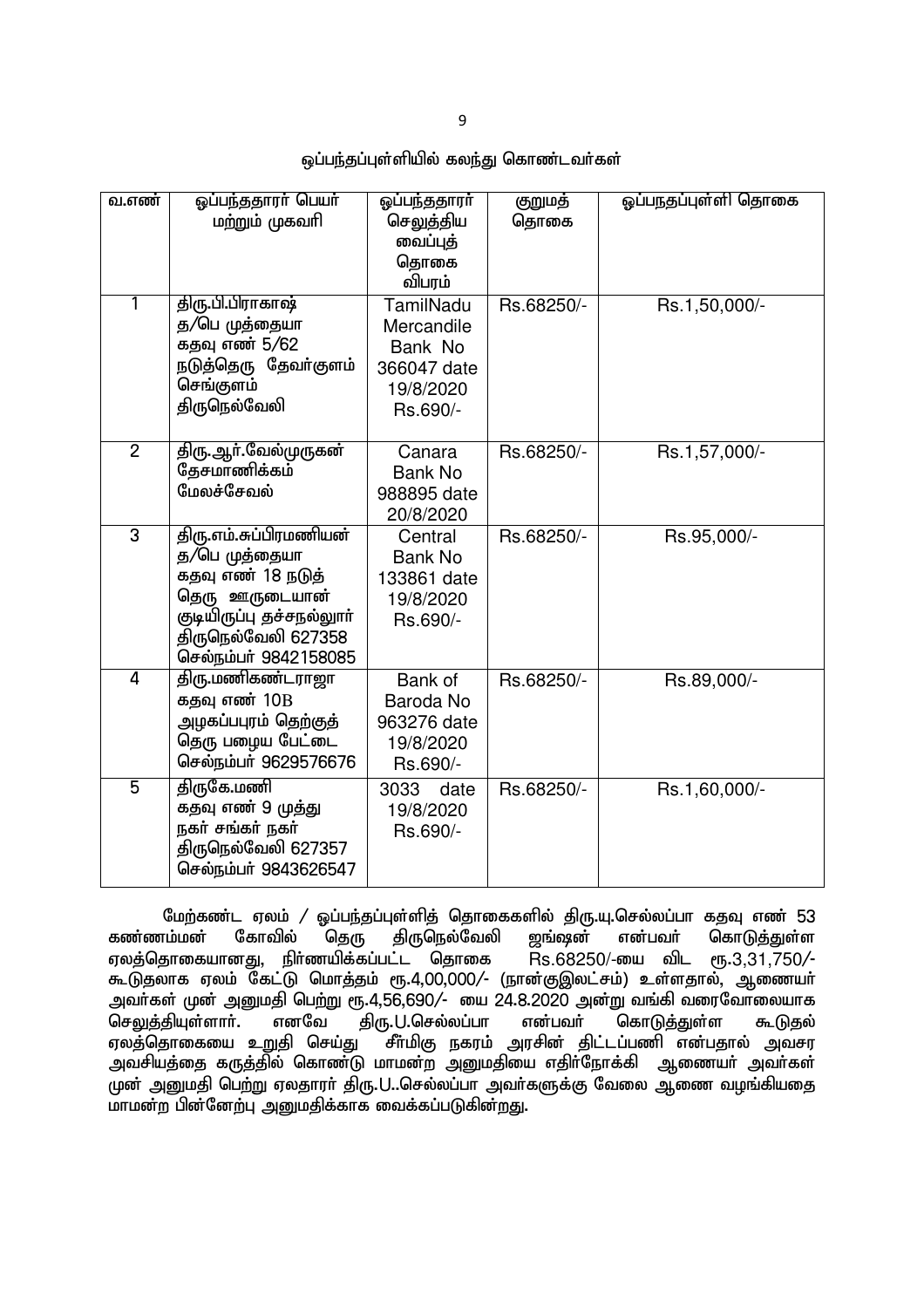#### அலுவலகக்குறிப்பு

திருநெல்வேலி மாநகராட்சி, தச்சநல்லுார் வார்டு அலுவலகம், வார்டு எண்:5 சீர்மிகு நகரம் 2017-18 திட்டத்தின் கீழ், த.மு சாலையில் உள்ள நவீன கட்டண கழிப்பிடங்கள் உள்ள இடத்தில் Multi Level Two Wheeler Parking கட்டுமான பணி நடைபெற உள்ளதால் அதில்  $\overline{\text{2}}$ ள்ள 27 மரங்களை வெட்டி அப்புறப்படுத்த 20.8.2020 அன்று எலம் / ஓப்பந்தப்பள்ளியில் திரு.U..செல்லப்பா என்பவர் கேட்டுள்ள ஏலத்தொகையானது, கூடுதலாகவும் நிர்ணயிக்கப்பட்ட தொகை ரூ.68250/-யை விட ரூ.3,31,750/- கூடுதலாக ஏலம் கேட்டு மொத்தம் ரூ.4,00,000/-(நான்குஇலட்சம்) உள்ளதால், ஆணையர் அவர்கள் முன் அனுமதி பெற்று ரூ.4,56,690/- யை  $24.8.2020$  அன்று வங்கி வரைவோலையாக செலுத்தியுள்ளார். எனவே திரு.யு.செல்லப்பா என்பவர் கேட்டுள்ள கூடுதல் ஏலத்தொகையை உறுதி செய்து சீர்மிகு நகரம் அரசின் திட்டப்பணி என்பதால் அவசர அவசியத்தை கருத்தில் கொண்டு மன்ற <u>அனு</u>மதியை எகிர்நோக்கி எலகாார் கிரு. U.செல்லப்பா அவர்களுக்கு வேலை ஆணை வமங்கியகை மாமன்**ற** பின்னேற்பு வழங்கலாம்..

தீர்மானம் எண் $112$ :

அலுவலகக் குறிப்பு அங்கீகரிக்கப்படுகிறது

(E1/5561/2020-தச்சை)

8) திருநெல்வேலி மாநகராட்சியில் சீா்மிகு நகர திட்டத்தின் கீழ் திருநெல்வேலி மாநகராட்சிப் பகுதிகளில் உள்ள அங்கன்வாடி கட்டிடங்களில் மேம்படுத்தும் (பகுதி -2) பணியினை ரூ.3.67 கோடி மதிப்பீட்டில் மேற்கொள்வதற்கு 16.09.2019 அன்று நடைபெற்ற 7வது<br>சீா்மிகு நகர இயக்குநா்கள் கூட்டத்தில் வாிசை எண்.7-ல் தீா்மானிக்கப்பட்டதின் சீா்மிகு நகர இயக்குநா்கள் கூட்டத்தில் வாிசை எண ்.7-ல் தீா்மானிக்கப்பட்டதின் அடிப்படையிலும், நகராட்சி நிர்வாக ஆணையர், சென்னை அவர்களின் செயல்முறை ஆணை ந.க.எண்.14595/2018/IHSDP-3-3 நாள் 04.11.2019-ல் ரூ.3.67 கோடிக்கு நிர்வாக அறையதி வழங்கப்பட்டதின்படியும், தலைமைப் பொறியாளர் நகராட்சி நிர்வாக ஆணையர் அலுவலகம், சென்னை அவர்களின் செயல்முறை ஆணை ந.க.எண்.28428/2019/DO2 நாள் 09.01.2020-ல் தொழில் நுட்ப அனுமதி வழங்கப்பட்டதின்படியும் மேற்படி திட்டப் பணியினை மேற்கொள்வதற்கு, 25.02.2020, 31.03.2020 மற்றும் 13.07.2020 ஆகிய நாட்களில் ஒப்பந்தப்புள்ளிகள் கோரப்பட்ட <u>நிலையில் மூன்று தேதிகளிலும் ஒப்பந்த</u>ப்புள்ளிகள் எதுவும் பெறப்படவில்லை. அதன்பின்னர் நான்காவது அழைப்பாக ஒப்பந்தப்புள்ளி அறிவிப்பு எண்: 2/2020-21/SCM -ன் படி அகில இந்திய அளவில் The New Indian Express ஆங்கில நாளிதழிலும், மாநில அளவில் தினத்தந்தி<br>தமிழ் நாளிதழிலும் மற்றும் மாநில ஒப்பந்தப்புள்ளி செய்தி மலாிலும் 23.07.2020-ல் .<br>தமிழ் நாளிதழிலும் மற்றும் மாநில ஒப்பந்தப்புள்ளி செய்தி மலாிலும் 23.07.2<br>ஓப்பந்தப்புள்ளி அறிவிப்பு பிரசுரம் செய்யப்பட்டதின்படி. மின்னணு மற்றும் .<br>அறிவிப்பு பிரசுரம் செய்யப்பட்டதின்படி. மின்னணு மற்றும் மூடி .<br>முத்திரையிடப்பட்ட இரு உறை முறையிலான ஒப்பந்தப்புள்ளிகள் பெறுவதற்கு 26.08.2020-ல்<br>ஒப்பந்தப்புள்ளி கோரப்பட்டதில், மின்னணு முறையில் ஒப்பந்தப்புள்ளிகள் ஏதும் .<br>ஒப்பந்தப்புள்ளி கோரப்பட்டதில், மின்னணு முறையில் ஒப்பந்தப்புள்ளிகள் ஏதும் .<br>பெறப்படவில்லை. மூடி முத்திரையிடப்பட்ட இரு உறை முறையிலான ஒப்பந்தப்புள்ளிகள் (1)<br>மெசா்ஸ்.றாா்ற் இன்றினியாிங் எண்டா்பிரைசஸ். கிருமொல்வேலி மா்றும் (2) எண்டர்பிரைசஸ், கிருநெல்வேலி மற்றும் (2) மெசா்ஸ்.M.J.Industries, திருநெல்வேலி ஆகிய இரண்டு நிறுவனங்களிடம் இருந்து ஒப்பந்தப்புள்ளிகள் பெறப்பட்டது. மேற்படி இரண்டு ஒப்பந்தப்புள்ளிகளின் தொழில்நுட்ப<br>தகுதிகள் குறித்து ஒப்பந்தப்புள்ளி கூா்ந்தாய்வுக் குழுவால் 27.08.2020-ல் திறக்கப்பட்டு தகுதிகள் குறித்து ஒப்பந்தப்புள்ளி கூர்ந்தாய்வுக் குழுவால் 27.08.2020-ல் பரிசீலனை செய்யப்பட்டதில் மெசர்ஸ். $M_J$ .J $_1$ ndustries, திருநெல்வேலி நிறுவனத்தின் <u>ஒ</u>ப்பந்தப்புள்ளி தொழில் நுட்ப தகுதி தொடர்பான ஒப்பந்தப்புள்ளி நிபந்தனைகளை பூர்த்தி .<br>செய்யாததால் ஒப்ப்நதப்புள்ளி கூா்ந்தாய்வுக் குழு கூட்ட நடவடிக்கை நாள் 28.08.2020 ன்படி<br>மேற்படி நிறுவனக்கின் ஒப்பந்தப்புள்ளி நிராகாிக்கப்பட்டது. மீதமுள்ள ஒரே ஒரு மேற்படி நிறுவனத்தின் ஒப்பந்தப்புள்ளி நிராகரிக்கப்பட்டது. மீதமுள்ள ஒரே ஒரு<br>ஒப்பந்தப்புள்ளியான மெசா்ஸ்.ஜாா்ஜ் இன்ஜினியாிங் எண்டா்பிரைசஸ். கிருநெல்வேலி மெசா்ஸ்.ஜாா்ஜ் இன்ஜினியாிங் எண்டா்பிரைசஸ், .<br>நிறுவனக்கின் ஒப்பந்தப்புள்ளி தொழில் நுட்ப தகுதி தொடர்பான நிபந்தனைகளை பூர்த்தி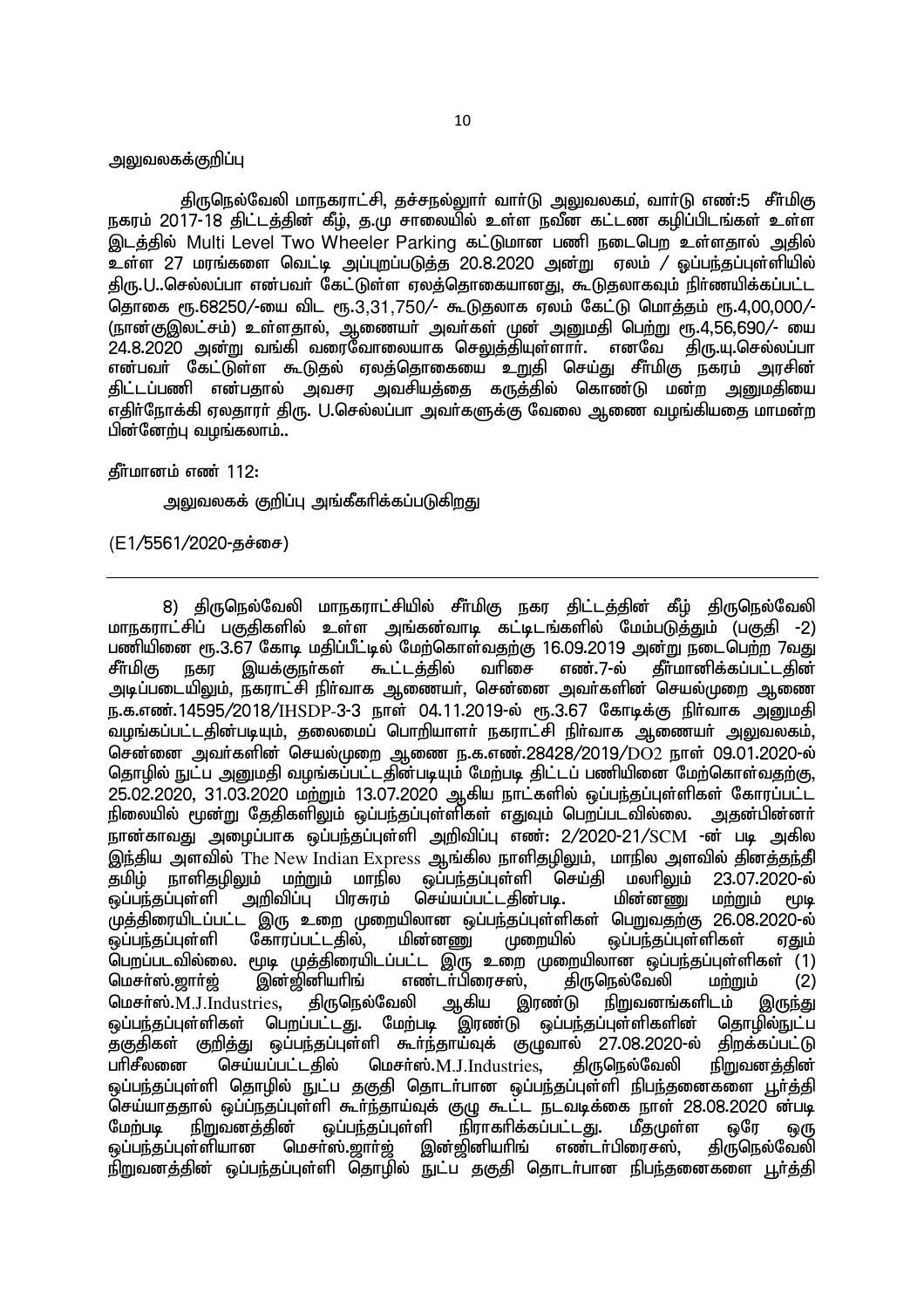செய்தமையால் மேற்படி நிறுவனத்தின் விலை அட்டவணை மட்டும் 31.08.2020 ம் தேதியன்று ் திறக்கப்பட்டு லப்புநோக்கு பட்டியல் தயார் செய்யப்பட்டு அதன் விபரம் வருமாறு:-

| வ.  | பணியின் பெயர்                                                | பணியின் ஒப்பந்த | மெசா்ஸ்.ஜாா்ஜ் இன்ஜினியாிங் |
|-----|--------------------------------------------------------------|-----------------|-----------------------------|
| எண் |                                                              | மதிப்பு         | எண்டர்பிரைசஸ்,              |
|     |                                                              |                 | திருநெல்வேலி நிறுவனத்தின்   |
|     |                                                              |                 | ஒப்பந்த மதிப்பு             |
|     | கீழ்<br>சீர்மிகு<br>திட்டத்தின்<br>நகர                       |                 |                             |
|     | திருநெல்வேலி மாநகராட்சிப்                                    | 钙.              | ரூ.                         |
|     | பகுதிகளில் உள்ள அங்கன்வாடி<br>கட்டிடங்களில்<br>மேம்படுத்தும் | 3,46,22,740/-   | 3,92,91,499/-               |
|     | பணிகள் செய்தல். (பகுதி -2)                                   |                 |                             |
|     |                                                              |                 | $13.48\%$ மதிப்பீட்டை விட   |
|     |                                                              |                 | அதிகம்                      |

மேற்படி மெசர்ஸ்.ஜார்ஜ் இன்ஜினியரிங் எண்டர்பிரைசஸ், திருநெல்வேலி நிறுவனத்தின் ஒப்பந்தப்புள்ளி மதிப்பீட்டை விட 13.48% கூடுதலான விலைவிகிதம் கொடுத்துள்ளமையால்,<br>மேற்படி நிறுவனக்கிடம் விலைக்குறைப்ப பேச்சு வார்க்கைக்கு 31.087.2020ல் கடிகம்  $\alpha$ ிலைக்குறைப்பு பேச்சு வார்க்கைக்கு 31.087.2020ல் கடிகும் <u>அனுப்பப்பட்டது. அதற்கு மேற்படி நிறுவனம் தனது 02.09.2020-ம் தேதிய கடிதத்தில் மேற்படி</u>  $\sim$ மனிக்கான சுயார் செய்யப்பட்ட மதிப்பீடு 2019-20 -ம் ஆண்டுக்கான விலை விகிகத்தின்படி தயாாிக்கப்பட்டுள்ளதாலும் தற்போது கட்டுமானப் பொருட்கள், எாிபொருள் மற்றும் போக்குவரத்து செலவினம் அதிகமாகி விட்டபடியாலும், மேலும் விலைக்குறைப்பு செய்ய இயலாது என இறுதியாகவும் முடிவாகவும் தெரிவித்துள்ளது.

மேற்படி மெசா்ஸ்.ஜாா்ஜ் இன்ஜினியாிங் எண்டா்பிரைசஸ், திருநெல்வேலி நிறுவனத்தின் ஒப்பந்தப்புள்ளி மதிப்பு ரு.3,92,91,499/- என்பது 2019-20-ம் வருடத்திய துறை விலை ்விகிதத்தின்படி மதிப்பீட்டை விட 13.48 $\%$  கூடுதலாக இருப்பதால், மேற்படி திட்டப்பணியின் அவசர அவசியம் கருதி ஒப்பந்தப்புள்ளியினை முடிவு செய்வது தொடா்பாக 2020-21 ம் வருடத்திய விலை விபர பட்டியல் (Data 2020-21) -ஐ சென்னை நகராட்சி நிர்வாக ஆணையரக ் அலுவலகத்தில் ஒப்புதல் பெற்று மேல்நடவடிக்கை தொடர 04.09.2020ம் தேதிய ஒப்பந்தப்புள்ளி \$h;e;jha;Tf; FO \$l;l eltbf;ifapy; KbT nra;jpUg;gjpd;gb khkd;wj;jpd; பார்வைக்கும் முடிவிற்கும்.

# <u>அலு</u>வலகக் குறிப்பு:

அ) திருநெல்வேலி மாநகராட்சியில் சீர்மிகு நகர திட்டத்தின் கீழ் திருநெல்வேலி மாநகராட்சிப் பகுதிகளில் உள்ள அங்கன்வாடி கட்டிடங்களில் மேம்படுத்தும் (பகுதி -2) பணியினை மேற்கொள்வதற்கு 25.02.2020, 31.03.2020 மற்றும் 13.07.2020 ஆகிய நாட்களில் <u>ஒப்பந்த</u>ப்புள்ளிகள் கோரப்பட்ட நிலையில் மூன்று தேதிகளிலும் ஒப்பந்தப்புள்ளிகள் எதுவும் வெறப்படவில்லை. அதன்பின்னா் நான்காவது அழைப்பாக விலைக்குறைப்பிக்கு பின்வரும் மெசா்ஸ்.ஜாா்ஜ் இன்ஜினியாிங் எண்டா்பிரைசஸ், திருநெல்வேலி நிறுவனத்தின் ஒப்பந்தப்புள்ளி<br>மகிப்பு ரூ.3.92.91.499/- என்பது 2019-20-ம் வருடக்கிய குறை விலை விகிகுக்கின்படி மதிப்பு ரூ.3,92,91,499/- என்பது 2019-20-ம் வருடத்திய துறை விலை<br>மதிப்பீட்டை விட 13.48*%* கூடுதலாக இருப்பதால் மேற்படி கிட்டப் மேற்படி திட்டப் பணியின் அவசர அவசியம் கருதி ஒப்பந்தப்புள்ளியினை முடிவு செய்வது கு<u>றித்து</u> 04.09.2020ம் தேதிய ஒப்பந்தப்புள்ளி கூர்ந்தாய்வுக் குழு கூட்ட நடவடிக்கையின் படி 2020-21 ம் வருடத்திய விலை விபர பட்டியல் (Data 2020-21) -ஐ சென்னை நகராட்சி நிர்வாக ஆணையரக அலுவலகத்தில் <u>ஒப்புத</u>ல் பெற்று மேல்நடவடிக்கை தொடர மாமன்றம் அனுமதிக்கலாம்.

கீர்மானம் எண் $113$ :

அலுவலகக் குறிப்பு அங்கீகரிக்கப்படுகிறது

(ஓ.பு.அ.எண். 2/2020-21/SCM)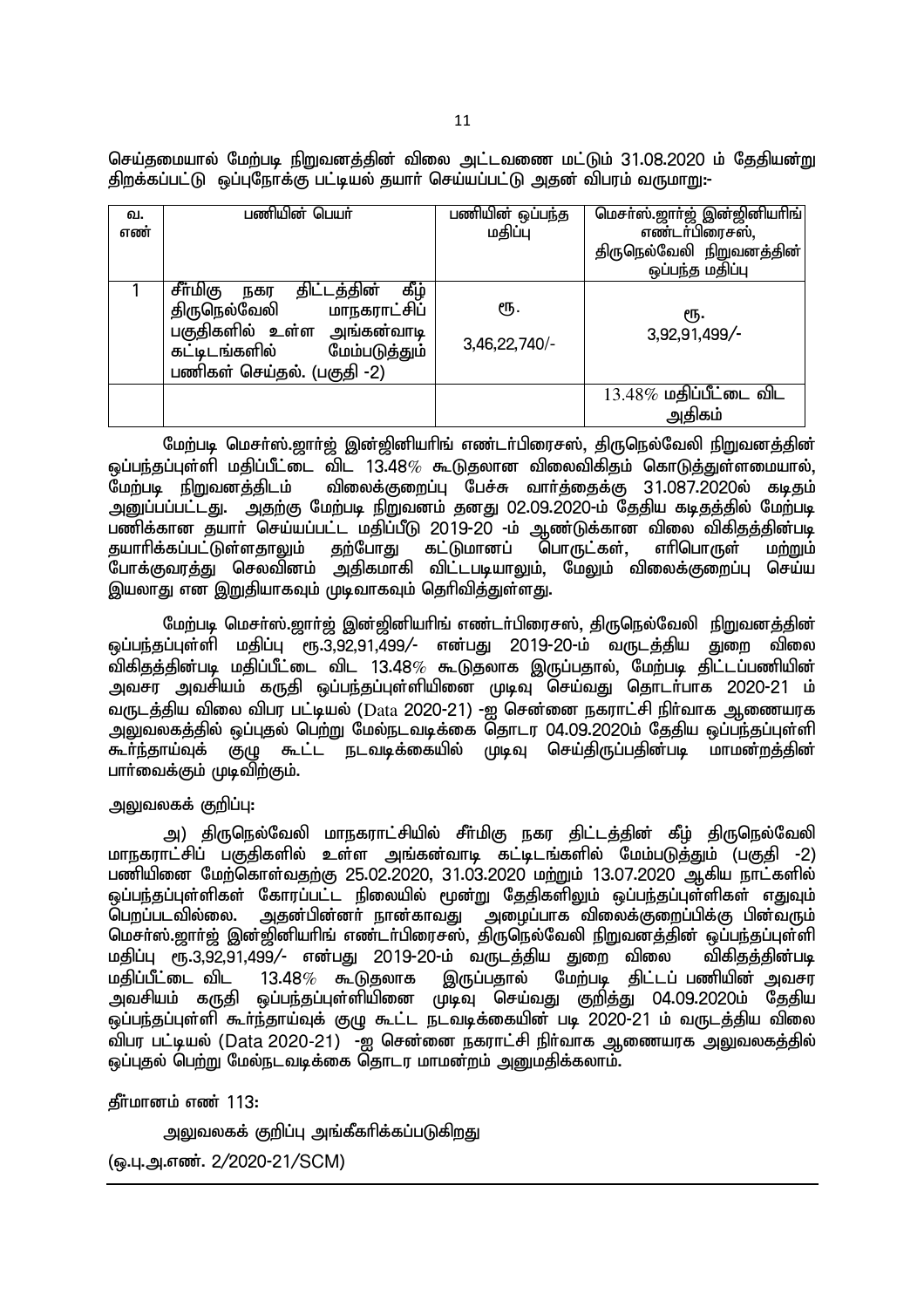9) திருநெல்வேலி மாநகராட்சியில் சீா்மிகு நகர திட்டத்தின் கீழ் நேதாஜி சுபாஷ் சந்திர போஸ் சந்தையினை மேம்படுத்தும் பணியினை  $\overline{\mathsf{e}}$ ந. 10.97 கோடி மதிப்பீட்டில் மேற்கொள்வதற்கு  $01.08.2018$  அன்று நடைபெற்ற 5வது சீர்மிகு நகர இயக்குநர்கள் கூட்டக்கில் வரிசை எண.5-ல் தீர்மானிக்கப்பட்டதின் அடிப்படையிலும், நகராட்சி நிர்வாக ஆணையர், சென்னை அவர்களின் செயல்முறை ஆணை ந.க.எண்.14595/2018/IHSDP-3-2 நாள் 09.08.2018-ல் ரூ.10.97 கோடிக்கு<br>நிர்வாக அமைகி வமங்கப்பட்டகின்படியம். கலைமைப் பொரியாளர் நகாாட்சி நிர்வாக நிா்வாக அனுமதி வழங்கப்பட்டதின்படியும், தலைமைப் பொறியாளா் நகராட்சி நிா்வாக<br>ஆணையா் அலுவலகம், சென்னை அவா்களின் செயல்முறை ஆணை செயல்முறை ஆணை ந.க.எண்.16856/2018/DO1 நாள் 21.08.2018-ல் தொழில் நுட்ப அனுமதி வழங்கப்பட்டதின்படியும் மேற்படி பணியினை மேற்கொள்வதற்கு ஒப்பந்தப்புள்ளி அறிவிப்பு எண்: 4/2018-19/SCM-ன் படி அகில இந்திய அளவில் The New Indian Express ஆங்கில நாளிதமிலும், மாநில அளவில் ்தினமணி தமிழ் நாளிதமிலும் 06.09.2018 அன்றும் மற்றும் மாநில ஒப்பந்தப்புள்ளி செய்தி மலரில் 13.09.2018 அன்று ஒப்பந்தப்புள்ளி அறிவிப்பு பிரசுரம் செய்துள்ளதின்படி 10.10.2018ம் ு பாட்டம் பட்டது.<br>தேதியன்று ஒப்பந்தப்புள்ளி கோரப்பட்டு பின்னர் நிர்வாக காரணங்களால் ஒப்ப்நதப்புள்ளி பெறப்படும் நாள் 24.10.2018 வரை நீட்டிக்கப்பட்டு ஒப்ப்நதப்புள்ளி கோரியதில் மின்னணு முறையில் ஒப்பந்தப்புள்ளி ஏதும் பெறப்படவில்லை. மூடி முத்திரையிடப்பட்ட இரு உறை முறையிலான ஒப்பந்தப்புள்ளிகள் (1) மெசர்ஸ PSK Engineering Constructions, Namakkal மற்றும் (2) திருமதி.பி.லெட்சுமி, நாமக்கல் ஆகிய இரண்டு ஒப்பந்தப்புள்ளிகள் பெறப்பட்டது. பெறப்பட்ட இரண்டு ஒப்பந்தப்புள்ளிகளில் மெசர்ஸ் PSK Engineering Constructions, Namakkal<br>நிறுவனக்கின் ஒப்பந்தப்புள்ளி மாமன்றக் தீர்மானம் எண்.120 நாள் 16.11.2018ன்படி ஒப்பந்தப்புள்ளி மாமன்றத் தீா்மானம்<br>பட்டு மேற்படி நிறுவனத்திற்கு ஒப்புக்கொள்ளப்பட்டு மற்படி நிறுவனத்திற்கு 20.11.2018ல் கேமலை ஆணை ்வழங்கப்பட்டுள்ளது. பின்னா் நிா்வாக காரணங்களால் 20.01.2020 அன்று மெசா்ஸ்  $\overline{\mathrm{PSK}}$ Engineering Constructions, Namakkal ஒப்பந்தப்புள்ளி ரத்து செய்யப்பட்டு 03.03.2020, 13.04.2020 kw;Wk; 13.07.2020 Mfpa ehl;fspy; xg;ge;jg;Gs;sp Nfhug;gl;l epiyapy; எதுவும் பெறப்படவில்லை.  $\tilde{\bm{\omega}}$ ப்பந்தப்புள்ளி அறிவிப்பு எண்: 2/2020-21/SCM -ன் படி அகில இந்திய அளவில் The New Indian Express ஆங்கில நாளிதமிலும், மாநில அளவில் கினக்குந்தி குமிழ் நாளிதமிலும் மற்றும் மாநில ஒப்பந்தப்புள்ளி செய்தி மலாிலும் 23.07.2020-ல் ஒப்பந்தப்புள்ளி அறிவிப்பு பிரசுரம்<br>செய்யப்பட்டகின்படி. மின்னணு மற்றும் மூடி முத்திரையிடப்பட்ட இரு உறை முறையிலான மின்னணு மற்றும் மூடி முத்திரையிடப்பட்ட இரு உறை முறையிலான <u>ஒப்பந்த</u>ப்புள்ளிகள் பெறுவதற்கு 26.08.2020-ல் ஒப்பந்தப்புள்ளி கோரப்பட்டதில், மின்னணு ,<br>முறையில் ஒப்பந்தப்புள்ளிகள் ஏதும் பெறப்படவில்லை. மூடி முத்திரையிடப்பட்ட இரு உறை முறையிலான ஒப்பந்தப்புள்ளிகள்  $(1)$  M/s.Sri Naachimaar Engineering Constructions, Namakkal மற்றும் (2) M/s.Sri Ramana Building Construction Pvt Ltd. Ramanathapuram ஆகிய இரண்டு .<br>ஓப்பந்தக்காரர்களிடம் இருந்து ஒப்பந்தப்புள்ளிகள் வரப்பெற்று இம்மாநகராட்சி ஒப்பந்தப்புள்ளி \$h;e;jha;Tf;FOthy; 27.08.2020k; Njjpad;W xg;g;ejg;Gs;spfs; jpwf;fg;gl;L njhopy; El;g தகுதி தொடர்பான நிபந்தனைகளை கூர்ந்தாய்வு செய்ததில் மேற்படி இரண்டு .<br>ஒப்பந்தப்புள்ளிகளுமே தொழில்நுட்பதுகுதி தொடர்பான நிபந்தனைகளை பூர்த்தி செய்வதால் அன்னார்களது விலைப்புள்ளி அட்டவணைகள் 31.08.2020ல் திறக்கப்பட்டு ஒப்புநோக்கு ...<br>பட்டியல் தயார் செய்யப்பட்டு அதன் விபரம் வருமாறு:-

| வ.  | பணியின் பெயா்              | துறையின்               | M/s.Sri                 | M/s.Sri Ramana          |
|-----|----------------------------|------------------------|-------------------------|-------------------------|
| எண் |                            | ஒப்பந்தப்புள்ளி        | Naachimaar              | <b>Building</b>         |
|     |                            | மதிப்பு                | Engineering             | <b>Construction Pvt</b> |
|     |                            |                        | Constructions,          | Ltd.                    |
|     |                            |                        | Namakkal                | Ramanathapuram          |
|     |                            |                        | <u>நிறுவனத்தின்</u>     | <u>நிறுவனத்தின்</u>     |
|     |                            |                        | ஒப்பந்தப்புள்ளி         | ஒப்பந்தப்புள்ளி         |
|     |                            |                        | மதிப்பு                 | மதிப்பு                 |
|     | திருநெல்வேலி               |                        |                         |                         |
|     | மாநகராட்சியில்<br>சீர்மிகு |                        |                         | $($ 13,15,48,749 $/$ -  |
|     | கீழ்<br>திட்டத்தின்<br>நகர | $(D.8, 79, 00, 717)$ - | $(T_0.12, 11, 99, 785)$ |                         |
|     | சந்திர<br>நேதாஜி<br>சுபாஷ் |                        |                         |                         |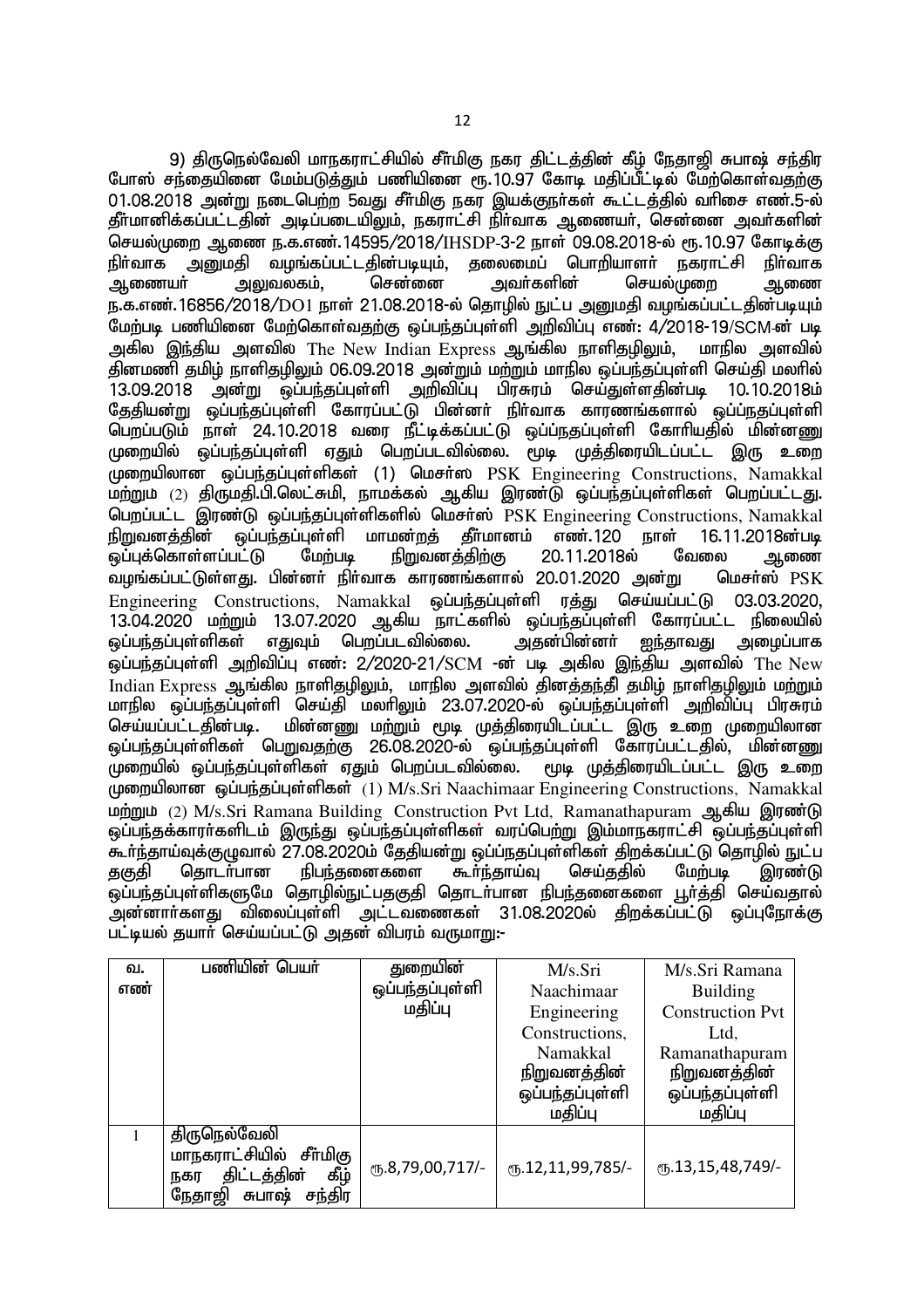| 37.88%<br>49.66%<br>மதிப்பீட்டை விட<br>மதிப்பீட்டை விட<br>அதிகம்<br>அதிகம் | போஸ்<br>சந்தையினை<br>மேம்படுத்தும் பணிகள்<br>செய்தல் |  |  |
|----------------------------------------------------------------------------|------------------------------------------------------|--|--|
|                                                                            |                                                      |  |  |

ஒப்பந்தப்புள்ளி கூர்ந்தாய்வுக்குழு மேற்கண்ட இரண்டு ஒப்பந்தப்புள்ளிகளில் குறைவான xg;ge;jg;Gs;sp nfhLj;Js;s M/s.Sri Naachimaar Engineering Constructions?! Namakkal நிறுவனத்தின் ஒப்பந்தப்புள்ளி தொகை ரூ.12,11,99,785/- ஆனது மதிப்பீட்டை விட 37.88% கூடுதலான விலைவிகிதம் கொடுத்துள்ளமையால், மேற்படி நிறுவனத்திடம் விலைக்குறைப்பு பேச்சு வார்த்தைக்கு 31.08.2020ல் கடிதம் அனுப்பப்பட்டது. அதற்கு மேற்படி நிறுவனம் தனது 02.09.2020-ம் தேதிய கடிதத்தில் 37.88%-ல் இருந்து குறைத்து 35.13% கூடுதலான விலை விகிதத்தில் பணி செய்ய சம்மதம் தெரிவிக்கப்பட்டுள்ளது. மேற்படி விலைவிகிதமும் ஏற்புடையதல்ல என கருதி மீண்டும் விலைக்குறைப்பு பேச்சுவார்த்தைக்கு ஒப்பந்தக்காரரை 02.09.2020ல் கடிதம் அனுப்பப்பட்டது. அதற்கு ஒப்பந்தக்காரா் தனது 04.09.2020ம் தேதிய<br>கடிகக்கில் 35.13*%* கூடுகலான விலை விகிகக்கில் இருந்து 29.71% கூடுகலான விலை கடிசுக்கில் 35.13 $\%$  கூடுதலான விலை விகிதத்தில் இருந்து விகிதத்தில் பணியினை செய்வதற்கு சம்மதம் தெரிவித்தும் மேற்படி பணிக்கான தயாா்<br>செய்யப்பட்ட மதிப்பீடு 2018-19ம் ஆண்டுக்கான விலை விகிகுத்தின்படி ı ஆண்டுக்கான விலை விகித<br>கட்டுமானப் பொருட்கள், எாிபொருள் தயாரிக்கப்பட்டுள்ளதாலும் தற்போது கட்டுமானப் பொருட்கள், எரிபொருள் மற்றும் போக்குவரத்து செலவினம் அதிகமாகி விட்டபடியாலும், மேற்படி நிறுவனம் 2வது விலைக்குறைப்பு பேச்சுவார்த்தைக்கு முன் வந்து மதிப்பீட்டை விட 35.13 $\%$  கூடுுதலான விலைவிகிதத்தில் இருந்து குறைத்து மதிப்பீட்டை விட 29.71 $\%$  கூடுதலான விலைவிகிதத்தில் மேற்படி பணியை செய்து தர ஒப்புக்கொண்டு இறுதியாக கடிதம் கொடுத்துள்ளது.

மேற்படி இரண்டாவது விலைக்குறைப்பு பேச்சுவார்த்தைக்கு பின்வரும் M/s.Sri Naachimaar Engineering Constructions. Namakkal நிறுவனத்தின் ஒப்பந்தப்புள்ளி மதிப்பு ரு.11,40,15,891/- என்பது 2018-19-ம் வருடத்திய துறை விலை விகிதத்தின்படி மதிப்பீட்டை விட  $29.71\%$  கூடுகலாக இருப்பதால், மேற்படி கிட்டப்பணியின் அவசா அவசியம் கருகி ் ஒப்பந்தப்புள்ளியினை முடிவு செய்வது தொடர்பாக 2020-21 ம் வருடத்திய விலை விபர பட்டியல் (Data 2020-21) -ஐ சென்னை நகராட்சி நிர்வாக ஆணையரக அலுவலகத்தில் ஒப்புதல் பெற்று ்மேல்நடவடிக்கை சொடர 04.09.2020ம் தேதிய ஒப்பந்தப்புள்ளி கூர்ந்தாய்வுக் குழு கூட்ட நடவடிக்கையில் முடிவு செய்திருப்பதின்படி மாமன்றத்தின் பார்வைக்கும் முடிவிற்கும்.

# அலுவலகக் குறிப்பு:

அ) திருநெல்வேலி மாநகராட்சியில் சீர்மிகு நகர திட்டத்தின் கீழ் நேதாஜி சுபாஷ் சந்திர போஸ் சந்தையினை மேம்படுக்கும் பணியினை மேற்கொள்வகற்கு M/s.Sri Naachimaar Engineering Constructions, Namakkal நிறுவனத்தின் இரண்டாவது விலைக்குறைப்பிக்கு பின்வரும் ஒப்பந்தப்புள்ளி மதிப்பு ரூ.11,40,15,891/- என்பது 2018-19-ம் வருடத்திய துறை விலை<br>விகிதக்கின்படி மகிப்பீட்டை விட 29.71% கூடுகலாக இருப்பதால் மேற்படி கிட்டப் மகிப்பீட்டை விட 29.71 $\%$  கூடுகலாக பணியின் அவசர அவசியம் கருதி ஒப்பந்தப்புள்ளியினை முடிவு செய்வது குறித்து 04.09.2020ம் தேதிய ஒப்பந்தப்புள்ளி கூா்ந்தாய்வுக் குழு கூட்ட நடவடிக்கையின் படி 2020-21 ம் வருடத்திய<br>விலை விபர பட்டியல் (Data 2020-21) -ஐ சென்னை நகராட்சி நிா்வாக ஆணையரக -ஐ சென்னை நகராட்சி நிர்வாக ஆணையரக அலுவலகத்தில் ஒப்புதல் பெற்று மேல்நடவடிக்கை தொடர மாமன்றம் அறுமதிக்கலாம்.

 $f$ ரீமானம் எண் $114$ :

<u>அலு</u>வலகக் குறிப்பு அங்கீகரிக்கப்படுகிறது

(ஒ.பு.அ.எண். 2/2020-21/SCM)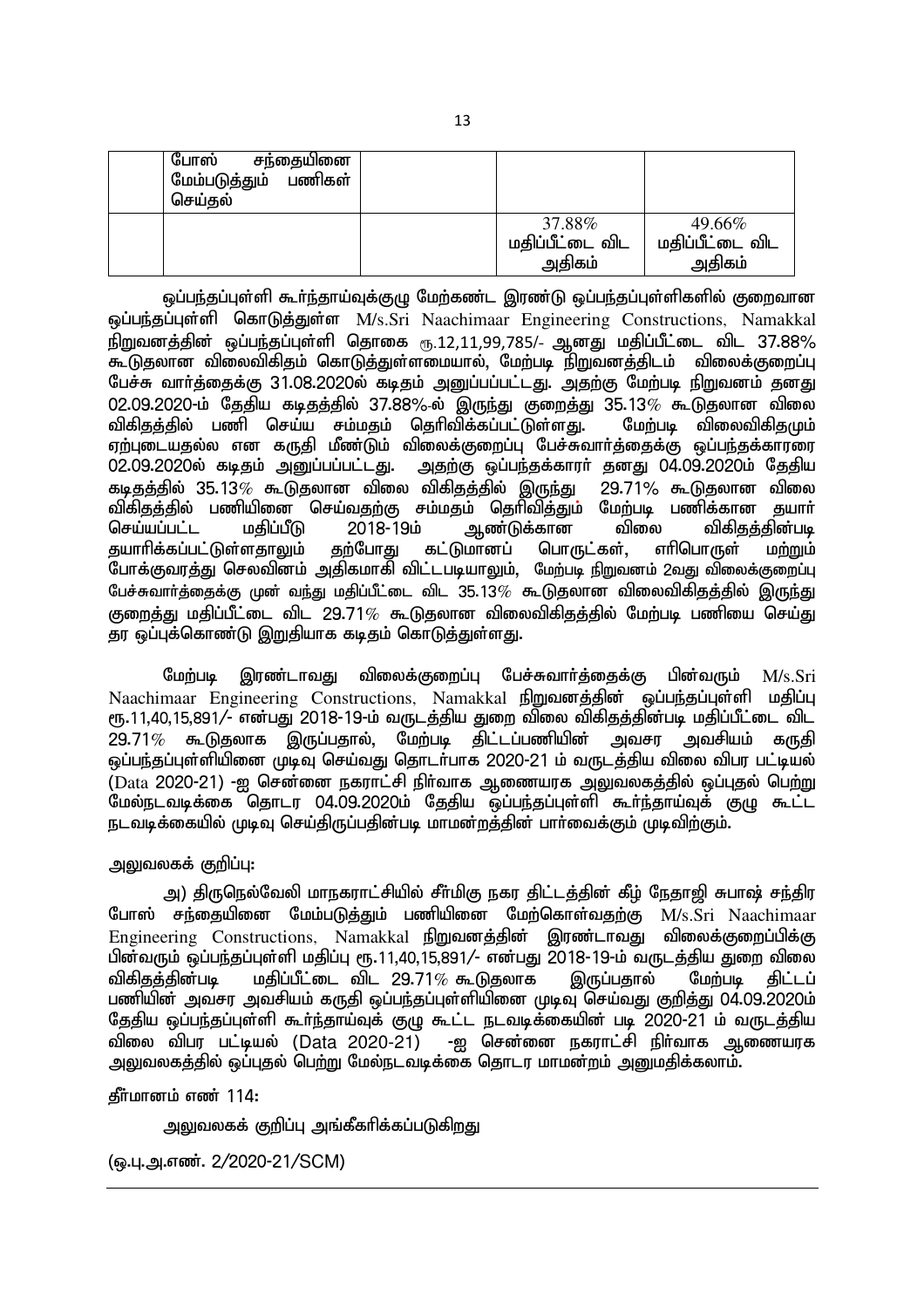10) திருநெல்வேலி மாநகராட்சியில் சீர்மிகு நகர திட்டத்தின் கீழ் திருநெல்வேலி மாநகராட்சி, டவுண் பகுதியில் உள்ள கீம்க்கண்ட தொுக்களை பொலிவுறு தொுக்களாக (Development of Smart street -1) மேம்படுக்துதல். (1.) மேல மாட வீகி (2) கெற்கு மாட வீகி (3) அண்ணா தெரு (4) சத்திய மூா்த்தி தெரு (5) சத்தியமூா்த்தி குறுக்குத் தெரு (6)தெப்பக்குளம்<br>கீழத் தெரு (7)அம்மன் சன்னதி தெரு பணியினை ரூ.9.40 கோடி மதிப்பீட்டில் கீழத் தெரு (7)அம்மன் சன்னதி தெரு பணியினை ரூ.9.40 கோடி மதிப்பீட்டில்<br>மேற்கொள்வதற்கு 14.12.2018 அன்று நடைபெற்ற 6வது சீா்மிகு நகர இயக்குநா்கள் மேற்கொள்வதற்கு 14.12.2018 கூட்டத்தில் வரிசை எண்.16-ல் தீர்மானிக்கப்பட்டதின் அடிப்படையிலும், நகராட்சி நிர்வாக Mizah;> nrd;id mth;fspd; nray;Kiw Miz e.f.vz;.14595/2018/IHSDP-3-2 நாள் 06.08.2019-ல் ரூ.9.40 கோடிக்கு நிர்வாக அனுமதி வழங்கப்பட்டதின்படியும், தலைமைப் பொறியாளா் நகராட்சி நிா்வாக ஆணையா் அலுவலகம், சென்னை அவா்களின் செயல்முறை<br>அணை ந.க.எண்.25477/2017/DO1 நாள் 24.10.2019-ல் கொமில் நட்ப அமைகி ஆணை ந.க.எண்.25477/2017/DO1 நாள் 24.10.2019-ல் தொழில் நுட்ப அனுமதி<br>வழங்கப்பட்டகின்படியும் மேற்படி கிட்டப் பணியினை மேற்கொள்வகற்கு, 16.12.2019. வமங்கப்பட்டகின்படியம் 12.02.2020, 23.03.2020, 13.04.2020 மற்றும் 13.07.2020 ஆகிய நாட்களில் ஒப்பந்தப்புள்ளிகள் கோரப்பட்ட நிலையில் <u>ஐந்து</u> தேதிகளிலும் ஒப்பந்தப்புள்ளிகள் எதுவும் பெறப்படவில்லை. அதன்பின்னர் ஆறாவது அழைப்பாக ஒப்பந்தப்புள்ளி அறிவிப்பு எண்: 2/2020-21/SCM-ன் படி அகில இந்திய அளவில் The New Indian Express ஆங்கில நாளிதழிலும், மாநில அளவில் தினத்தந்தி தமிழ் நாளிதழிலும் மற்றும் மாநில ஒப்பந்தப்புள்ளி செய்தி மலாிலும் 23.07.2020-ல்<br>ஒப்பந்தப்புள்ளி அறிவிப்பு பிரசுரம் செய்யப்பட்டதின்படி. மின்னணு மற்றும் மூடி ஒப்பந்தப்புள்ளி அறிவிப்பு பிரசுரம் செய்யப்பட்டதின்படி. மின்னணு மற்றும் மூடி முத்திரையிடப்பட்ட இரு உறை முறையிலான ஒப்பந்தப்புள்ளிகள் பெறுவதற்கு 26.08.2020-ல் ஒப்பந்தப்புள்ளி கோரப்பட்டதில், மின்னணு முறையில் ஒப்பந்தப்புள்ளிகள் ஏதும்<br>பொப்படவில்லை. மூடி முக்கிரையிடப்பட்ட இரு உரை முறையிலான வப்பந்தப்பள்ளிகள் (1)  $_{\rm H}$ டிடி முத்திரையிடப்பட்ட இரு உறை முறையிலான ஒப்பந்தப்புள்ளிகள் (1) மெசர்ஸ். KPM கன்ஸ்டரக்சன் & கோ, திருப்பூர் மற்றும் (2) மெசர்ஸ்.எமரால்ட் கன்ஸ்டரக்சன், ஈரோடு ஆகிய இரண்டு நிறுவனங்களிடம் இருந்து ஒப்பந்தப்புள்ளிகள் பெறப்பட்டது. மேற்படி இரண்டு ஒப்பந்தப்புள்ளிகளின் தொழில்நுட்ப தகுதிகள் குறித்து ஒப்பந்தப்புள்ளி கூா்ந்தாய்வுக்<br>குமுவால் 27.08.2020 -ல் கிறக்கப்பட்டு பாிசீலனை செய்யப்பட்டகில் 1) மெசா்ஸ். KPM குழுவால் 27.08.2020 -ல் திறக்கப்பட்டு பரிசீலனை கன்ஸ்டரக்சன் & கோ, திருப்பூர் ம<u>ற்று</u>ம் 2) மெசர்ஸ்.எமரால்ட் கன்ஸ்டரக்சன். ஈரோடு <u>ஒப்பந்த</u>ப்புள்ளிகள் தொழில் நுட்ப தகுதி தொடர்பான நிபந்தனைகளை பூர்த்தி செய்தமையால் .<br>கூர்ந்தாய்வுக் குழு கூட்ட நடவடிக்கை நாள் 28.08.2020 ன்படி மேற்படி நிறுவனத்தின் விலை அட்டவணைகளை 31.08.2020 ம் தேதியன்று திறக்கப்பட்டு ஒப்புநோக்கு பட்டியல் தயார் செய்யப்பட்டு அதன் விபரம் வருமாறு:-

| வ.  | பணியின் பெயர்                                                                                                                                                                                                                                                                                                                                                                                                  | பணியின்              | மெசர்ஸ். KPM        | மெசர்ஸ்.எமரால்      |
|-----|----------------------------------------------------------------------------------------------------------------------------------------------------------------------------------------------------------------------------------------------------------------------------------------------------------------------------------------------------------------------------------------------------------------|----------------------|---------------------|---------------------|
| எண் |                                                                                                                                                                                                                                                                                                                                                                                                                | ஒப்பந்த மதிப்பு      | கன்ஸ்டரக்சன் &      |                     |
|     |                                                                                                                                                                                                                                                                                                                                                                                                                |                      | கோ, திருப்பூா்      | கன்ஸ்டரக்சன்,       |
|     |                                                                                                                                                                                                                                                                                                                                                                                                                |                      | <u>நிறுவனத்தின்</u> | ஈரோடு               |
|     |                                                                                                                                                                                                                                                                                                                                                                                                                |                      | ஒப்பந்த மதிப்பு     | <u>நிறுவனத்தின்</u> |
|     |                                                                                                                                                                                                                                                                                                                                                                                                                |                      |                     | ஒப்பந்த மதிப்பு     |
|     | திருநெல்வேலி<br>மாநகராட்சியில் சீா்மிகு நகர<br>கீழ்<br>திட்டத்தின்<br>திருநெல்வேலி மாநகராட்சி,<br>டவுண் பகுதியில்<br>உள்ள<br>கீழ்க்கண்ட<br>தெருக்களை<br><u>ப</u> ொலிவுறு<br>தெருக்களாக<br>மேம்படுத்துதல். (1.)<br>மேல<br>மாட வீதி (2) தெற்கு மாட<br>வீதி (3) அண்ணா தெரு (4)<br>சத்திய மூர்த்தி<br>தெரு<br>(5)<br>சத்தியமூர்த்தி<br>குறுக்குத்<br>தெரு (6) தெப்பக்குளம் கீழத்<br>தெரு (7) அம்மன் சன்னதி<br>தெரு | ரூ.<br>8,00,94,680/- | ரூ.<br>9,29,31,252/ | ரூ.<br>9,45,09,787/ |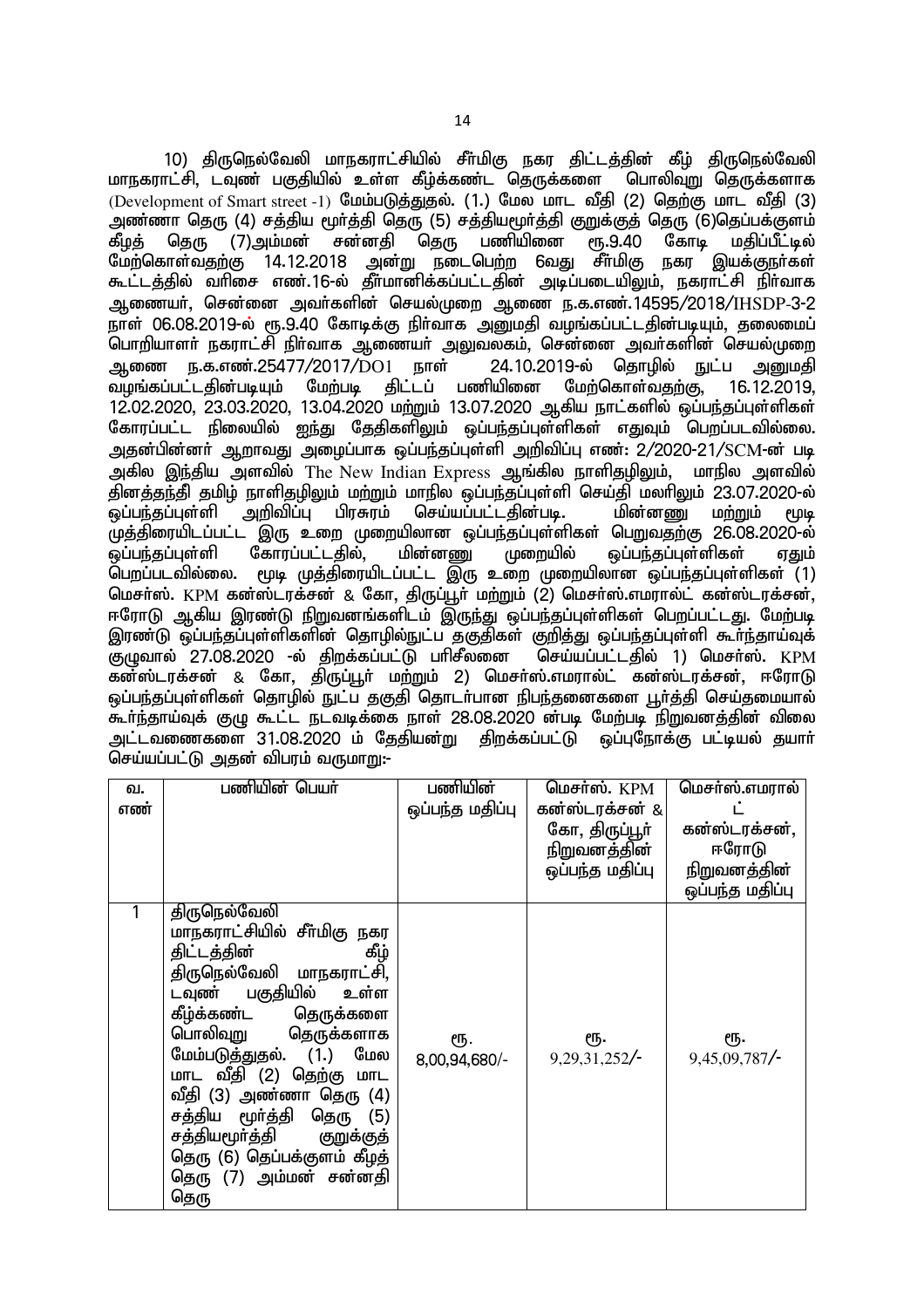|  | மகிப்பீட்டை விட | 16.03% | $18.00\%$<br>விட |  |
|--|-----------------|--------|------------------|--|
|  |                 | அதிகம் | அதிகம்           |  |

ـا<br>ا ஒப்பந்தப்புள்ளி கூர்ந்தாய்வுக்குமு மேற்கண்ட இரண்டு ஒப்பந்தப்புள்ளிகளில் குறைவான <u>ஒப்பந்த</u>ப்புள்ளி கொடுத்துள்ள மெசா்ஸ். KPM கன்ஸ்டரக்சன் & கோ, திருப்பூா் நிறுவனத்தின் ஒப்பந்தப்புள்ளி தொகை <sub>ரூ.</sub> 9,29,31,252/- ஆனது மதிப்பீட்டை விட 16.03*%* கூடுதலான<br>விலைவிகிதம் கொடுத்துள்ளமையால், மேற்படி நிறுவனத்திடம் விலைக்குறைப்பு பேச்சு .<br>விலைவிகிதம் கொடுத்துள்ளமையால், மேற்படி நிறுவனத்திடம் விலைக்குறைப்பு பேச்சு<br>வாா்த்தைக்கு 31.08.2020ல் கடிதம் அனுப்பப்பட்டது. அதற்கு மேற்படி நிறுவனம் கனது வார்த்தைக்கு 31.08.2020ல் கடிதம் அனுப்பப்பட்டது. 02.09.2020-k; Njjpa fbjj;jpy; 16.03% -y; tpiy tpfpjj;jpy; ,Ue;J Fiwj;J 10.29% (ஒப்பந்த மதிப்பு ரூ.8,83,37,378/-) கூடுதலான விலை விகிதத்தில் மேற்படி திட்டப்பணியினை செய்ய சம்மதம் தெரிவிக்கப்பட்டுள்ளது. மேற்படி விலைவிகிதமும் ஏற்புடையதல்ல என கருதி மீண்டும் இரண்டாவது விலைக்குறைப்பு பேச்சுவாா்த்தைக்கு ஒப்பந்தக்காரருக்கு 02.09.2020ல் கடிதம் அனுப்பப்பட்டது. அதற்கு மேற்படி நிறுவனம் தனது 04.09.2020ம் தேதிய கடிதத்தில் ஏற்கனவே விலைக்குறைப்பு செய்யப்பட்ட 10.29% கூடுதல் விலை விகிதத்தில் இருந்து குறைத்து 9.85% (ரூ.8,79,82,973/-) கூடுுதலான விலை விகிதத்தில் மேற்படி கிட்டப்பணியினை .<br>செய்ய சம்மகம் கொிவிக்கும். மேற்படி பணிக்கான கயார் செய்யப்பட்ட மகிப்பீடு 2019-20 -ம் <u>ஆண்டுக்கான விலை விகிதத்தின்படி த</u>யாரிக்கப்பட்டுள்ளதாலும் தற்போது கட்டுமானப் .<br>பொருட்கள், எரிபொருள் மற்றும் போக்குவரத்து செலவினம் அதிகமாகி விட்டபடியாலும், மேலும் <u>விலைக்குறைப்பு</u> செய்ய இயலாது என இறுதியாகவும் முடிவாகவும் தெரிவித்துள்ளது.

மேற்படி இரண்டாவது விலைக்குறைப்பு பேச்சுவார்த்தைக்கு பின்வரும் மெசர்ஸ். <u>KPM</u> கன்ஸ்டரக்சன் & கோ, கிருப்பூர் நிறுவனத்தின் ஒப்பந்தப்புள்ளி மதிப்பு ரூ.8,79,82,973/- என்பது 2019-20-ம் வருடத்திய துறை விலை விகிதத்தின்படி மதிப்பீட்டை விட 9.85% கூடுதலாக<br>இருப்பதால், மேற்படி கிட்டப்பணியின் அவசா அவசியம் கருதி இரண்டாவது கிட்டப்பணியின் விலைக்குறைப்பிற்கு பின்வரும் ரூ.8,79,82,973/- ஒப்பந்தப்புள்ளியினை முடிவு செய்வது தொடர்பாக 2020-21 ம் வருடத்திய விலை விபர பட்டியல் (Data 2020-21) -ஐ சென்னை நகராட்சி நிர்வாக ஆணையரக அலுவலகத்தில் ஒப்புதல் பெ<u>ற்று</u> மேல்நடவடிக்கை தொடர 04.09.2020ம் தேகிய ஒப்பந்தப்பள்ளி கூர்ந்தாய்வுக் குழு கூட்ட நடவடிக்கையில் முடிவு செய்திருப்பதின்படி மாமன்றத்தின் பார்வைக்கும் முடிவிற்கும்.

அலுவலகக் குறிப்ப:

அ) திருநெல்வேலி மாநகராட்சியில் சீா்மிகு நகர திட்டத்தின் கீழ் திருநெல்வேலி<br>ாட்சி, டவண் பகுதியில் உள்ள கீழ்க்கண்ட தெருக்களை பொலிவுறு தெருக்களாக ் பாநகராட்சி, டவண் பகுதியில் உள்ள கீழ்க்கண்ட<sup>்</sup> தெருக்களை  $(Develoment$  of Smart street -1) பணியினை மேற்கொள்வதற்கு 16.12.2019, 12.02.2020,  $23.03.2020$ , 13.04.2020 மற்றும் 13.07.2020 ஆகிய நாட்களில் ஒப்பந்தப்புள்ளிகள் கோரப்பட்ட <u>நிலையில் ஐந்து</u> தேதிகளிலும் ஒப்பந்தப்புள்ளிகள் எதுவும் பெறப்படவில்லை. அதன்பின்னர் ஆறாவது அழைப்பாக விலைக்குறைப்பிக்கு பின் வரும் மெசா்ஸ். KPM கன்ஸ்டரக்சன் ரூ கோ. திருப்பூர் நிறுவனத்தின் ஒப்பந்தப்புள்ளி மதிப்பு ரூ.8,79,82,973/- என்பது 2019-20-ம் வருடத்திய துறை விலை விகிதத்தின்படி மதிப்பீட்டை விட  $\,$  9.85 $\%$  கூடுகலாக இருப்பதால் மேற்படி ்திட்டப் பணியின் அவசர அவசியம் கருதி ஒப்பந்தப்புள்ளியினை முடிவு செய்வது குறித்து 04.09.2020ம் தேதிய ஒப்பந்தப்புள்ளி கூர்ந்தாய்வுக் குழு கூட்ட நடவடிக்கையின் படி 2020-21 ம் வருடத்திய விலை விபர பட்டியல் (Data 2020-21) -ஐ சென்னை நகராட்சி நிர்வாக<br>ஆணையரக அலுவலகக்கில் ஒப்புகல் பெற்று மேல்நடவடிக்கை தொடர மாமன்றம் அலுவலகக்கில் ஒப்புகல் பெற்று மேல்நடவடிக்கை தொடர மாமன்றம் அனுமதிக்கலாம்.

கீர்மானம் எண் $115:$ 

அலுவலகக் குறிப்பு அங்கீகரிக்கப்படுகிறது

(ஒ.பு.அ.எண். 2/2020-21/SCM)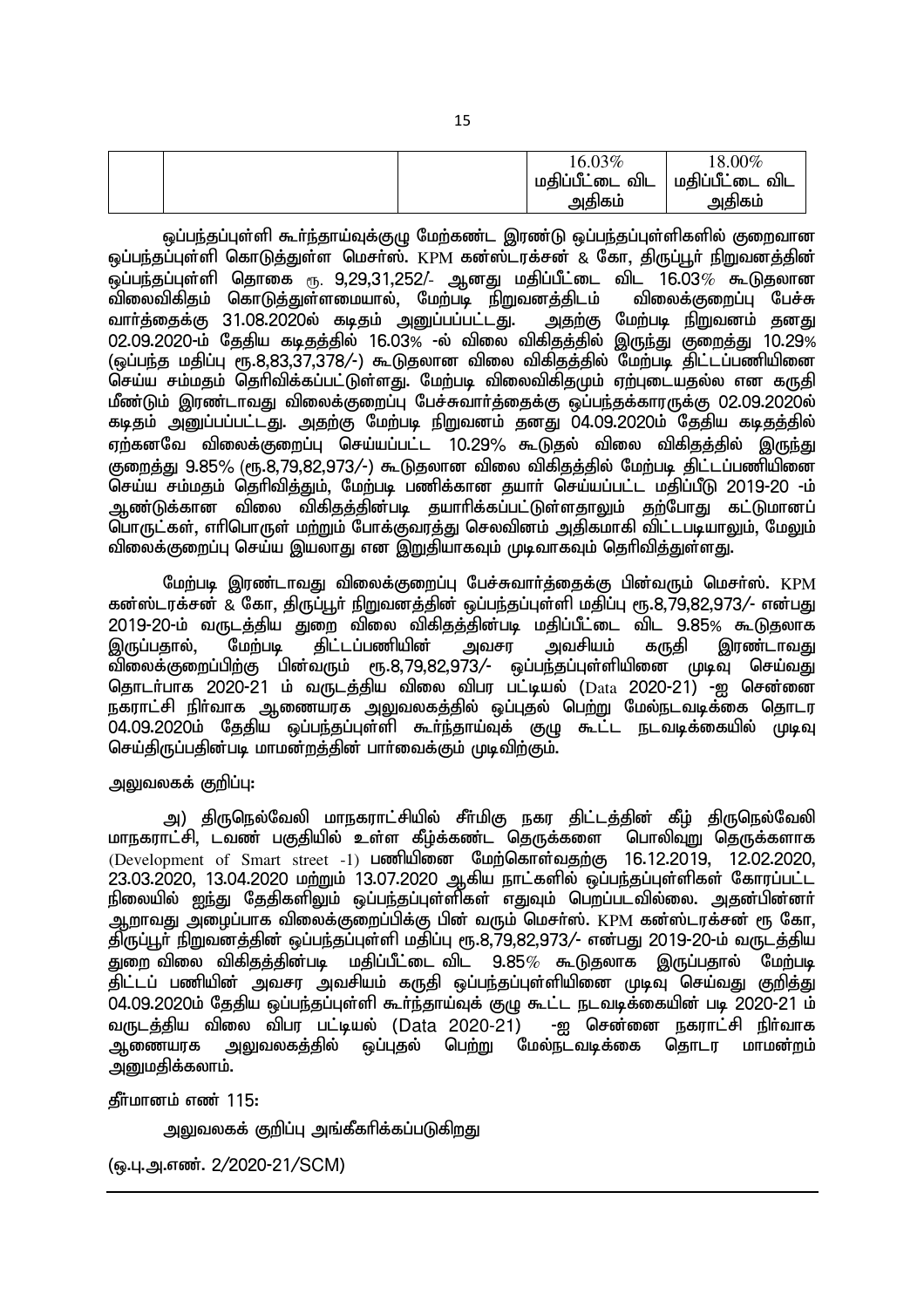11) திருநெல்வேலி மாநகராட்சியில் சீா்மிகு நகர திட்டத்தின் கீழ் திருநெல்வேலி<br>ாட்சி, டவுண் பகுதியில் உள்ள கீம்க்கண்ட தொுக்களை பொலிவுறு தொுக்களாக மாநகராட்சி, டவுண் பகுதியில் உள்ள கீம்க்கண்ட தொுக்களை  $($ Development of Smart street-2) மேம்படுத்துதல் (1)கட்டளை கருவேலன் குண்டு தெரு ் (2)வையாபுரிநகா் மேற்கு, வடக்கு மற்றும் கீழ்த் தெரு, (3)வையாபுரிநகா் தெற்கு தெரு<br>(4)வையாபுரிநகா் இணைப்புத் தெரு-1 (5)வையாபுரிநகா் இணைப்புத் தெரு-2  $(5)$ வையாபுரிநகர் (6)சேரன்மகாதேவி ரோடு, திலி டவுண் (7)பெருமாள் கோவில் தெற்கு தெரு (8)பெருமாள் .<br>கோவில் தெற்கு மாட வீதி (9)பெருமாள் கோவில் சன்னதி தெரு பணியினை ரூ. 12.34 கோடி<br>மகிப்பீட்டில் மேற்கொள்வதற்கு 14.12.2018 அன்று நடைபெற்ற 6வது சீா்மிகு நகர ் 14.12.2018 அன்று நடைபெற்ற 6வது சீா்மிகு நகர<br>lசை எண்.17-ல் தீா்மானிக்கப்பட்டதின் அடிப்படையிலும். இயக்குநா்கள் கூட்டத்தில் வாிசை எண்.17-ல் தீா்மானிக்கப்பட்டதின் அடிப்படையிலும்,<br>நகராட்சி நிா்வாக ஆணையா், சென்னை அவா்களின் செயல்முறை ஆணை நகராட்சி நிர்வாக ஆணையர், சென்னை அவர்களின் செயல்முறை ந.க.எண்.14595/2018/IHSDP-3-2 நாள் 06.08.2019-ல் ரூ.12.34 கோடீக்கு நிர்வாக அமைகி .<br>தமங்கப்பட்டதின்படியும், தலைமைப் பொரியாளர் நகராட்சி நிர்வாக ஆணையர் அலுவலகம், சென்னை அவர்களின் செயல்முறை ஆணை ந.க.எண்.25477/2017/DO1 நாள் 24.10.2019-ல் தொழில் நுட்ப அனுமதி வழங்கப்பட்டதின்படியும் மேற்படி திட்டப் பணியினை மேற்கொள்வதற்கு, 16.12.2019, 12.02.2020, 23.03.2020, 13.04.2020 மற்றும் 13.07.2020 ஆகிய நாட்களில் ஒப்பந்தப்புள்ளிகள் கோரப்பட்ட நிலையில் ஐந்து தேதிகளிலும் ஒப்பந்தப்புள்ளிகள் எதுவும்<br>பொப்படவில்லை. அகன்பின்னா் ஆறாவகு அமைப்பாக ஒப்பா்கப்பள்ளி அறிவிப்ப எண்: அதன்பின்னா் ஆறாவது அழைப்பாக ஒப்பந்தப்புள்ளி அறிவிப்பு எண்:  $2/2020$ -21/SCM -ன் படி அகில இந்திய அளவில் The New Indian Express ஆங்கில .<br>நாளிதழிலும், மாநில அளவில் தினத்தந்தி தமிழ் நாளிதழிலும் மற்றும் மாநில ஒப்பந்தப்புள்ளி செய்தி மலரிலும் 23.07.2020-ல் ஒப்பந்தப்புள்ளி அறிவிப்பு பிரசுரம் செய்யப்பட்டதின்படி. மின்னணு மற்றும் மூடி முத்திரையிடப்பட்ட இரு உறை முறையிலான ஒப்பந்தப்புள்ளிகள்<br>பெறுவதற்கு 26.08.2020-ல் லப்பந்தப்புள்ளி கோரப்பட்டதில், மின்னணு முறையில் <u>ஒப்பந்த</u>ப்புள்ளி <u>ஒப்பந்த</u>ப்புள்ளிகள் ஏதும் பெறப்படவில்லை. மூடி முத்திரையிடப்பட்ட இரு உறை முறையிலான .<br>ஒப்பந்தப்புள்ளிகள் (1) மெசா்ஸ். KPM கன்ஸ்ட்ரக்சன் & கோ, திருப்பூா் மற்றும் (2)<br>மெசா்ஸ்.எமாால்ட் கன்ஸ்டாக்சன். ஈாோடு ஆகிய இாண்டு நிறுவனங்களிடம் இருந்து ்கன்ஸ்டரக்சன், ஈரோடு ஆகிய இரண்டு நிறுவனங்களிடம் இருந்து<br>பொப்பட்டகு. மேற்படி இரண்டு ஒப்பந்தப்புள்ளிகளின் தொழில்நுட்ப <u>ஒ</u>ப்பந்தப்புள்ளிகள் பெறப்பட்டது. மேற்படி இரண்டு ஒப்பந்தப்புள்ளிகளின் சுகுதிகள் குறித்து ஒப்பந்தப்புள்ளி கூர்ந்தாய்வுக் குமுவால் 27.08.2020 -ல் திறக்கப்பட்டு பாிசீலனை <sup>-</sup> செய்யப்பட்டதில் மெசா்ஸ். 1) KPM கன்ஸ்டரக்சன் & கோ, திருப்பூா் மற்றும் 2)<br>மெசா்ஸ்.எமாால்ட் கன்ஸ்டாக்சன். ஈாோடு பை்பா்கப்பள்ளிகள் கொமில் நட்ப ககுகி <u>ஒ</u>ப்பந்தப்புள்ளிகள் தொழில் நுட்ப தகுதி <u>சொடர்பான நிபந்த</u>னைகளை <u>பூர்த்</u>தி செய்தமையால் கூர்ந்தாய்வுக் குழு கூட்ட நடவடிக்கை நாள் 28.08.2020 ன்படி மேற்படி நிறுவனத்தின் விலை அட்டவணைகளை 31.08.2020 ம் தேதியன்று திறக்கப்பட்டு ஒப்புநோக்கு பட்டியல் தயாா் செய்யப்பட்டு அதன் விபரம் வருமாறு:-

| வ.  | பணியின் பெயர்                                                                                                                                                                                                                                                                                  | பணியின்               | மெசர்ஸ். $KPM$        | மெசா்ஸ்.              |
|-----|------------------------------------------------------------------------------------------------------------------------------------------------------------------------------------------------------------------------------------------------------------------------------------------------|-----------------------|-----------------------|-----------------------|
| எண் |                                                                                                                                                                                                                                                                                                | ஒப்பந்த மதிப்பு       | கன்ஸ்டரக்சன் &        | எமரால்ட்              |
|     |                                                                                                                                                                                                                                                                                                |                       | கோ, திருப்பூா்        | கன்ஸ்டரக்சன்,         |
|     |                                                                                                                                                                                                                                                                                                |                       | <u>நிறுவனத்தின்</u>   | ஈரோடு                 |
|     |                                                                                                                                                                                                                                                                                                |                       | ஒப்பந்த மதிப்பு       | நிறுவனத்தின்          |
|     |                                                                                                                                                                                                                                                                                                |                       |                       | ஒப்பந்த மதிப்பு       |
|     | திருநெல்வேலி<br>மாநகராட்சியில் சீர்மிகு<br>நகர திட்டத்தின் கீழ்<br>திருநெல்வேலி<br>மாநகராட்சி, டவுண்<br>பகுதியில் உள்ள<br>கீழ்க்கண்ட தெருக்களை<br>பொலிவுறு தெருக்களாக<br>(Development of Smart)<br>street-2) மேம்படுத்துதல்<br>(1) கட்டளை கருவேலன்<br>குண்டு தெரு (2)<br>வையாபுரி நகர் மேற்கு, | ரூ.<br>10,57,06,380/- | ரூ.<br>12,26,49,410/- | ரூ.<br>12,47,17,915/- |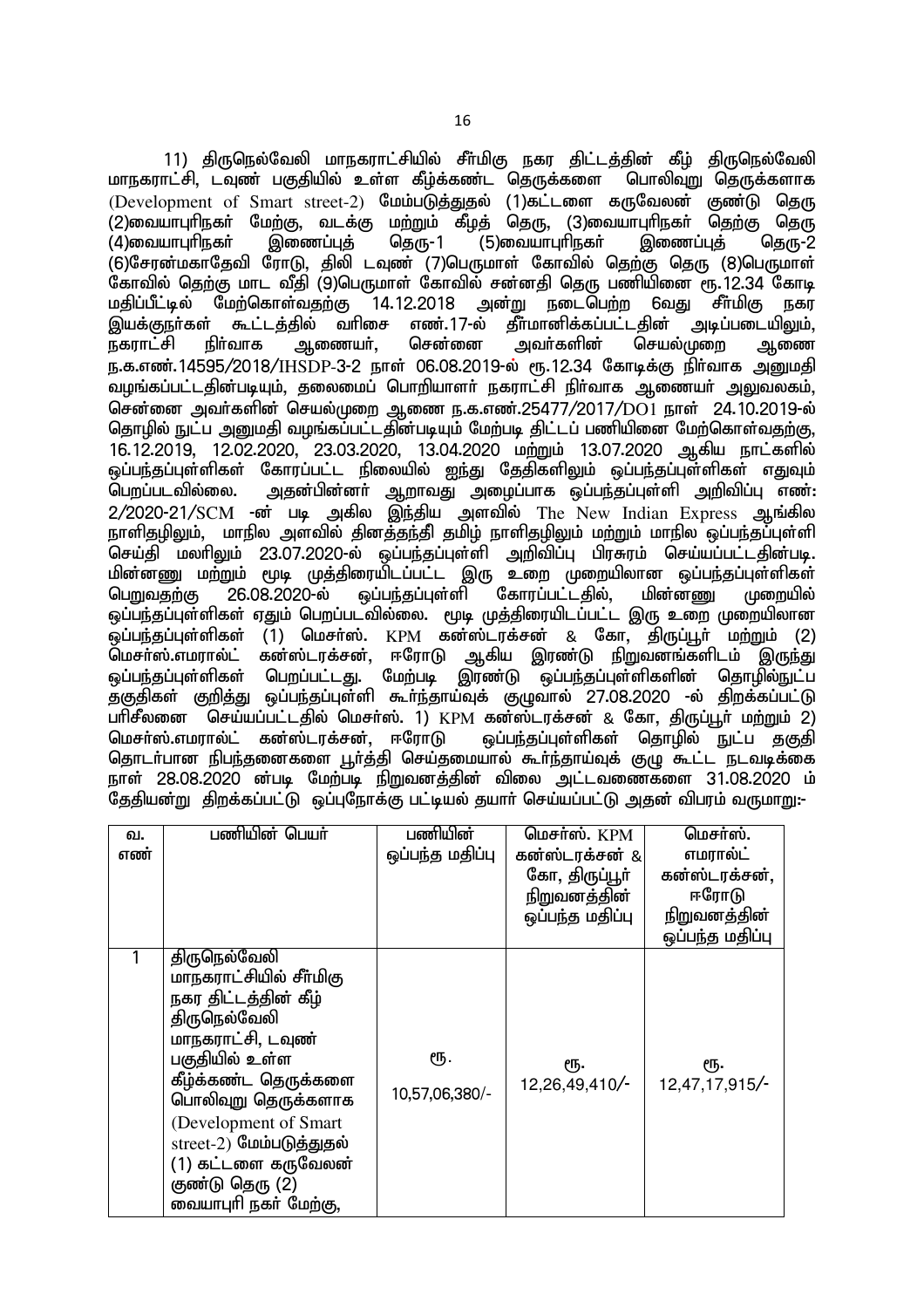| வடக்கு மற்றும் கீ <u>ழ</u> த்<br>தெரு, (3) வையாபுரிநகர்<br>தெற்கு தெரு (4)<br>வையாபுரிநகர் இணைப்புத்<br>தெரு-1 (5) வையாபுரிநகர்<br>இணைப்புத் தெரு-2 (6)<br>சேரன்மகாதேவி ரோடு,<br>திலி டவுண் (7) பெருமாள்<br>கோவில் தெற்கு தெரு (8)<br>பெருமாள் கோவில்<br>தெற்கு மாட வீதி (9)<br>பெருமாள் கோவில்<br>சன்னதி தெரு |                                     |                                     |
|----------------------------------------------------------------------------------------------------------------------------------------------------------------------------------------------------------------------------------------------------------------------------------------------------------------|-------------------------------------|-------------------------------------|
|                                                                                                                                                                                                                                                                                                                | 16.03%<br>மதிப்பீட்டை விட<br>அதிகம் | 17.99%<br>மதிப்பீட்டை விட<br>அதிகம் |
|                                                                                                                                                                                                                                                                                                                |                                     |                                     |

மேற்படி மெசர்ஸ். KPM கன்ஸ்டரக்சன் & கோ, திருப்பூர் நிறுவனத்தின் ஒப்பந்தப்புள்ளி<br>மகிப்பீட்டை விட 16.03% கூடுகலான விலைவிகிகம் கொடுக்குள்ளமையால். மேற்படி  $16.03\%$  கூடுகலான விலைவிகிகும் கொடுத்துள்ளமையால், நிறுவனத்திடம் விலைக்குறைப்பு பேச்சு வார்த்தைக்கு 31.08.2020ல் கடிதம் அனுப்பப்பட்டது. .<br>அதற்கு மேற்படி நிறுவனம் தனது 02.09.2020-ம் தேதிய கடிதத்தில் 16.03% -ல் விலை விகிதத்தில் இருந்து குறைத்து 10.29% (ஒப்பந்த மதிப்பு ரூ.11,65,85,985/-) கூடுுதலான விலை விகிதத்தில் மேற்படி திட்டப்பணியினை செய்ய சம்மதம் தெரிவிக்கப்பட்டுள்ளது. மேற்படி<br>விலைவிகிதமும் ஏற்புடையதல்ல என கருதி மீண்டும் இரண்டாவது விலைக்குறைப்பு விலைவிகிதமும் ஏற்புடையதல்ல என பேச்சுவார்த்தைக்கு ஒப்பந்தக்காரருக்கு 02.09.2020ல் கடிதம் அனுப்பப்பட்டது. அதற்கு மேற்படி நிறுவனம் தனது 04.09.2020ம் தேதிய கடிதத்தில் ஏற்கனவே விலைக்குறைப்பு செய்யப்பட்ட 10.29% கூடுதல் விலை விகிதத்தில் இருந்து குறைத்து 9.85% (ரூ.11,61,19,361/-) கூடுதலான விலை விகிதத்தில் மேற்படி திட்டப்பணியினை செய்ய சம்மதம் தெரிவித்தும், மேற்படி பணிக்கான தயார் செய்யப்பட்ட மதிப்பீடு 2019-20 -ம் ஆண்டுக்கான விலை விகிதத்தின்படி தயாரிக்கப்பட்டுள்ளதாலும் தற்போது கட்டுமானப் பொருட்கள், எரிபொருள் மற்றும் போக்குவாக்கு செலவினம் அகிகமாகி விட்டபடியாலும். மேலும் விலைக்குரைப்பு செய்ய இயலாகு என இறுகியாகவம் முடீவாகவம் கெரிவிக்குள்ளது.

மேற்படி இரண்டாவது விலைக்குறைப்பு பேச்சுவார்த்தைக்கு பின் வரும் மெசர்ஸ். KPM கன்ஸ்டரக்சன் & கோ, திருப்பூர் நிறுவனத்தின் ஒப்பந்தப்புள்ளி மதிப்பு ரூ.11,61,19,361/-என்பது 2019-20-ம் வருடத்திய துறை விலை விகிதத்தின்படி மதிப்பீட்டை விட 9.85% கூடுதலாக இருப்பதால், மேற்படி திட்டப்பணியின் அவசர அவசியம் கருதி விலைக்குறைப்பிற்கு பின்வரும் ரூ.11,61,19,361/- ஒப்பந்தப்புள்ளியினை முடிவு செய்வது தொடர்பாக 2020-21 ம் வருடத்திய விலை விபர பட்டியல் (Data 2020-21)-ஐ சென்னை நகராட்சி நிர்வாக ஆணையரக سم الله المسلم المربع المسلم المربعي المربعي المسلم المسلم المسلم المسلم المسلم المسلمين المسلمين المسلمين وال<br>கூர்ந்தாய்வக் கும கூட்ட நடவடிக்கையில் முடிவ செய்கிருப்பகின்படி மாமன்றக்கின்  $\sigma_{\rm eff}$ ம்; சுடட்ட நடவடிக்கையில் முடிவு செய்கிருப்பகின்படி மாமன்றத்தின் பாா்வைக்கும் முடிவிற்கும்.

### அலுவலகக் குறிப்பு:

அ) திருநெல்வேலி மாநகராட்சியில் சீா்மிகு நகர திட்டத்தின் கீழ் திருநெல்வேலி<br>ாட்சி, டவண் பகுகியில் உள்ள கீழ்க்கண்ட தொுக்களை பொலிவுற தொுக்களாக <u>மாந</u>கராட்சி, டவண் பகுதியில் உள்ள கீழ்க்கண்ட தொுக்களை  $(Develoment of Smart street -2)$  பணியினை மேற்கொள்வகற்கு 16.12.2019, 12.02.2020,  $23.03.2020$ , 13.04.2020 மற்றும் 13.07.2020 ஆகிய நாட்களில் ஒப்பந்தப்புள்ளிகள் கோரப்பட்ட <u>நிலையில் ஐந்து</u> தேதிகளிலும் ஒப்பந்தப்புள்ளிகள் எதுவும் பெறப்படவில்லை. அதன்பின்னர் .<br>அ.றாவது அமைப்பாக இரண்டாவது விலைக்குறைப்பிக்கு பின் வரும் மெசர்ஸ். KPM ்து;<br>தன்ஸ்டரக்சன் & கோ, திருப்பூர் நிறுவனத்தின் ஒப்பந்தப்புள்ளி மதிப்பு ரூ.11,61,19,361/-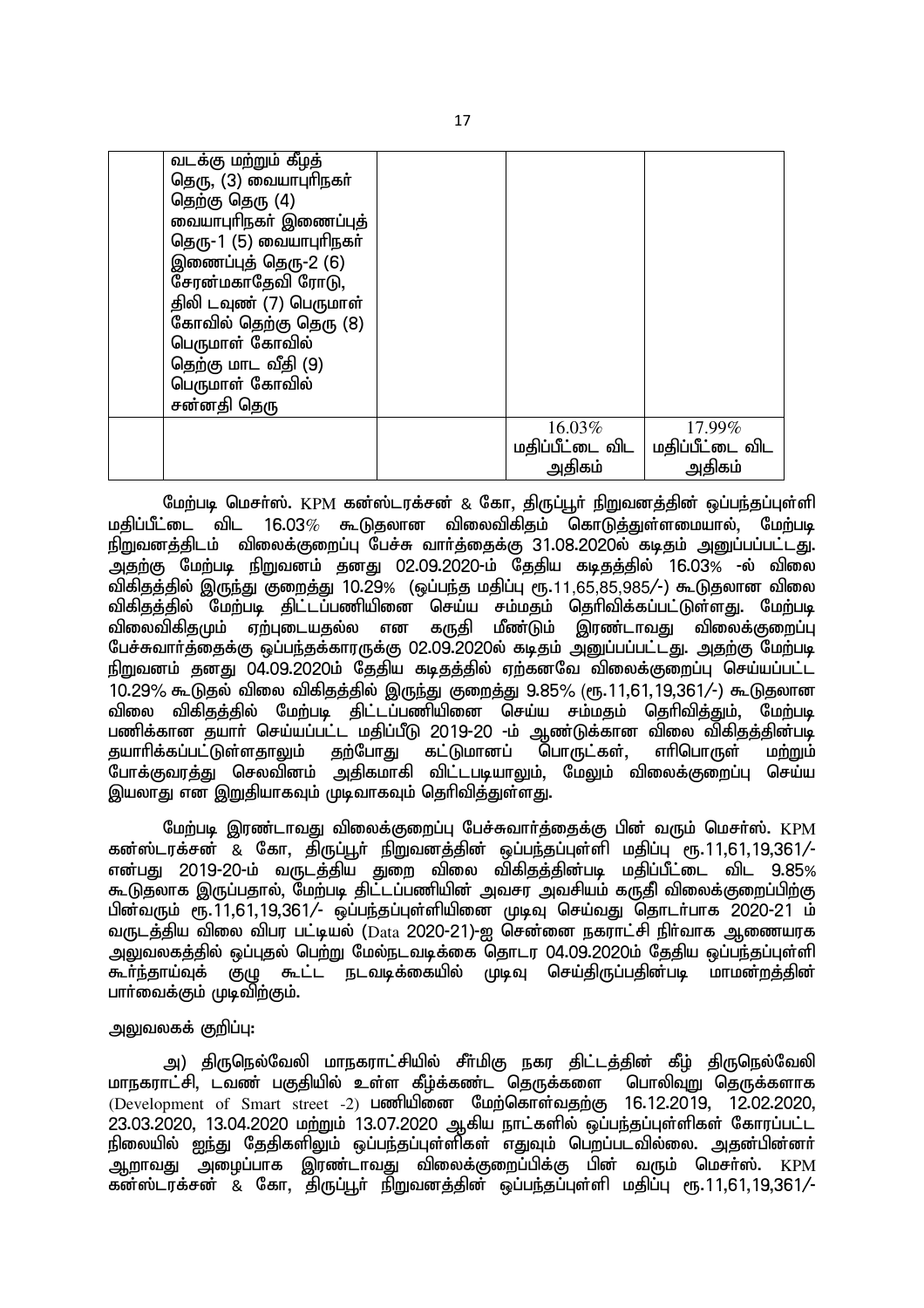என்பது 2019-20-ம் வருடத்திய துறை விலை விகிதத்தின்படி மதிப்பீட்டை விட 9.85*%*<br>கூடுதலாக இருப்பதால் மேற்படி திட்டப் பணியின் அவசா அவசியம் காகி கிட்டப் பணியின் அவசா அவசியம் கருகி ஒப்பந்தப்புள்ளியினை முடிவு செய்வது குறித்து 04.09.2020ம் தேதிய ஒப்பந்தப்புள்ளி கூர்ந்தாய்வுக் குழு கூட்ட நடவடிக்கையின் படி 2020-21 ம் வருடத்திய விலை விபர பட்டியல் (Data 2020-21) -ஹ சென்னை நகராட்சி நிர்வாக ஆணையரக அலுவலகத்தில் ஒப்புதல் பெற்று மேல்நடவடிக்கை தொடர மாமன்றம் <u>அனு</u>மதிக்கலாம்.

 $f$ ரீமானம் எண் 116:

அலுவலகக் குறிப்பு அங்கீகரிக்கப்படுகிறது

(ஒ.பு.அ.எண். 2/2020-21/SCM)

12) திருநெல்வேலி மாநகராட்சியில் சீர்மிகு நகர திட்டத்தின் கீழ் திருநெல்வேலி மாநகாாட்சி. கிருமெல்வேலி மாநகா பகுகிகளில் உள்ள சாலைகளை சீர்மிகு சாலைகளாக மேம்படுத்தும் பணிகள் செய்தல் பகுதி-2 (சிப்பம்-4) 1)பாட்டபத்து மெயின் ரோடு 2)தென்பத்து சாலை தெரு3)மகிழ்வண்ணநாதபுரம் தெரு 4)வெள்ளந்தாங்கி பிள்ளையாா் கோவில் தெரு 5)செண்பகம்பிள்ளை தெரு 6)கல்லணை தெரு 7)வெள்ளந்தாங்கி பிள்ளையார் கோவில் குறுக்குத் தெரு பணியினை ரூ.10.40 கோடி மதிப்பீட்டில் மேற்கொள்வதற்கு 14.12.2018 அன்று<br>நடைபெற்ற 8வது சீர்மிகு நகர இயக்குநா்கள் கூட்டத்தில் வாிசை எண்.9-ல் இயக்குநா்கள் கூட்டத்தில் வாிசை எண்.9-ல் ்தீர்மானிக்கப்பட்டதின் அடிப்படையிலும், நகராட்சி நிர்வாக ஆணையர், சென்னை அவர்களின் செயல்முறை ஆணை ந.க.எண். 14595/2018/IHSDP-3-1 நாள் 09.01.2020-ல் ரூ.10.40 கோடிக்கு நிர்வாக அனுமதி வழங்கப்பட்டதின்படியும், முதன்மை தலைமைப் பொறியாளர் நகராட்சி .<br>நிர்வாக ஆணையர் அலுவலகம், சென்னை அவர்களின் செயல்முறை ஆணை ந.க.எண்.  $28430/2019$ /DO2 நாள்  $29.01.2020$ -ல் தொழில் நுட்ப அறுமதி வழங்கப்பட்டதின்படியும் மேற்படி திட்டப் பணியினை மேற்கொள்வதற்கு, 13.04.2020 மற்றும் 13.07.2020 ஆகிய நாட்களில் .<br>ஒப்பந்தப்புள்ளிகள் கோரப்பட்ட நிலையில் இரண்டு தேதிகளிலும் ஒப்பந்தப்புள்ளிகள் எதுவும் பெறப்படவில்லை. அதன்பின்னா் மூன்றாவது அழைப்பாக ஒப்பந்தப்புள்ளி அறிவிப்பு எண்:  $2/2020$ -21/SCM - $\vec{a}$  படி அகில இந்திய அளவில் The New Indian Express ஆங்கில <u>நாளிதழிலு</u>ம், மாநில அளவில் தினத்தந்தி தமிழ் நாளிதழிலும் மற்றும் மாநில ஒப்பந்தப்புள்ளி செய்தி மலாிலும் 23.07.2020-ல் ஒப்பந்தப்புள்ளி அறிவிப்பு பிரசுரம் செய்யப்பட்டதின்படி. ்மின்னணு மற்றும் மூடி முத்திரையிடப்பட்ட இரு உறை முறையிலான ஒப்பந்தப்புள்ளிகள்<br>பெறுவதற்கு 26.08.2020-ல் ஒப்பந்தப்புள்ளி கோரப்பட்டதில், மின்னணு முறையில் கோரப்பட்டதில், மின்னணு முறையில் <u>ஒப்பந்தப்புள்ளிகள் ஏதும் பெறப்படவில்லை. மூடி முத்திரையிடப்பட்ட இரு உரை முறையிலான</u> .<br>ஒப்பந்தப்புள்ளிகள் (1) மெசா்ஸ். KPM கன்ஸ்ட்ரக்சன் & கோ, திருப்பூா் மற்றும் (2)<br>மெசா்ஸ்.எமாால்ட் கன்ஸ்டாக்சன். ஈாோடு ஆகிய இாண்டு நிறுவனங்களிடம் இருந்து கன்ஸ்டரக்சன், ஈரோடு ஆகிய இரண்டு நிறுவனங்களிடம் இருந்து <u>ஒ</u>ப்பந்தப்புள்ளிகள் பெறப்பட்டது. மெசர்ஸ்.எமரால்ட் கன்ஸ்டரக்சன், ஈரோடு நிறுவனத்தின் .<br>ஒப்பந்தப்புள்ளி தொழில் நுட்ப தகுதி தொடா்பான ஒப்பந்தப்புள்ளி நிபந்தனைகளை பூா்த்தி .<br>செய்யாததால் ஒப்ப்நதப்புள்ளி கூா்ந்தாய்வுக் குழு கூட்ட நடவடிக்கை நாள் 28.08.2020 ன்படி<br>மேற்படி நிறுவனக்கின் வப்பந்தப்புள்ளி நிராகாிக்கப்பட்டது. மீதமுள்ள ஒரே ஒரு .<br>நிராகரிக்கப்பட்டது. மீதமுள்ள ஒரே ஒரு ஒப்பந்தப்புள்ளியான மெசா்ஸ். KPM கன்ஸ்டரக்சன் & கோ, திருப்பூா் நிறுவனத்தின் .<br>ஒப்பந்தப்புள்ளி தொழில் நுட்ப தகுதி தொடர்பான நிபந்தனைகளை பூர்த்தி செய்தமையால் .<br>மேற்படி நிறுவனத்தின் விலை அட்டவணை மட்டும் 31.08.2020 ம் தேதியன்று திறக்கப்பட்டு ் ஒப்பரோக்கு பட்டியல் சுயார் செய்யப்பட்டு அகன் விபாம் வருமாறு :-

| வ.  | பணியின் பெயர்                                 | பணியின் ஒப்பந்த  | மெசர்ஸ். KPM          |
|-----|-----------------------------------------------|------------------|-----------------------|
| எண் |                                               | மதிப்பு          | கன்ஸ்டரக்சன் & கோ,    |
|     |                                               |                  | திருப்பூா்            |
|     |                                               |                  | நிறுவனத்தின் ஒப்பந்த  |
|     |                                               |                  | மதிப்பு               |
|     | திருநெல்வேலி மாநகர<br>பகுதிகளில் உள்ள சாலைகளை | ரு.9,84,07,117/- | €Ҧ.<br>11,38,18,914/- |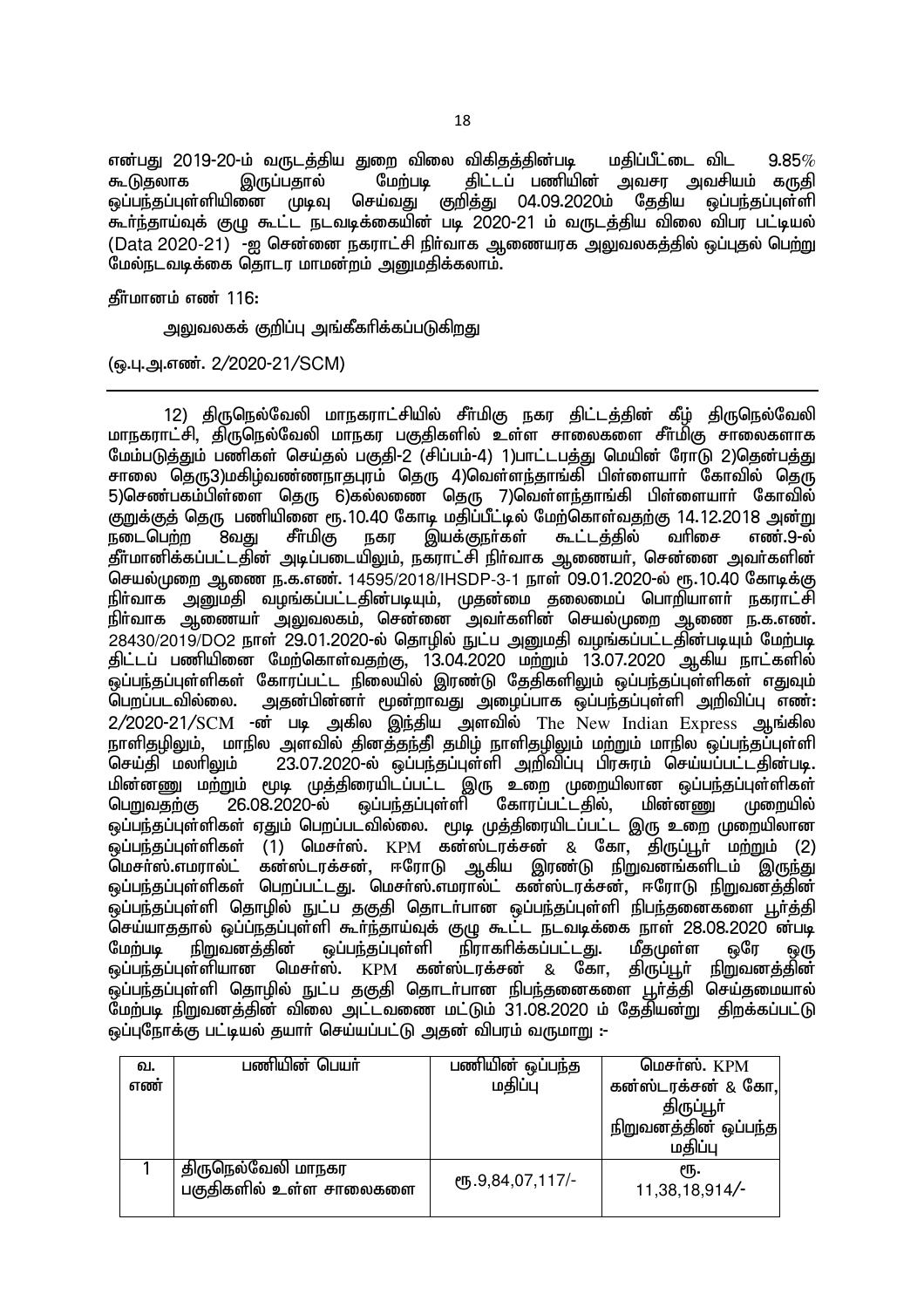| , சீா்மிகு சாலைகளாக<br><sup>' மேம்படுத்தும் பணிகள் செய்தல்</sup><br>் பகுதி-2 (சிப்பம்-4) |                                     |
|-------------------------------------------------------------------------------------------|-------------------------------------|
|                                                                                           | $15.66\%$ மதிப்பீட்டை<br>விட அதிகம் |

மேற்படி மெசர்ஸ். KPM கன்ஸ்டரக்சன் & கோ, திருப்பூர் நிறுவனத்தின் ஒப்பந்தப்புள்ளி  $\mu$ கிப்பீட்டை விட 15.66 $\%$  கூடுகலான விலைவிகிகும் கொடுக்துள்ளமையால், மேற்படி நிறுவனத்திடம் விலைக்குறைப்பு பேச்சு வாா்த்தைக்கு 31.08.2020ல் கடிதம் அனுப்பப்பட்டது. அதற்கு மேற்படி நிறுவனம் தனது 02.09.2020-ம் தேதிய கடிதத்தில் 15.66% -ல் விலை விகிதத்தில் இருந்து குறைத்து 8.89% (ஒப்பந்த மதிப்பு ரூ.10,71,55,085/-) கூடுதலான விலை விகிதத்தில் பேற்படி திட்டப்பணியினை செய்ய சம்மதம் தெரிவிக்கப்பட்டுள்ளது. மேற்படி<br>விலைவிகிதமும் ஏற்புடையதல்ல என கருதி மீண்டும் இரண்டாவது விலைக்குறைப்பு விலைவிகிகுமும் ஏற்புடையகுல்ல என பேச்சுவார்த்தைக்கு ஒப்பந்தக்காரருக்கு 02.09.2020ல் கடிதம் அனுப்பப்பட்டது. அதற்கு மேற்படி நிறுவனம் தனது 04.09.2020ம் தேதிய கடிதத்தில் ஏற்கனவே விலைக்குறைப்பு செய்யப்பட்ட 8.89% கூடுதல் விலை விகிதத்தில் இருந்து குறைத்து 8.41% (ரூ.10,66,81,645/-) கூடுதலான ் பிலை விகிதத்தில் மேற்படி திட்டப்பணியினை செய்ய சம்மதம் தெரிவித்தும், மேற்படி பணிக்கான தயாா் செய்யப்பட்ட மதிப்பீடு 2019-20 -ம் ஆண்டுக்கான விலை விகிதத்தின்படி<br>கயாாிக்கப்பட்டுள்ளகாலும் கற்போகு கட்டுமானப் பொருட்கள் எாிபொருள் மற்றும் தயாரிக்கப்பட்டுள்ளதாலும் தற்போது கட்டுமானப் பொருட்கள், எரிபொருள் மற்றும் .<br>போக்குவாக்கு செலவினம் அகிகமாகி விட்டபடியாலும், மேலும் விலைக்குறைப்பு செய்ய இயலாது என இறுதியாகவும் முடிவாகவும் தெரிவித்துள்ளது.

மேற்படி இரண்டாவது விலைக்குறைப்பு பேச்சுவார்க்கைக்கு பின் வரும் மெசர்ஸ். KPM கன்ஸ்டரக்சன் & கோ, திருப்பூர் நிறுவனத்தின் ஒப்பந்தப்புள்ளி மதிப்பு ரூ.10,66,81,645/-என்பது 2019-20-ம் வருடத்திய துறை விலை விகிதத்தின்படி மதிப்பீட்டை விட 8.41% கூடுதலாக இருப்பதால், மேற்படி திட்டப்பணியின் அவசர அவசியம் கருதி விலைக்குறைப்பிற்கு பின்வரும் ரூ.10,66,81,645/- ஒப்பந்தப்புள்ளியினை முடிவு செய்வது தொடர்பாக 2020-21 ம் வருடத்திய விலை விபர பட்டியல் (Data 2020-21)-ஐ சென்னை நகராட்சி நிர்வாக ஆணையாக அலுவலகத்தில் ஒப்புதல் பெற்று மேல்நடவடிக்கை தொடர 04.09.2020ம் தேதிய ஒப்பந்தப்புள்ளி <u>கூர்ந்</u>தாய்வுக் குழு கூட்ட நடவடிக்கையில் முடிவு செய்திருப்பதின்படி மாமன்றத்தின் பாா்வைக்கும் முடிவிற்கும்.

### அலுவலகக் குறிப்பு:

அ) திருநெல்வேலி மாநகராட்சியில் சீர்மிகு நகர திட்டத்தின் கீம் திருநெல்வேலி மாநகர பகுதிகளில் உள்ள சாலைகளை சீா்மிகு சாலைகளாக மேம்படுத்தும் பணிகள் பகுதி-2 (சிப்பம்- $\widetilde{A}$ ) பணியினை மேற்கொள்வகற்கு 13.04.2020 மற்றும் 13.07.2020 ஆகிய நாட்களில் ஒப்பந்தப்புள்ளிகள் கோரப்பட்ட நிலையில் இரண்டு தேதிகளிலும் ஒப்பந்தப்புள்ளிகள் எதுவும்<br>பெறப்படவில்லை. அதன்பின்னா் மூன்றாவது அமைப்பாக பெறப்பட்டு இரண்டாவது  $\overline{0}$ பாப்படவில்லை. விலைக்குறைப்பிக்கு பின் வரும் மெசா்ஸ். KPM கன்ஸ்டரக்சன் & கோ, திருப்பூா் நிறுவனத்தின் <u>ஒப்பந்தப்புள்ளி மதிப்பு ரூ.10,66,81,645/- என்பது 2019-20-ம் வருடத்திய துறை விலை</u> விகிதத்தின்படி மதிப்பீட்டை விட 8.41% கூடுதலாக இருப்பதால் மேற்படி திட்டப் பணியின் அவசர அவசியம் கருதி ஒப்பந்தப்புள்ளியினை முடிவு செய்வது குறித்து 04.09.2020ம் தேதிய <u>ஒப்பந்த</u>ப்புள்ளி கூர்ந்தாய்வுக் குழு கூட்ட நடவடிக்கையின் படி 2020-21 ம் வருடத்திய விலை விபர பட்டியல் (Data 2020-21) -ஐ சென்னை நகராட்சி நிர்வாக ஆணையரக <u>அலு</u>வலகத்தில் <u>ஓப்புதல் பெற்று மேல்நடவடிக்கை தொடர மாமன்றம் அறுமதிக்கலாம்.</u>

 $\delta$ ர்மானம் எண் 117:

அலுவலகக் குறிப்பு அங்கீகரிக்கப்படுகிறது

(ஓ.பு.அ.எண். 2/2020-21/SCM)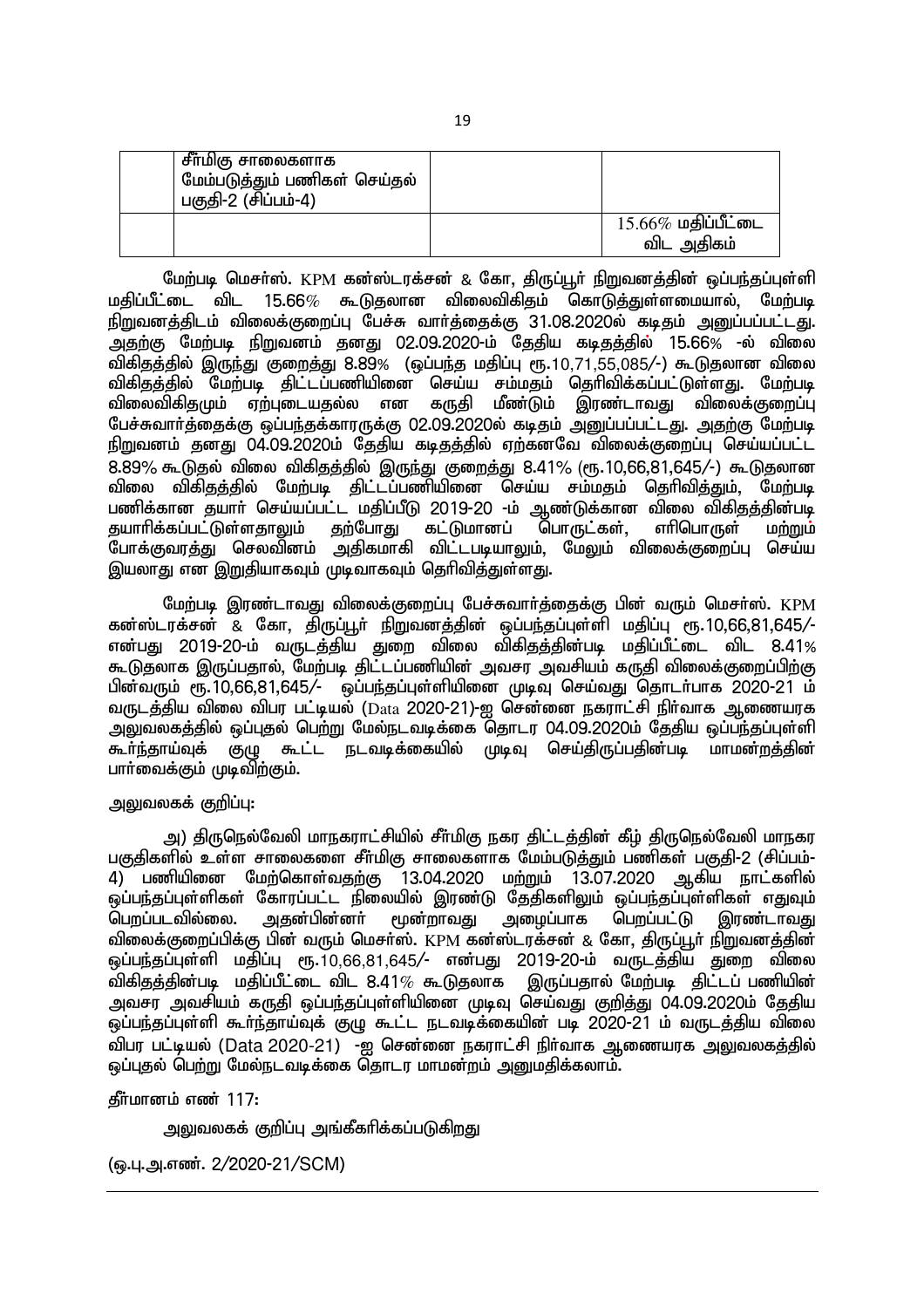13) திருநெல்வேலி மாநகராட்சியில் சீர்மிகு நகர திட்டத்தின் கீழ் திருநெல்வேலி மாநகர பகுகிகளில் உள்ள சாலைகளை சீா்மிகு சாலைகளாக மேம்படுத்தும் பணிகள் செய்தல் பகுதி-2 (சிப்பம்-5) 1)மணிபாம் கெரு 2).எ.பி.மாடக் கெரு 3)வயல் கொட 4)வீாகோள பண்டீகர் கெரு மற்றும் 5)வடம்போக்கி தெரு பணியினை ரூ.5.96 கோடி மதிப்பீட்டில் மேற்கொள்வதற்கு 14.12.2018 அன்று நடைபெற்ற 8வது சீர்மிகு நகர இயக்குநர்கள் கூட்டத்தில் வரிசை எண்.10-ல் தீா்மானிக்கப்பட்டதின் அடிப்படையிலும், நகராட்சி நிா்வாக ஆணையா், சென்னை அவா்களின் செயல்முறை ஆணை ந.க.எண். 14595/2018/IHSDP-3-2 நாள் 09.01.2020-ல் ரூ.5.96 கோடிக்கு நிா்வாக அனுமதி வழங்கப்பட்டதின்படியும், முதன்மை தலைமைப் பொறியாளா் நகராட்சி நிா்வாக ஆணையா் அலுவலகம், சென்னை அவா்களின் செயல்முறை அணை ந.க.எண். 28430/2019/DO2 நாள் 29.01.2020-ல் தொழில் நுட்ப <u>அனு</u>மதி வழங்கப்பட்டதின்படியும் மேற்படி திட்டப் பணியினை மேற்கொள்வதற்கு, 13.04.2020 மற்றும் 13.07.2020 ஆகிய நாட்களில் ஒப்பந்தப்புள்ளிகள் கோரப்பட்ட நிலையில் இரண்டு தேதிகளிலும்<br>ஒப்பந்தப்புள்ளிகள் எதுவும் பொப்படவில்லை. அதன்பின்னா் மூன்றாவது அமைப்பாக <u>லப்பந்தப்புள்ளிகள் எதுவும் பொப்படவில்லை.</u>  $\tilde{\rm g}$ ப்பந்தப்புள்ளி அறிவிப்பு எண்: 2/2020-21/SCM -ன் படி அகில இந்திய அளவில் The New Indian Express ஆங்கில நாளிதழிலும், மாநில அளவில் தினத்தந்தி தமிழ் நாளிதழிலும் மற்றும் மாநில ஒப்பந்தப்புள்ளி செய்தி மலாிலும் 23.07.2020-ல் ஒப்பந்தப்புள்ளி அறிவிப்பு பிரசுரம்<br>செய்யப்பட்டகின்படி. மின்னண மற்றும் மூடி முக்கிரையிடப்பட்ட இரு உரை முறையிலான ் மின்னணு மற்றும் மூடி முத்திரையிடப்பட்ட இரு உறை முறையிலான <u>ஓப்பந்தப்புள்ளிகள் பெறுவதற்கு 26.08.2020-ல் ஒப்பந்தப்புள்ளி கோரப்பட்டதில், மின்னணு</u> ் முறையில் ஒப்பந்தப்புள்ளிகள் ஏதும் பெறப்படவில்லை. மூடிமுத்திரையிடப்பட்ட இரு உறை முறையிலான ஒப்பந்தப்புள்ளிகள் (1) மெசா்ஸ். KPM கன்ஸ்ட்ரக்சன் & கோ, திருப்பூா் மற்றும் (2) மெசா்ஸ்.எமரால்ட் கன்ஸ்ட்ரக்சன், ஈரோடு ஆகிய இரண்டு நிறுவனங்களிடம் இருந்து <u>ஒப்பந்த</u>ப்புள்ளிகள் பெறப்பட்டது. மெசர்ஸ்.எமரால்ட் கன்ஸ்டரக்சன், ஈரோடு நிறுவனத்தின் .<br>ஒப்பந்தப்புள்ளி தொழில் நுட்ப தகுதி தொடர்பான ஒப்பந்தப்புள்ளி நிபந்தனைகளை பூர்த்தி .<br>செய்யாததால் ஒப்ப்நதப்புள்ளி கூா்ந்தாய்வுக் குழு கூட்ட நடவடிக்கை நாள் 28.08.2020 ன்படி<br>மேற்படி நிறுவனக்கின் ஒப்பந்தப்புள்ளி நிராகாிக்கப்பட்டது. மீதமுள்ள ஒரே ஒரு மேற்படி நிறுவனத்தின் ஒப்பந்தப்புள்ளி நிராகாிக்கப்பட்டது. மீதமுள்ள ஒரே ஒரு<br>ஓப்பந்கப்பள்ளியான மெசா்ஸ். KPM கன்ஸ்டாக்சன் & கோ. கிருப்பூா் நிறுவனக்கின் <u>லப்பந்தப்பள்ளியான மெசர்ஸ். KPM கன்ஸ்டரக்சன் & கோ, திருப்பூர்</u> .<br>ஒப்பந்தப்புள்ளி தொழில் நுட்ப தகுதி தொடர்பான நிபந்தனைகளை பூர்த்தி செய்தமையால் .<br>மேற்படி நிறுவனத்தின் விலை அட்டவணை மட்டும் 31.08.2020 ம் தேதியன்று திறக்கப்பட்டு ் ஒப்புரோக்கு பட்டியல் தயார் செய்யப்பட்டு அதன் விபரம் வருமாறு :-

| வ.  | பணியின் பெயர்                 | பணியின் ஒப்பந்த | மெசர்ஸ். KPM        |
|-----|-------------------------------|-----------------|---------------------|
| எண் |                               | மதிப்பு         | கன்ஸ்டரக்சன் &      |
|     |                               |                 | கோ, திருப்பூர்      |
|     |                               |                 | <u>நிறுவனத்தின்</u> |
|     |                               |                 | ஒப்பந்த மதிப்பு     |
|     | திருநெல்வேலி மாநகர பகுதிகளில் | €Ҧ.             |                     |
|     | உள்ள சாலைகளை சீர்மிகு         |                 | ιҧ.                 |
|     | சாலைகளாக மேம்படுத்தும் பணிகள் | 5,55,51,807/-   | 6,42,48,965/-       |
|     | செய்தல் பகுதி-2 (சிப்பம்-5)   |                 |                     |
|     |                               |                 | 15.66%              |
|     |                               |                 | மதிப்பீட்டை விட     |
|     |                               |                 | அதிகம்              |

ஒப்பந்தப்புள்ளி கூர்ந்தாய்வுக் குழு மேற்க்கண்ட இரண்டு ஒப்பந்தப்புள்ளிகளில் குறைவான ஒப்பந்தப்புள்ளி கொடுத்துள்ள மெசா்ஸ். KPM கன்ஸ்ட்ரக்சன் & கோ, திருப்பூா்<br>நிறுவளக்கின் வப்பந்தப்பள்ளி பாதிப்பீட்டை விட 15.66% கூடுகலான விலைவிகிகம் ் ஒப்பந்தப்புள்ளி மதிப்பீட்டை விட 15.66*%* கூடுதலான விலைவிகிதம்<br>மமயால். மேற்படி நிறுவனக்கிடம் விலைக்குறைப்பு பேச்சு வார்க்கைக்கு .<br>தொடுத்துள்ளமையால், மேற்படி நிறுவனத்திடம் 31.08.2020ல் கடிதம் அனுப்பப்பட்டது. அதற்கு மேற்படி நிறுவனம் தனது 02.09.2020-ம் தேதிய<br>கடிசுக்கில் 15.66% -ல் விலை விகிசுக்கில் இருந்து குறைக்கு 8.99% (பை்பந்த மகிப்ப . 1.00.202000 தைத்த அதுப்பட்டது. அத்தகு - பட்ட தத்திரைத்து குரும்பார்.<br>கடிதத்தில் 15.66% -ல் விலை விகிதத்தில் இருந்து குறைத்து 8.99% ரூ.6,05,47,986/-) கூடுதலான விலை விகிதத்தில் மேற்படி திட்டப்பணியினை செய்ய சம்மதம் .<br>தெரிவிக்கப்பட்டுள்ளது. மேற்படி விலைவிகிதமும் ஏற்படையதல்ல என கருதி மீண்டும் இரண்டாவது விலைக்குறைப்பு பேச்சுவார்த்தைக்கு ஒப்பந்தக்காரருக்கு 02.09.2020ல் கடிதம்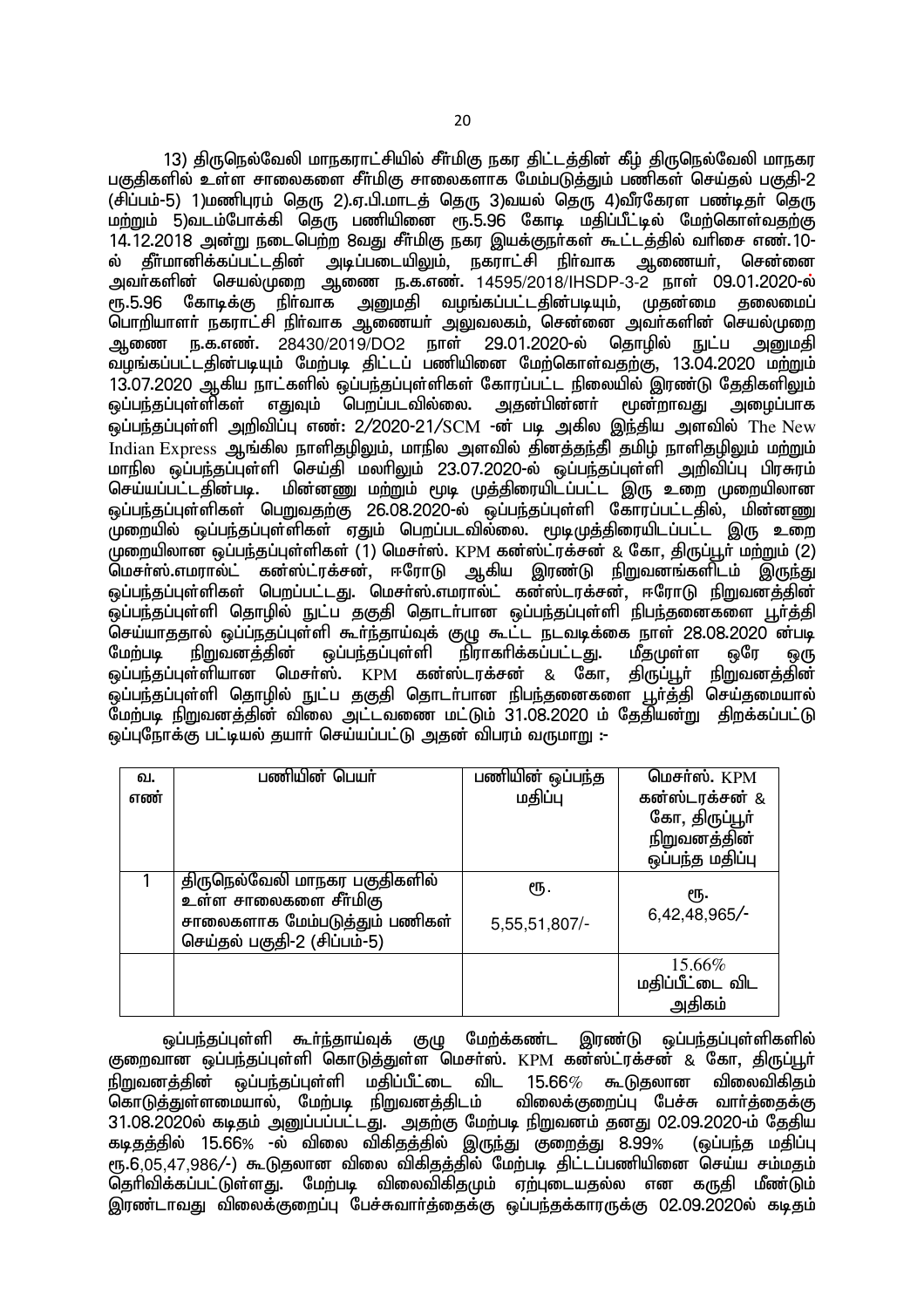அனுப்பப்பட்டது. அதற்கு மேற்படி நிறுவனம் தனது 04.09.2020ம் தேதிய கடிதத்தில் ஏற்கனவே  $\alpha$ ிலைக்குறைப்ப செய்யப்பட்ட 8.99% கூடுகல் விலை விகிகக்கில் இருந்து குறைக்கு 8.41%  $(\mathsf{f} \mathsf{f} \mathsf{f} \mathsf{f} \mathsf{f} \mathsf{f} \mathsf{f} \mathsf{f} \mathsf{f} \mathsf{f})$  கூடுகலான விலை விகிதத்தில் மேற்படி கிட்டப்பணியினை செய்ய சம்மதம் .<br>தெரிவித்தும், மேற்படி பணிக்கான தயாா் செய்யப்பட்ட மதிப்பீடு 2019-20 -ம் ஆண்டுக்கான விலை விகிதத்தின்படி தயாரிக்கப்பட்டுள்ளதாலும் தற்போது கட்டுமானப் பொருட்கள்,<br>எரிபொருள் மற்றும் போக்குவரத்து செலவினம் அதிகமாகி விட்டபடியாலும். மேலும் போக்குவர<u>த்து</u> செலவினம் .<br>விலைக்குறைப்பு செய்ய இயலாது என இறுதியாகவும் முடிவாகவும் தெரிவித்துள்ளது.

மேற்படி இரண்டாவது விலைக்குறைப்பு பேச்சுவார்த்தைக்கு பின் வரும் மெசர்ஸ். KPM கன்ஸ்டரக்சன்&கோ, திருப்பூர் நிறுவனத்தின் ஒப்பந்தப்புள்ளி மதிப்பு (ரூ.6,02,21,683/) என்பது 2019-20-ம் வருடத்திய துறை விலை விகிதத்தின்படி மதிப்பீட்டை விட 8.41% கூடுதலாக <u>இருப்பதால், மேற்படி கிட்டப்பணியின் அவசா அவசியம் கரு</u>கி விலைக்குறைப்பிற்கு பின்வரும்  $\widetilde{\epsilon}$ ரு. 6.02.21.683/-) ஓப்பந்தப்புள்ளியினை முடிவு செய்வது தொடர்பாக 2020-21-ம் வருடத்திய ்விலை விபர பட்டியல் (Data 2020-21)-ஐ சென்னை நகராட்சி நிர்வாக ஆணையரக அலுவலகத்தில் ஒப்புதல் பெற்று மேல்நடவடிக்கை தொடர 04.09.2020ம் தேதிய ஒப்பந்தப்புள்ளி <u>கூர்ந்</u>தாய்வுக் குழு கூட்ட நடவடிக்கையில் முடிவு செய்திருப்பதின்படி மாமன்றத்தின் பாா்வைக்கும் முடிவிற்கும்.

#### அலுவலகக் குறிப்பு $:$

அ) கிருநெல்வேலி மாநகராட்சியில் சீர்மிகு நகர திட்டத்தின் கீழ் திருநெல்வேலி மாநகர பகுதிகளில் உள்ள சாலைகளை சீர்மிகு சாலைகளாக மேம்படுத்தும் பணிகள் செய்தல் பகுதி-2 (சிப்பம்-5) பணியினை மேற்கொள்வதற்கு 13.04.2020 மற்றும் 13.07.2020 ஆகிய நாட்களில் <u>ஒ</u>ப்பந்தப்புள்ளிகள் கோரப்பட்ட நிலையில் இரண்டு தேதிகளிலும் ஒப்பந்தப்புள்ளிகள் எதுவும் பெறப்படவில்லை. அதன்பின்னா் மூன்றாவது அழைப்பாக பெறப்பட்டு விலைக்குறைப்பிக்கு பின் வரும் மெசா்ஸ். KPM கன்ஸ்டரக்சன் & கோ, திருப்பூா் நிறுவனத்தின் ஒப்பந்தப்புள்ளி மதிப்பு ரூ.6,02,21,683/- என்பது 2019-20-ம் வருடத்திய துறை விலை விகிதத்தின்படி மதிப்பீட்டை<br>விட 8.41% கூடுகலாக இருப்பகால் மேற்படி கிட்டப் பணியின் அவசா அவசியம் காூகி இருப்பதால் மேற்படி திட்டப் பணியின் அவசர அவசியம் கருதி ஒப்பந்தப்புள்ளியினை முடிவு செய்வது குறித்து 04.09.2020ம் தேதிய ஒப்பந்தப்புள்ளி கூர்ந்தாய்வுக் குழு கூட்ட நடவடிக்கையின் படி 2020-21 ம் வருடத்திய விலை விபர பட்டியல் (Data 2020-21) -ஐ சென்னை நகராட்சி நிர்வாக ஆணையரக அலுவலகத்தில் ஒப்புதல் பெற்று மேல்நடவடிக்கை தொடர மாமன்றம் அனுமதிக்கலாம்.

தீா்மானம் எண் 118:

அலுவலகக் குறிப்பு அங்கீகரிக்கப்படுகிறது

(ஒ.பு.அ.எண். 2/2020-21/SCM)

14) திருநெல்வேலி மாநகராட்சியில் சீர்மிகு நகர திட்டத்தின் கீழ் எஸ்.என். ொடுஞ்சாலையில் சுவாமி நெல்லையப்பர் கோவில் வரை நடைபாதை அமைத்தல் பணிக்கு ்திட்டப் பணியினை ரூ.14.95 கோடி மதிப்பீட்டில் மேற்கொள்வதற்கு 10 வது சீர்மிகு நகர .<br>இயக்குநா்கள் கூட்டத்தில் வாிசை எண்.10ல் தீா்மானிக்கப்பட்டதின் அடிப்படையிலும், நகராட்சி நிர்வாக ஆணையர், சென்னை அவர்களின் செயல்முறை ஆணை ந.க.எண் 14595/2018/  $I$ HSDP-3-6 நாள் 10.07.2020-ல் ரூ.14.95 கோடீக்கு நிர்வாக அமைகி வமங்கப்பட்டகின்படியம். முதன்மை கலைமைப் பொரியாளர் நகராட்சி நிர்வாக ஆணையர் அலுவலகம், சென்னை  $\sim$ அவர்களின் செயல்முறை ஆணை ந.க.எண 1473/2020/DO2 நாள் 07.08.2020-ன்படி njhopy;El;g mDkjp toq;fg;gl;ljpd;gbAk; Nkw;gb jpl;lg;gzpapid Nkw;nfhs;tjw;F  $\ddot{\text{q}}$ ப்பந்தப்புள்ளி அறிவிப்பு எண்: 02/2020-21/SCM-ன் படி அகில இந்திய அளவில் The New .<br>Indian Express ஆங்கில நாளிதழிலும், மாநில அளவில் தினத்தந்தி தமிழ் நாளிதழிலும் மற்றும் மாநில ஒப்பந்தப்புள்ளி செய்தி மலாிலும் 23.07.2020-ல் ஒப்பந்தப்புள்ளி அறிவிப்பு பிரசுரம் காதில் ஒட்டத்தப்புகள் கட்டத்த கண்டும் கட்டம் கட்டம் கட்டம்.<br>செய்யப்பட்டதின்படி மின்னணு மற்றும் மூடி முத்திரையிடப்பட்ட இரு உறை முறையிலான<br>ஒப்பந்தப்புள்ளிகள் பெறுவதற்கு 26.08.2020-ல் ஒப்பந்தப்புள்ளி கோரப்பட்டது. மூடி ஒப்பந்தப்புள்ளி கோரப்பட்டது. மூடி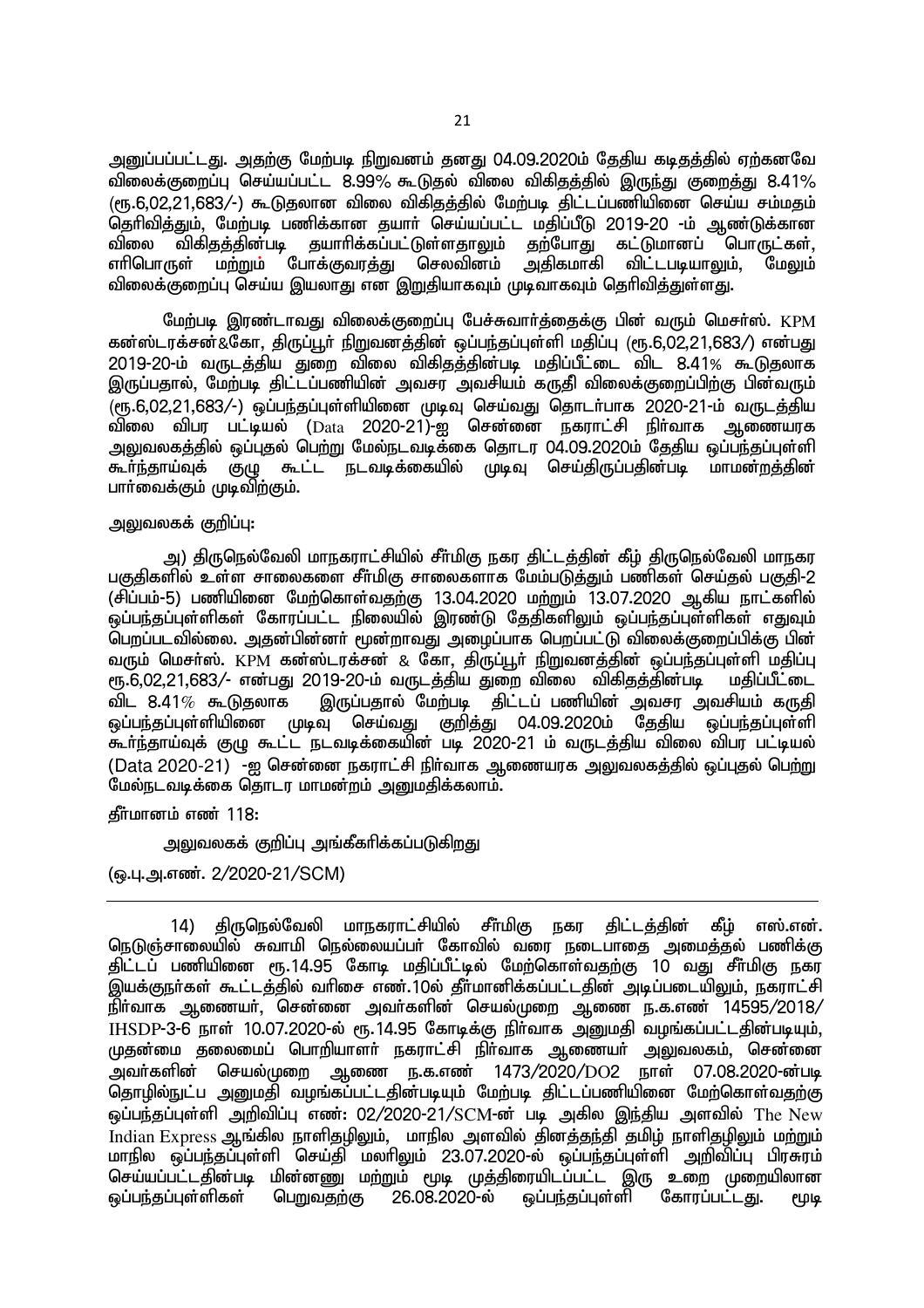முத்திரையிடப்பட்ட இரு உறை முறையிலான ஒப்பந்தப்புள்ளி  $M/s$ .Chendur Infrastructure Pvt Ltd, சென்னை என்ற நிறுவனத்திடம் இருந்து மட்டும் ஒரே ஒரு ஒப்பந்தப்புள்ளி பெறப்பட்டு <u>தொழில்நுட்பதகுதி தொடர்பான நிபந்த</u>னைகளை ஒப்பந்தப்புள்ளி கூர்ந்தாய்வு குழுவால் 28.08.2020ல் கூர்ந்தாய்வு செய்யப்பட்டதில் அன்னாரது ஒப்பந்தப்புள்ளி தொழில்நுட்பதகுதி தொடர்பான நிபந்தனைகளை பூர்த்தி செய்தமையால் மேற்படி நிறுவனத்தின் விலைப்புள்ளி அட்டவணை 31.08.2020 அன்று திறக்கப்பட்டு ஒப்புநோக்கு பட்டியல் சுயார் செய்யப்பட்டு ்வுகுன் விபரம் வருமாறு:-

| வ.  | பணியின் பெயர்                                                                                                                                             | பணியின் ஒப்பந்த   | M/s.Chendur                        |
|-----|-----------------------------------------------------------------------------------------------------------------------------------------------------------|-------------------|------------------------------------|
| எண் |                                                                                                                                                           | மதிப்பு           | Infrastructure Pvt Ltd,            |
|     |                                                                                                                                                           |                   | சென்னை                             |
|     |                                                                                                                                                           |                   | <u>நிறுவனத்தின்</u>                |
|     |                                                                                                                                                           |                   | ஒப்பந்த மதிப்பு                    |
|     | திருநெல்வேலி<br>மாநகராட்சியில் சீா்மிகு<br>நகர<br>திட்டத்தின் கீழ்<br>எஸ்.என்.<br>நெடுஞ்சாலையில்<br>சுவாமி<br>நெல்லையப்பா் கோவில் வரை<br>நடைபாதை அமைத்தல் | ரு.14,14,11,061/- | ரு.14,98,30,445/-                  |
|     |                                                                                                                                                           |                   | $5.95\%$ மதிப்பீட்டை<br>விட அதிகம் |

ஒப்பந்தப்புள்ளி கூர்ந்தாய்வுக்குழு M/s.Chendur Infrastructure Pvt Ltd, சென்னை <u>நிறு</u>வனம் ஒப்பந்தப்புள்ளியில் கொடுத்துள்ள தொகை ரூ.14,98,30,445/- ஆனது மதிப்பீட்டை ்விட 5.95% அதிகமாக உள்ளதால் இது ஏற்கதக்கதல்ல எனக் கருதி ஒப்பர்குகாரரை விலைகுறைப்பு பேச்சு வார்த்தைக்கு அழைக்க 31.08.2020 அன்று கடிதம் அனுப்பப்பட்டது. அதன் பின்னா் ஒப்பந்ததாரா் தமது 02.09.2020-ம் தேதிய கடிதத்தில், இவ்வலுவலகத்திலிருந்து<br>விலைக்குறைப்பு பேச்சு வாா்த்தைக்கு அழைக்கப்பட்டதனை ஏற்று ஏற்கனவே விலைக்குறைப்பு பேச்சு வார்த்தைக்கு அழைக்கப்பட்டதனை ஏற்று ஏற்கனவே ஓப்பந்தப்புள்ளியில் கொடுத்த மதிப்பீட்டை விட 5.95% அதிகமான விலை விகிதத்திலிருந்து .<br>குறைத்து மதிப்பீட்டை விட 4.95% அதிகமான விலைவிகிதத்தில் மேற்படி பணியை செய்ய<br>ஓப்புக்கொண்டுள்ளாா். இருப்பினும் ஒப்பந்தப்புள்ளி கூா்ந்தாய்வுக்குழு M/s.Chendur ஒப்புக்கொண்டுள்ளாா். இருப்பினும் ஒப்பந்தப்புள்ளி கூா்ந்தாய்வுக்குழு M/s.Chendur<br>|nfrastructure Pvt Ltd. சென்னை நிறுவனத்தின் முதலாவது விலைக்குறைப்பு  $\frac{1}{10}$ Infrastructure Pvt Ltd, சென்னை நிறுவனத்தின் முதலாவது விலைக்குறைப்பு பேச்சுவார்த்தையில் கொடுத்துள்ள தொகை ரூ.14,84,10,909/- ஆனது மதிப்பீட்டை விட 4.95% அதிகமாக உள்ளதால் ஒப்பந்ததாரரை மீண்டும் விலைகுறைப்பு பேச்சு வார்த்தைக்கு அமைக்க 02.09.2020 அன்று கடிதம் அனுப்பப்பட்டது. அதன் பின்னா் ஒப்பந்ததாரா் தமது 04.09.2020-ம்<br>தேதிய கடிதத்தில், இவ்வலுவலகத்திலிருந்து விலைக்குறைப்பு பேச்சு வாா்க்கைக்கு <u>தேதிய கடிதத்தி</u>ல், இவ்வலுவலகத்திலிருந்து விலைக்குறைப்பு பேச்சு வார்த்தைக்கு அழைக்கப்பட்டதனை ஏற்று தற்போது மேற்படி பணிக்கு தேவையான பொருட்கள். குறிப்பாக எாிபொருள் மற்றும் வேலை ஆட்களுக்கான கூலி ஆகியவை சந்தையில் எதிா்பாராதவிதமாக அதிகமாகிவிட்டபடியால் மேலும் விலைக்குறைப்பு செய்ய இயலாது என <u>இறு</u>தியாகவும்இ  $\mu$ டிவாகவும் தெரிவித்துள்ளாா்.

எனவே, 04.09.2020-ம் தேதிய ஒப்பந்தப்புள்ளி கூர்ந்தாய்வுக் குழு கூட்ட நடவடிக்கையில் M/s.Chendur Infrastructure Pvt Ltd, சென்னை நிறுவனக்கின் இரண்டாவது விலைக்குறைப்பு பேச்சுவார்த்தைக்குப் பின் வரும் ஒப்பந்தப்புள்ளி மதிப்பு ரூ. 14,84, 10,909/-் மதிப்பீட்டை விட 4.95% கூடுதலான ஒப்பந்தப்பள்ளியை மாமன்றம் முடிவ செய்யலாம் என பரிந்துரை செய்துள்ளதின்படி மாமன்றத்தின் அனுமதிக்கும் முடிவிற்கும்.

# அலுவலகக் குறிப்பு:

அ) திருநெல்வேலி மாநகராட்சியில் சீர்மிகு நகர திட்டத்தின் கீழ் எஸ்.என். நெடுஞ்சாலையில் சுவாமி நெல்லையப்பர் கோவில் வரை நடைபாதை அமைத்தல் பணி .<br>அத்தியாவசியமான பணியாக இருப்பதாலும், திட்டப்பணியாக இருப்பதாலும், பொதுமக்கள் ்கள் கருதி மேற்படி பணியிணை மேற்கொள்ள வேண்டியிருப்பதாலும். தமிம்நாடு நகர்ப்புற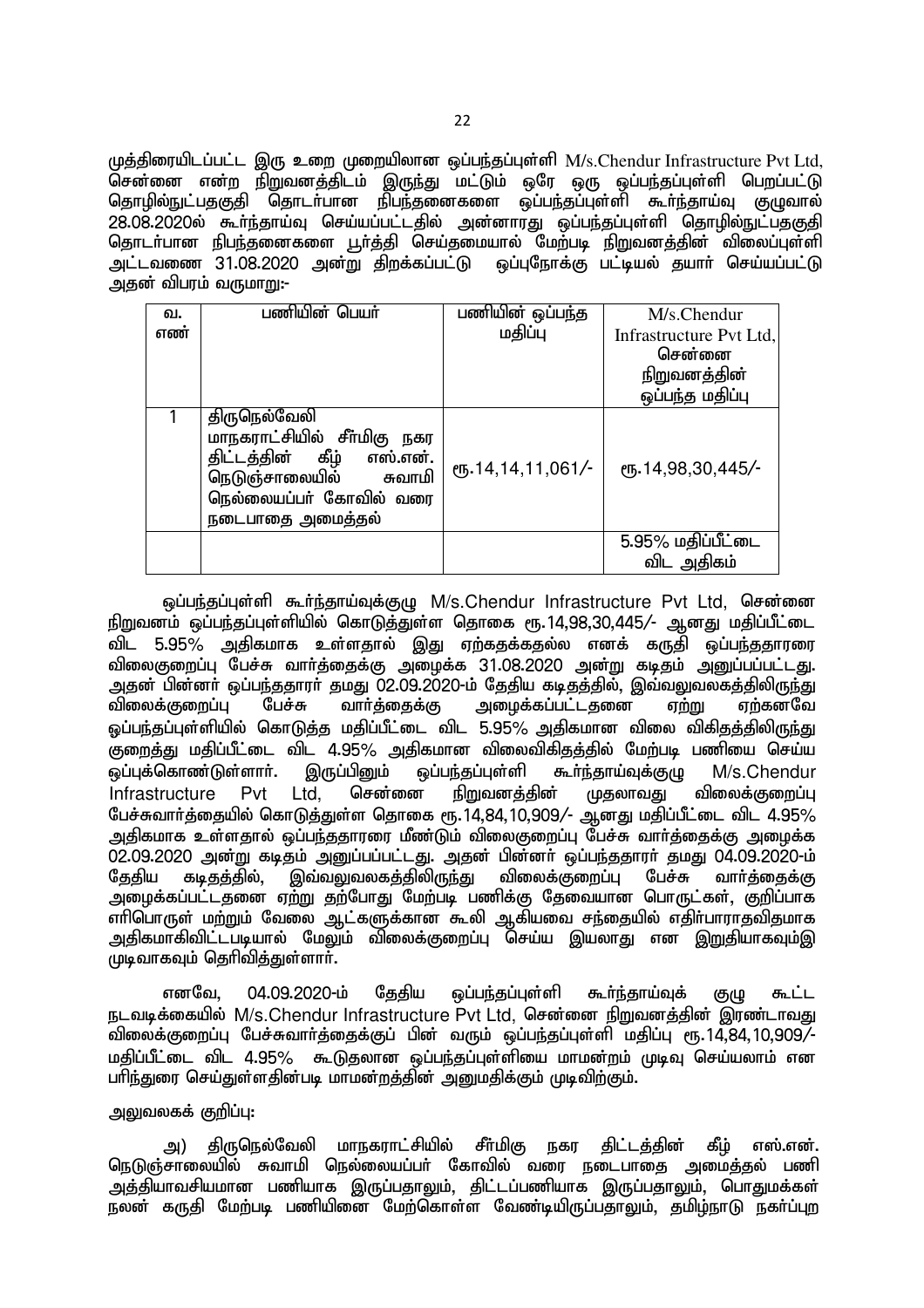உள்ளாட்சிகளுக்கான பொறியியல் நடைமுறை நூல் தொகுப்பு-1, அத்தியாயம் 2, உட்பிரிவு  $2.7.2$ -ன்படி ஒப்பந்கப்பள்ளி முகல் அமைப்பில் கூட மகிப்பீட்டை விட 5% வரை கூடுகலாக வறப்படும் ஒப்பந்தப்புள்ளிகளை ஒப்புக் கொள்வதற்கு மாமன்றம் அனுமதிக்கலாம் என வழிவகை செய்யப்பட்டுள்ளதாலும், 04.09.2020-ம் தேதிய ஒப்பந்தப்புள்ளி கூர்ந்தாய்வுக் குழு கூட்ட நடவடிக்கையில் M/s.Chendur Infrastructure Pvt Ltd, சென்னை நிறுவனத்தின் <u>இரண்டாவது விலைக்குறைப்பு பேச்சுவார்க்கைக்குப் பின் வரும் ஒப்பந்தப்புள்ளி மகிப்பு</u>  $\epsilon$ ந.14.84.10.909/- மகிப்பீட்டை விட 4.95% கூடுகலான ஓப்பந்தப்புள்ளியை மாமன்றம் முடிவு செய்யலாம் என பரிந்துரை செய்துள்ளதின்படி மாமன்றம் ஒப்புக் கொண்டு அறுமதிக்கலாம்.

ஆ) மேற்படி பணியின் மதிப்பிட்டுத் தொகை ரூ.1495.00 இலட்சத்திற்கு திருநெல்வேலி சீர்மிகு நகர திட்டத்தின் கீழ் ஒதுக்கீடு செய்யப்பட்ட தொகை போக கூடுதலாகும் தொகையை மாநகராட்சி பொது நிதியிலிருந்து மேற்கொள்வதற்கும் மாமன்றம் அனுமதி வழங்கலாம்.

 $\boldsymbol{\hat{\mathrm{m}}}$ ர்புரன் 119:

#### <u>ு வலுவலகக் குறிப்ப அங்கீகரிக்கப்படுகிறது.</u>

(டைப, அ.எண். 2/கிருநெல்வேலி சீர்மிகு நகர நிறுவனம்/2020-21/SCM)

15) கிருநெல்வேலி மாநகராட்சியில் சீா்மிகு நகர திட்டத்தின் கீழ் பாளையங்கோட்டை மனகாவலம்பிள்ளை மருத்துவமனை சாலையில் சிறிய பல்நோக்கு மண்டபம் அமைத்தல் பணிக்கு கிட்டப் பணியினை ரூ.9.91 கோடி மகிப்பீட்டில் மேற்கொள்வதற்கு 10 வது சீர்மிகு நகர இயக்குநா்கள் கூட்டத்தில் வாிசை எண்.8ல் தீா்மானிக்கப்பட்டதின் அடிப்படையிலும், நகராட்சி<br>நிா்வாக ஆணையா். சென்னை அவா்களின் செயல்முறை ஆணை ந.க.எண் ஆணையர், சென்னை அவர்களின் செயல்முறை ஆணை ந.க.எண்<br>3/IHSDP-3-4 நாள் 10.07.2020-ல் ரூ.9.91 கோடிக்கு நிர்வாக அறுமதி 14595/2018/IHSDP-3-4 நாள் 10.07.2020-ல் ரூ.9.91 கோடிக்கு நிர்வாக அறுமதி வழங்கப்பட்டதின்படியும், முதன்மை தலைமைப் பொறியாளர் நகராட்சி நிர்வாக ஆணையர் அலுவலகம், சென்னை அவர்களின் செயல்முறை ஆணை ந.க.எண்.1473/2020/DO2 நாள் 07.08.2020-ன்படி தொழில் நுட்ப அனுமதி வழங்கப்பட்டதின்படியும் மேற்படி திட்டப்பணியினை மேற்கொள்வதற்கு ஒப்பந்தப்புள்ளி அறிவிப்பு எண்: 02/2020-21/SCM-ன் படி அகில இந்திய அளவில் The New Indian Express ஆங்கில நாளிதழிலும், மாநில அளவில் தினத்தந்தி தமிழ்  $\overline{\text{B}}$ ாளிதழிலும் மற்றும் மாநில ஒப்பந்தப்புள்ளி செய்தி மலரிலும் 23.07.2020-ல் ஒப்பந்தப்பள்ளி .<br>அறிவிப்பு பிரசுரம் செய்யப்பட்டதின்படி மின்னணு மற்றும் மூடி முக்கிரையிடப்பட்ட இரு உறை  $\overline{\mu}$ மறையிலான ஒப்பந்தப்புள்ளிகள் பெறுவதற்கு 26.08.2020-ல் ஒப்பந்தப்புள்ளி கோரப்பட்டது. மூடி  $\tilde{\mu}$ க்கிரையிடப்பட்ட இரு உறை முறையிலான ஒப்பந்கப்பள்ளி M/s.Sidone Infrastructure Pvt Ltd, திருநெல்வேலி என்ற நிறுவனத்திடம் இருந்து மட்டும் ஒரே ஒரு ஒப்பந்தப்புள்ளி பெறப்பட்டு <u>தொழில்நுட்பதகுதி</u> தொடர்பான நிபந்தனைகளை ஒப்பந்தப்புள்ளி கூர்ந்தாய்வு குழுவால் ுதாதானு——தகுத், பதாடியமான திடத்தினை மானாரது ஒப்பந்தப்புள்ளி தொழில்நுட்பதகுதி<br>28.08.2020ல் கூா்ந்தாய்வு செய்யப்பட்டதில் அன்னாரது ஒப்பந்தப்புள்ளி தொழில்நுட்பதகுதி தொடர்பான நிபந்தனைகளை பூர்த்தி செய்தமையால் மேற்படி நிறுவனத்தின் விலைப்புள்ளி அட்டவணை 31.08.2020 அன்று திறக்கப்பட்டு ஒப்புநோக்கு பட்டியல் தயார் செய்யப்பட்டு அகன் விபரம் வருமா**m**:-

| வ.  | பணியின் பெயர்                                                                                                                                                                     | பணியின் ஒப்பந்த  | M/s.Sidone                              |
|-----|-----------------------------------------------------------------------------------------------------------------------------------------------------------------------------------|------------------|-----------------------------------------|
| எண் |                                                                                                                                                                                   | மதிப்பு          | Infrastructure Pvt Ltd,<br>திருநெல்வேலி |
|     |                                                                                                                                                                                   |                  | நிறுவனத்தின் ஒப்பந்த                    |
|     |                                                                                                                                                                                   |                  | மதிப்பு                                 |
|     | மாநகராட்சியில்<br>திருநெல்வேலி<br>சீர்மிகு<br>கீழ்<br>திட்டத்தின்<br>நகர<br>பாளையங்கோட்டை<br>மனகாவலம்<br>பிள்ளை மருத்துவமனை சாலையில்<br>சிறிய<br>பல்நோக்கு<br>மண்டபம்<br>அமைத்தல் | ரு.9,33,54,600/- | ரு.9,99,05,536/-                        |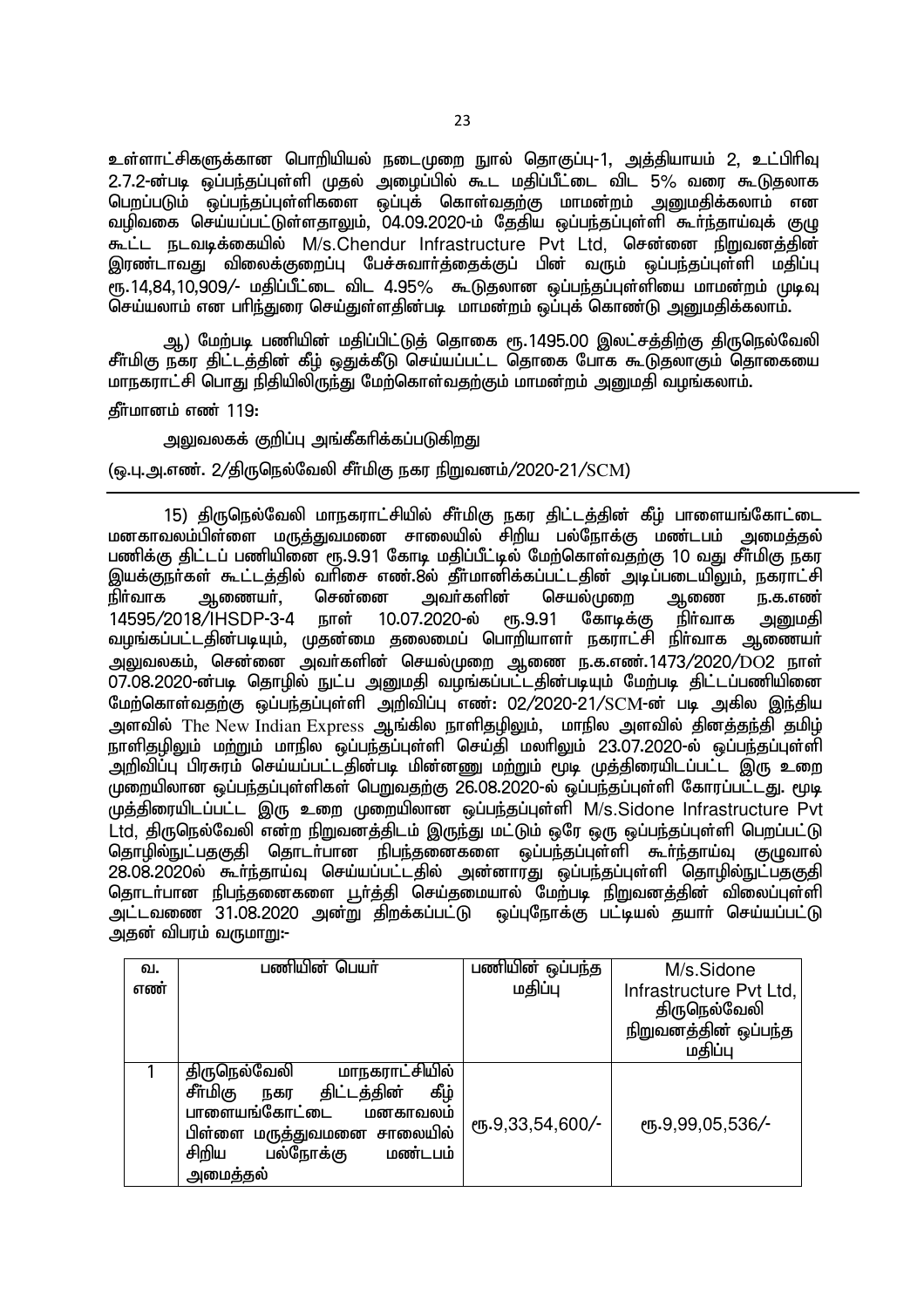|  | 7.02% மதிப்பீட்டை |
|--|-------------------|
|  | அதிகம்<br>விட     |

ஒப்பந்தப்புள்ளி கூர்ந்தாய்வுக்குழு M/s.Sidone Infrastructure Pvt Ltdஇ திருநெல்வேலி <u>நிறுவனம் ஒப்பந்தப்புள்ளியில் கொடுத்து</u>ள்ள தொகை ரூ.9,99,05,536/- ஆனது மதிப்பீட்டை ்<br>விட 7.02% அதிகமாக உள்ளதால் இது ஏற்கதக்கதல்ல எனக் கருதி ஒப்பந்ததாரரை விலைகுறைப்பு பேச்சு வார்த்தைக்கு அழைக்க 31.08.2020 அன்று கடிதம் அனுப்பப்பட்டது. <u>அ</u>தன் பின்னா் ஒப்பந்ததாரா் தமது O2.09.2020-ம் தேதிய கடிதத்தில், இவ்வலுவலகத்திலிருந்து விலைக்குறைப்பு பேச்சு வார்த்தைக்கு அழைக்கப்பட்டதனை ஏற்று ஏற்கனவே ஒப்பந்தப்புள்ளியில் கொடுத்த மதிப்பீட்டை விட 7.02% அதிகமான விலை விகிதத்திலிருந்து ,<br>குறைத்து மதிப்பீட்டை விட 4.95% அதிகமான விலைவிகிதத்தில் மேற்படி பணியை செய்ய<br>ஒப்புக்கொண்டுள்ளாா். இருப்பினும் ஒப்பந்தப்புள்ளி கூா்ந்தாய்வுக்குமு M/s.Sidone ஒப்புக்கொண்டுள்ளார். இருப்பினும் ஒப்பந்தப்புள்ளி கூர்ந்தாய்வுக்குமு M/s.Sidone  $Infra structure$  Pvt Ltd, கிருநெல்வேலி நிறுவனத்தின் முதலாவது விலைக்குறைப்பு பேச்சுவார்த்தையில் கொடுத்துள்ள தொகை ரூ.9,79,75,653/- ஆனது மதிப்பீட்டை விட 4.95% அதிகமாக உள்ளதால் ஒப்பந்ததாரரை மீண்டும் விலைகுறைப்ப<sup>ு</sup>பேச்சு வார்க்கைக்கு அமைக்க 02.09.2020 அன்று கடிதம் அனுப்பப்பட்டது. அதன் பின்னா் ஒப்பந்ததாரா் தமது 04.09.2020-ம்<br>தேதிய கடிதத்தில், இவ்வலுவலகத்திலிருந்து விலைக்குறைப்பு பேச்சு வாா்த்தைக்கு தேதிய கடிதத்தில், இவ்வலுவலகத்திலிருந்து விலைக்குறைப்பு பேச்சு வார்த்தைக்கு அழைக்கப்பட்டதனை ஏற்று தற்போது மேற்படி பணிக்கு தேவையான பொருட்கள், குறிப்பாக எாிபொருள் மற்றும் வேலை ஆட்களுக்கான கூலி ஆகியவை சந்தையில் எதிா்பாராதவிதமாக அதிகமாகிவிட்டபடியால் மேலும் விலைக்குறைப்பு செய்ய இயலாது என <u>இறு</u>தியாகவும்.  $\mu$ டிவாகவும் தெரிவிக்குள்ளார்.

எனவே, 04.09.2020-ம் தேதிய ஒப்பந்தப்புள்ளி கூர்ந்தாய்வுக் குழு கூட்ட நடவடிக்கையில; M/s.Sidone Infrastructure Pvt Ltd, கிருநெல்வேலி நிறுவனக்கின் இரண்டாவது விலைக்குறைப்பு பேச்சுவார்த்தைக்குப் பின் வரும் ஒப்பந்தப்புள்ளி மதிப்பு<br>ரூ.9.79.75.653/-மகிப்பீட்டை விட 4.95% கூடுகலான ஒப்பந்கப்பள்ளியை மாமன்றம் முடிவ கூடுுகலான ஒப்பந்தப்புள்ளியை மாமன்றம் முடிவு செய்யலாம் என பரிந்துரை செய்துள்ளதின்படி மாமன்றத்தின் அனுமதிக்கும் முடிவிற்கும்.

# <u>அலுவலகக் குறிப்பு:</u>

அ) திருநெல்வேலி மாநகராட்சியில் சீா்மிகு நகர திட்டக்கின் கீம் பாளையங்கோட்டை மனகாவலம்பிள்ளை மருத்துவமனை சாலையில் சிறிய பல்நோக்கு மண்ட்பம் அமைத்தல் பணி அத்தியாவசியமான பணியாக இருப்பதாலும், திட்டப்பணியாக இருப்பதாலும், பொதுமக்கள் நலன் கருதி மேற்படி பணியினை மேற்கொள்ள வேண்டியிருப்பதாலும், தமிழ்நாடு நகர்ப்புற உள்ளாட்சிகளுக்கான பொறியியல் நடைமுறை நுால் தொகுப்பு-1, அத்தியாயம் 2, உட்பிரிவு 2.7.2-ன்படி ஒப்பந்தப்புள்ளி முதல் அழைப்பில் கூட மதிப்பீட்டை விட 5% வரை கூடுதலாக <u>பெறப்படும் ஒப்பந்த</u>ப்புள்ளிகளை ஒப்புக் கொள்வதற்கு மாமன்றம் அனுமதிக்கலாம் என வழிவகை செய்யப்பட்டுள்ளதாலும், 04.09.2020-ம் தேதிய ஒப்பந்தப்புள்ளி கூர்ந்தாய்வுக் குழு கூட்ட நடவடிக்கையில் M/s.Sidone Infrastructure Pvt Ltd, திருநெல்வேலி நிறுவனத்தின் இரண்டாவது விலைக்குறைப்பு பேச்சுவார்த்தைக்குப் பின் வரும் ஒப்பந்தப்புள்ளி மதிப்பு  $\epsilon$ ஈந.9,79,75,653/- மகிப்பீட்டை விட 4.95% கூடுகுலான ஒப்பந்தப்புள்ளியை மாமன்றம் முடிவு செய்யலாம் என பரிந்துரை செய்துள்ளதின்படி மாமன்றம் ஒப்புக் கொண்டு அனுமதிக்கலாம்.

ஆ) மேற்படி பணியின் மதிப்பீட்டுத் தொகை ரூ.991.00 இலட்சத்திற்கு திருநெல்வேலி சீர்மிகு நகர திட்டத்தின் கீழ் ஒதுக்கீடு செய்யப்பட்ட தொகை போக கூடுதலாகும் தொகையை மாநகராட்சி பொது நிதியிலிருந்து மேற்கொள்வதற்கும் மாமன்றம் அனுமதி வழங்கலாம்.

### கீர்மானம் எண் $120:$

அலுவலகக் குறிப்பு அங்கீகரிக்கப்படுக<u>ிறத</u>ு

(டைப. அ.எண். 2/திருநெல்வேலி சீர்மிகு நகர நிறுவனம்/2020-21/SCM)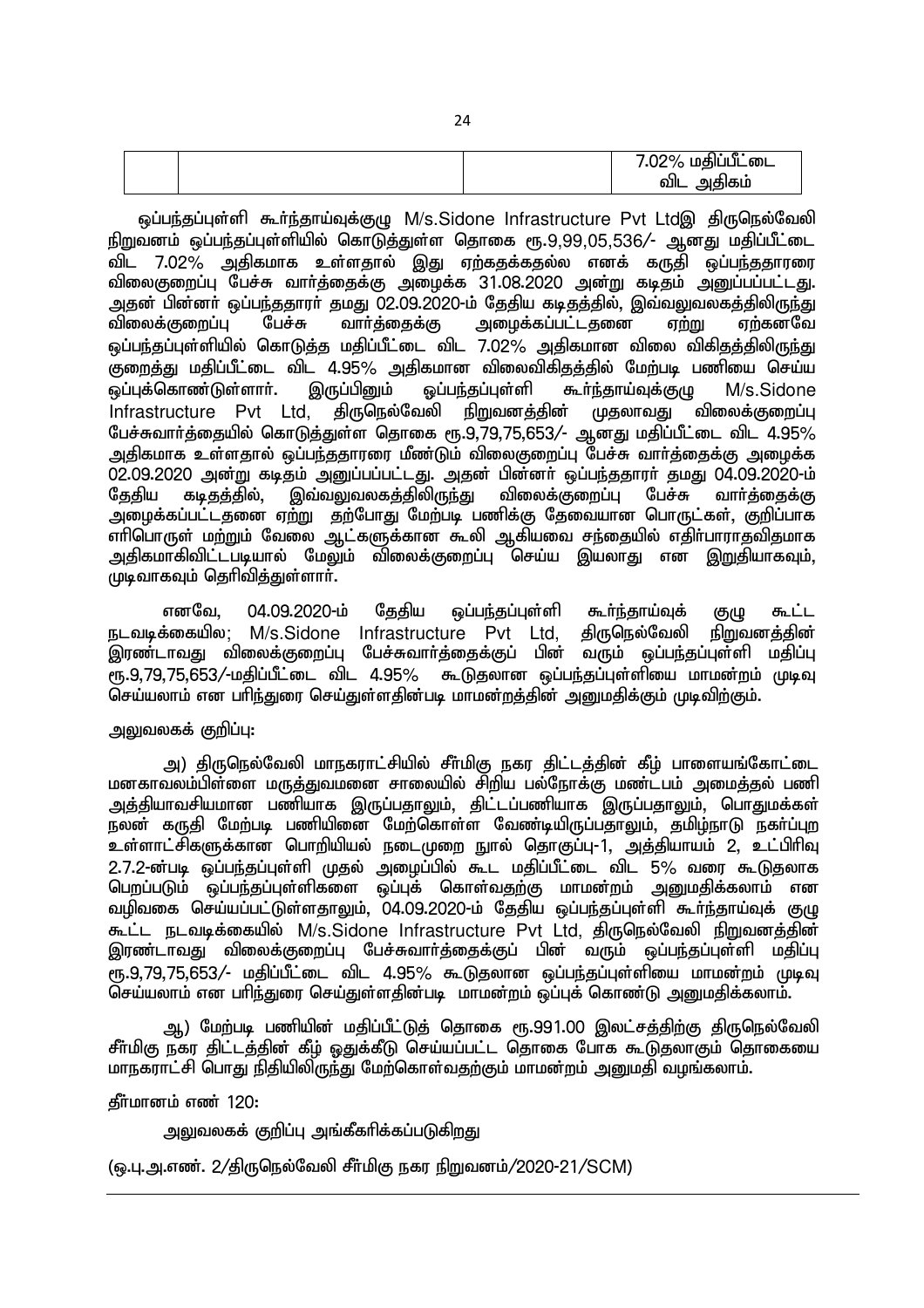25

16) திருநெல்வேலி மாநகராட்சியில் சீா்மிகு நகர திட்டத்தின் கீழ் திருநெல்வேலி டவுண்<br>மாநகாாட்சி மாத்துவமனை வளாகக்கில் அடுக்குமாடி இரு சக்கா வாகன காப்பகம் மருத்துவமனை வளாகத்தில் அடுக்குமாடி இரு சக்கர வாகன காப்பகம் ் முறைக்கல் கிட்டப் பணியினை ரூ.5.14 கோடி மகிப்பீட்டீல் மேற்கொள்வகற்கு 10 வகு சீர்மிகு ்கர இயக்குநா்கள் கூட்டத்தில் வாிசை எண்.7ல் தீா்மானிக்கப்பட்டதின் அடிப்படையிலும்,<br>நகராட்சி நிா்வாக ஆணையா், சென்னை அவா்களின் செயல்முறை ஆணை ந.க.எண் அவா்களின் செயல்முறை ஆணை ந.க.எண்<br>)-ல் ரூ.5.14 கோடிக்கு நிா்வாக <u>அனும</u>தி 14595/2018/IHSDP-3-3 நாள் 10.07.2020-ல் ரூ.5.14 கோடிக்கு நிர்வாக <u>அனு</u>மதி ்வழங்கப்பட்டதின்படியும், முதன்மை தலைமைப் பொறியாளா் நகராட்சி நிா்வாக ஆணையா் mYtyfk;> nrd;id mth;fspd; nray;Kiw Miz e.f.vz;.1473/2020/DO2 ehs; 07.08.2020- தொழில் நுட்ப அனுமதி வழங்கப்பட்டதின் படியும் மேற்படி திட்டப்பணியினை மேற்கொள்வதற்கு ஒப்பந்தப்புள்ளி அறிவிப்பு எண்: 02/2020-21/SCM-ன் படி அகில இந்திய அளவில் The New Indian Express ஆங்கில நாளிதமிலும். மாநில அளவில் கினக்குந்தி தமிம் நாளிதமிலும் மற்றும் மாநில ஒப்பந்தப்புள்ளி செய்தி மலரிலும் 23.07.2020-ல் ஒப்பந்தப்புள்ளி நாளத்தத்தும் மற்றும் மாதின் குட்டத்தட்டின்னணு மற்றும் மூடி முத்திரையிடப்பட்ட இரு உறை முறையிலான ஒப்பந்தப்புள்ளிகள் பெறுவதற்கு 26.08.2020-ல் ஒப்பந்தப்புள்ளி கோரப்பட்டது. மூடி  $\tilde{A}$ முத்திரையிடப்பட்ட இரு உறை முறையிலான ஒப்பந்தப்புள்ளி மெசா்ஸ்.Jeves Builders. ்பூத்து, பைப்பட்ட கு.மு உறை முறையமையை ஒப்பந்தப்பும்.<br>திருநெல்வேலி என்ற நிறுவனத்திடம் இருந்து மட்டும் ஒரே ஒரு ஒப்பந்தப்புள்ளி பெறப்பட்டு தொழில்நுட்பதகுதி தொடர்பான நிபந்தனைகளை ஒப்பந்தப்புள்ளி கூர்ந்தாய்வு குழுவால் ுதாழாவு——தகுதா அதாடாகான தாத்தணைகளை ஒட்டத்தட்டின் என்னாட்டும் ஒரு பெரும்.<br>28.08.2020ல் கூர்ந்தாய்வு செய்யப்பட்டதில் அன்னாரது ஒப்பந்தப்புள்ளி தொழில்நுட்பதகுதி தொடர்பான நிபந்தனைகளை பூர்த்தி செய்தமையால் மேற்படி நிறுவனத்தின் விலைப்புள்ளி அட்டவணை 31.08.2020 அன்று திறக்கப்பட்டு ஒப்புநோக்கு பட்டியல் தயார் செய்யப்பட்டு ்வுகுன் விபரம் வருமாறு:-

| வ.  | பணியின் பெயர்                                                                                                                                                                                      | பணியின் ஒப்பந்த  | மெசர்ஸ்.Jeyes                           |
|-----|----------------------------------------------------------------------------------------------------------------------------------------------------------------------------------------------------|------------------|-----------------------------------------|
| எண் |                                                                                                                                                                                                    | மதிப்பு          | Builders,                               |
|     |                                                                                                                                                                                                    |                  | திருநெல்வேலி                            |
|     |                                                                                                                                                                                                    |                  | <u>நிறுவனத்தின்</u>                     |
|     |                                                                                                                                                                                                    |                  | ஒப்பந்த மதிப்பு                         |
|     | மாநகராட்சியில்<br>திருநெல்வேலி<br>சீர்மிகு<br>கீழ்<br>திட்டத்தின்<br>நகர<br>திருநெல்வேலி டவுண் மாநகராட்சி<br>வளாகத்தில்<br>மருத்துவமனை<br>அடுக்குமாடி<br>இரு<br>சக்கர<br>வாகன<br>காப்பகம் அமைத்தல் | ღந.4,73,58,857/- | $\epsilon$ <sup>0</sup> 5.5,17,56,904/- |
|     |                                                                                                                                                                                                    |                  | $9.29\%$ மதிப்பீட்டை                    |
|     |                                                                                                                                                                                                    |                  | விட அதிகம்                              |

ஒப்பந்தப்புள்ளி கூர்ந்தாய்வுக்குழு, மேற்கண்ட மெசர்ஸ்.Jeves Builders, திருநெல்வேலி <u>நிறுவனத்தின் ஒப்பந்தப்பு</u>ள்ளி தொகை ரூ.5,17,56,904/- ஆனது மதிப்பீட்டை விட 9.29% .<br>அதிகமாக உள்ளதால் இது ஏற்கதக்கதல்ல எனக் கருதி ஒப்பந்ததாரரை விலைகுறைப்பு பேச்சு<br>வாா்த்தைக்கு அழைக்க 31.08.2020 அன்று கடிகம் அனுப்பப்பட்டது. அகன் பின்னா் ு...<br>வார்த்தைக்கு அழைக்க 31.08.2020 அன்று கடிதம் அனுப்பப்பட்டது. <u>ஓப்பந்ததாரர் தமது 02.09.2020-ம் தேதிய கடிதத்தில், இவ்வலுவலகத்திலிருந்து விலைக்குறைப்பு</u> .<br>பேச்சு வார்த்தைக்கு அழைக்கப்பட்டதனை ஏற்று ஏற்கனவே ஒப்பந்தப்புள்ளியில் கொடுத்த மகிப்பீட்டை விட 9.29% அதிகமான விலைவிகிதத்திலிருந்து குறைத்து மதிப்பீட்டை விட 7.00% அதிகமான விலைவிகிதத்தில் மேற்படி பணியை செய்ய ஒப்புக்கொண்டுள்ளார். இருப்பினும் ஒப்பந்தப்புள்ளி கூர்ந்தாய்வுக்குழு மெசர்ஸ்.Jeyes Builders, திருநெல்வேலி நிறுவனத்தின் முதலாவது விலைக்குறைப்பு பேச்சுவார்த்தையில் கொடுத்துள்ள தொகை ரூ.5,06,73,977/-அனது மதிப்பீட்டை விட 7.00% அதிகமாக உள்ளதால் இது ஏற்கத் தக்கதல்ல என கருதி xg;ge;jjhuiu kPz;Lk; tpiyFiwg;G Ngr;R thh;j;ijf;F miof;f 02.09.2020 md;W .<br>கடிதம் அனுப்பப்பட்டது. அதன் பின்னா் ஒப்பந்ததாரா் தமது 04.09.2020-ம் தேதிய கடிதத்தில், ,<br>இவ்வலுவலகத்திலிருந்து விலைக்குறைப்பு பேச்சு வார்த்தைக்கு அழைக்கப்பட்டதனை ஏற்று மதிப்பீட்டை விட 7.00% அதிகமான விலைவிகிதத்திலிருந்து குறைத்து மதிப்பீட்டை விட 4.95%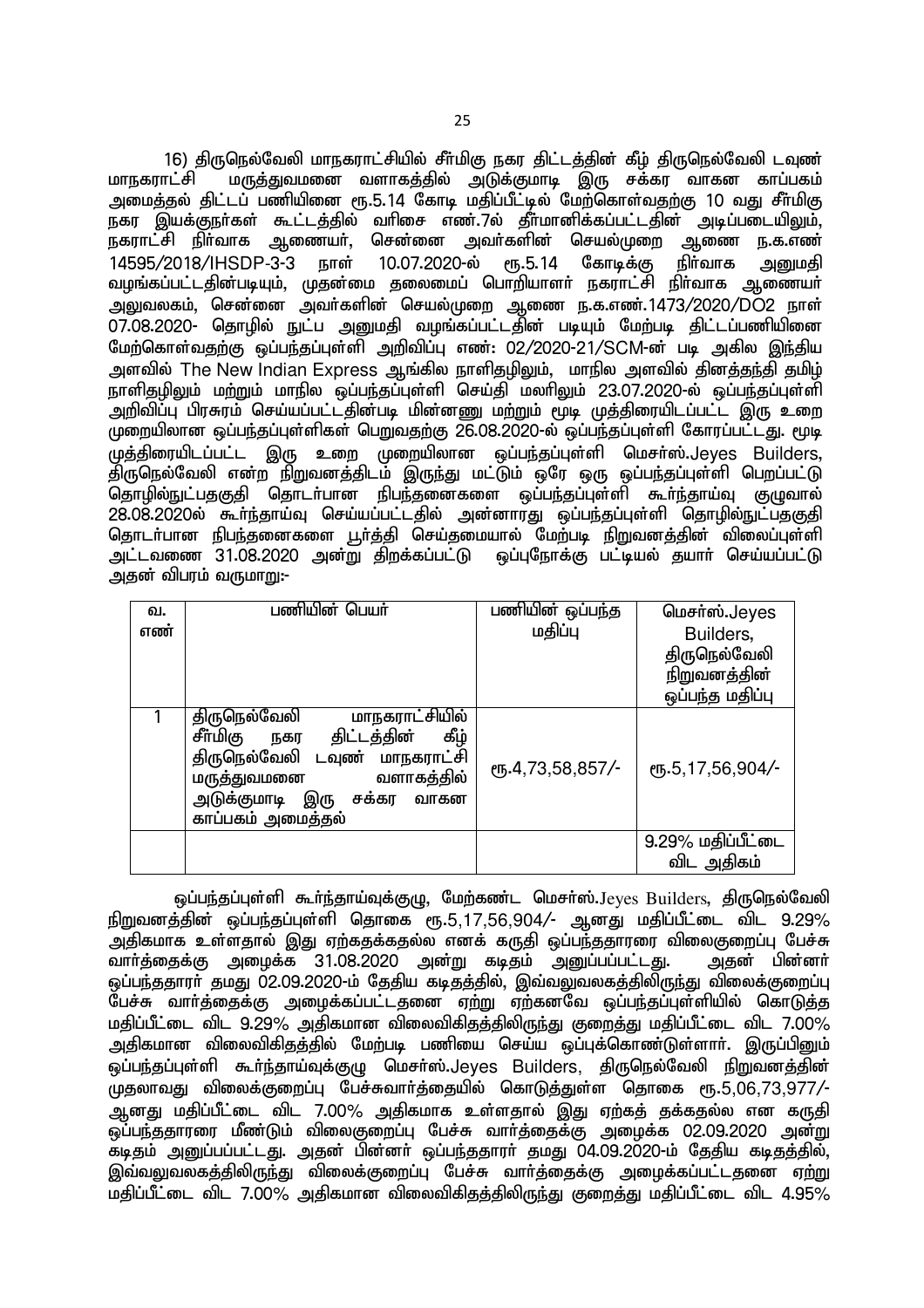அதிகமான விலைவிகிதத்தில் பணியினை செய்யவும், தற்போது மேற்படி பணிக்கு தேவையான கட்டிடப் பொருட்கள், எரிபொருள் மற்றும் வேலை ஆட்களுக்கான கூலி ஆகியவை சந்தையில் எகிா்பாராகவிதமாக அகிகமாகிவிட்டபடியால் மேலும் விலைக்குறைப்பு செய்ய இயலாது என இறுதியாகவும், முடிவாகவும் தெரிவித்துள்ளார். Ĭ

எனவே, 04.09.2020-ம் தேதிய ஒப்பந்தப்புள்ளி கூர்ந்தாய்வுக் குழு கூட்ட நடவடிக்கையில் மெசா்ஸ்.Jeyes Builders, திருநெல்வேலி நிறுவனத்தின் இரண்டாவது விலைக்குறைப்பு<br>பேச்சுவாா்க்கைக்குப்பின்வரும் ஒப்பந்தப்புள்ளி மகிப்பு ரூ.4.97.03.121/- மகிப்பீட்டை விட பேச்சுவார்த்தைக்குப் பின்வரும் ஒப்பந்தப்புள்ளி மதிப்பு 4.95% கூடுகலான ஓப்பந்தப்புள்ளியை ஓப்புக் கொள்வது குறித்து மாமன்றம் முடிவு செய்யலாம் என பரிந்துரை செய்துள்ளதின்படி மாமன்றத்தின் அறையதிக்கும் முடிவிற்கும்.

### அலுவலகக் குறிப்பு:

அ) திருநெல்வேலி மாநகராட்சியில் சீா்மிகு நகர திட்டத்தின் கீழ் திருநெல்வேலி டவுண் மாநகராட்சி மருத்துவமனை வளாகத்தில் அடுக்குமாடி இரு சக்கர வாகன காப்பகம் அமைத்தல்<br>பணி மேற்கொள்வது அத்தியாவசியமான பணியாக இருப்பதாலும். திட்டப்பணியாக அத்தியாவசியமான பணியாக இருப்பதாலும், திட்டப்பணியாக<br>க்கள் நலன் காகி மேற்படி பணியினை மேற்கொள்ள இருப்பதாலும், பொதுமக்கள் நலன் கருதி மேற்படி ீவண்டியிருப்பதாலும், தமிழ்நாடு நகர்ப்புற உள்ளாட்சிகளுக்கான பொறியியல் நடைமுறை நூல் தொகுப்பு-1, அத்தியாயம் 2, உட்பிரிவு 2.7.2-ன்படி ஒப்பந்தப்புள்ளி முதல் அழைப்பில் கூட மதிப்பீட்டை விட 5% வரை கூடுதலாக பெறப்படும் ஒப்பந்தப்புள்ளிகளை ஒப்புக் கொள்வதற்கு மாமன்றம் அனுமதிக்கலாம் என வழிவகை செய்யப்பட்டுள்ளதாலும், 04.09.2020-ம் தேதிய<br>ஒப்பந்தப்புள்ளி கூா்ந்தாய்வுக் குழு கூட்ட நடவடிக்கையில் மெசா்ஸ்.Jeves Builders. லப்பந்தப்புள்ளி கூர்ந்தாய்வுக் குமு கூட்ட நடவடிக்கையில் மெசர்ஸ்.Jeves Builders, திருநெல்வேலி நிறுவனத்தின் இரண்டாவது விலைக்குறைப்பு பேச்சுவார்த்தைக்குப் பின் வரும்  $\tilde{\omega}$ ப்பந்தப்புள்ளி மதிப்பு ரூ.4,97,03,121/- மதிப்பீட்டை விட 4.95% கூடுதலான ஒப்பந்தப்புள்ளியை .<br>மாமன்றம் முடிவு செய்யலாம் என பரிந்துரை செய்துள்ளதின்படி மாமன்றம் ஒப்புக் கொண்டு அனுமதிக்கலாம்.

ஆ) மேற்படி பணியின் மதிப்பிட்டுத் தொகை ரூ.514.00 இலட்சத்திற்கு திருநெல்வேலி சீர்மிகு நகர நிறுவனத்தின் கீழ் ஓதுக்கீடு செய்யப்பட்ட தொகை போக கூடுதலாகும் தொகையை மாநகராட்சி பொது நிதியிலிருந்து மேற்கொள்வதற்கும் மாமன்றம் அறுமதி வழங்கலாம்.

கீர்மானம் எண் $121$ :

அலுவலகக் குறிப்பு அங்கீகாிக்கப்படுகிறது

(ஒ.பு.அ.எண். 2/திருநெல்வேலி சீர்மிகு நகர நிறுவனம்/2020-21/SCM)

17) திருநெல்வேலி மாநகராட்சியில் சீர்மிகு நகர திட்டத்தின் கீழ் திருநெல்வேலி சந்திப்பு பேருந்து நிலையம் அருகில் மழைநீர் வடிகால் அமைத்தல் திட்டப் பணியினை ரூ. 7.15 கோடி மதிப்பீட்டில் மேற்கொள்வதற்கு 10 வது சீா்மிகு நகர இயக்குநா்கள் கூட்டத்தில் வாிசை எண்.13-<br>ல் தீா்மானிக்கப்பட்டதின் அடிப்படையிலும், நகராட்சி நிா்வாக ஆணையா், சென்னை ல் கீா்மானிக்கப்பட்டகின் <u>அ</u>வர்களின் செயல்முறை ஆணை ந.க.எண்.14595/2018/IHSDP-3-7 நாள் 10.07.2020-ல் ு.<br>ரூ.7.15 கோடிக்கு நிா்வாக அனுமதி வழங்கப்பட்டதின்படியும், முதன்மை தலைமைப் பொறியாளா் .<br>நகராட்சி நிர்வாக ஆணையர் அலுவலகம், சென்னை அவர்களின் செயல்முறை ஆணை ந.க.எண்.1473/2020/DO2 நாள் 13.08.2020-ன்படி தொழில் நுட்ப அனுமதி வழங்கப்பட்டதின் படியும் மேற்படி திட்டப்பணியினை மேற்கொள்வதற்கு ஒப்பந்தப்புள்ளி அறிவிப்பு எண் 02/2020-21/SCM-ன்படி அகில இந்திய அளவில் The New Indian Express ஆங்கில நாளிதமிலும். மாநில அளவில் கினக்குந்தி கமிம் நாளிகமிலும் மற்றும் மாநில ஓப்பந்தப்புள்ளி செய்கி மலாிலும்  $23.07.2020$ -ல் ஒப்பந்தப்புள்ளி அறிவிப்பு பிரசுரம் செய்யப்பட்டதின்படி மின்னணு மற்றும் மூடி முத்திரையிடப்பட்ட இரு உறை முறையிலான ஒப்பந்தப்புள்ளிகள் பெறுவதற்கு 26.08.2020-ல் ு;<br>ஒப்பந்தப்புள்ளி கோரப்பட்டது. மூடி முத்திரையிடப்பட்ட இரு உறை முறையிலான ஒப்பந்தப்புள்ளி M/s.Chendur Infrastructure Pvt Ltd, சென்னை என்ற நிறுவனத்திடம் இருந்து மட்டும் ஒரே<br>ஒரு ஒப்பந்தப்புள்ளி பெறப்பட்டு கொமில்நுட்பதகுதி கொடர்பான நிபந்தனைகளை <u>ஒரு ஒப்பந்த</u>ப்புள்ளி பெறப்பட்டு தொழில்நுட்பதகுதி தொடர்பான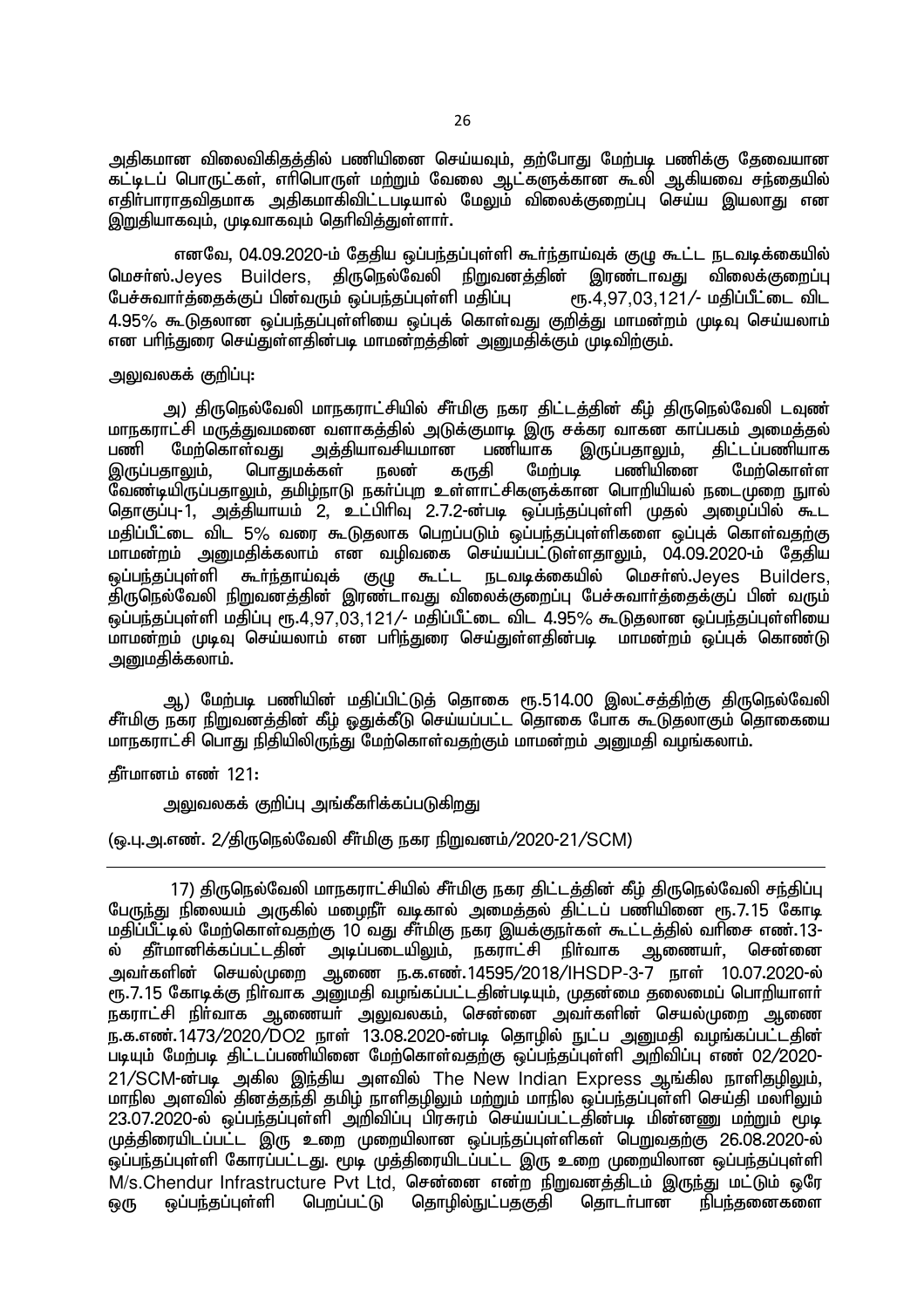ஒப்பந்தப்புள்ளி கூா்ந்தாய்வு குழுவால் 28.08.2020ல் கூா்ந்தாய்வு செய்யப்பட்டதில் அ<mark>ன்னாரது</mark><br>ஓப்பந்தப்புள்ளி தொமில்நுட்பதுகுதி தொடா்பான நிபந்தனைகளை பூா்த்தி செய்தமையால் .<br>ஒப்பந்தப்புள்ளி தொழில்நுட்பதகுதி தொடா்பான நிபந்தனைகளை பூா்த்தி செய்தமையால்<br>மோ்படி நிறுவனக்கின் விலைப்புள்ளி அட்டவணை 31.08.2020 அன்று கிறக்கப்பட்டு ்நிறுவனக்கின் விலைப்பள்ளி அட்டவணை 31.08.2020 <u>ஒப்புநோக்கு பட்டியல் த</u>யாா் செய்யப்பட்டு அதன் விபரம் வருமாறு:-

| வ.<br>எண் | பணியின் பெயர்                                                                                                                                           | பணியின் ஒப்பந்த<br>மதிப்பு | M/s.Chendur<br>Infrastructure Pvt Ltd,<br>சென்னை நிறுவனத்தின் |
|-----------|---------------------------------------------------------------------------------------------------------------------------------------------------------|----------------------------|---------------------------------------------------------------|
|           |                                                                                                                                                         |                            | ஒப்பந்த மதிப்பு                                               |
|           | திருநெல்வேலி<br>மாநகராட்சியில் சீர்மிகு நகர<br>கீழ்<br>திட்டத்தின்<br>திருநெல்வேலி<br>சந்திப்பு<br>பேருந்து நிலையம் அருகில்<br>மழைநீர் வடிகால் அமைத்தல் | $\frac{6,6,76,99,751}{-}$  | $\epsilon$ <sup>0</sup> 5.7, 10, 16, 824/-                    |
|           |                                                                                                                                                         |                            | 4.90% மதிப்பீட்டை விட<br>அகிகம்                               |
|           |                                                                                                                                                         |                            |                                                               |

ஒப்பந்தப்புள்ளி கூர்ந்தாய்வுக்குழு, மேற்கண்ட M/s.Chendur Infrastructure Pvt Ltd, சென்னை நிறுவனத்தின் ஒப்பந்தப்புள்ளி தொகை ரூ.7,10,16,824/- ஆனது மதிப்பீட்டை விட 4.90% அதிகமாக உள்ளதால் இது ஏற்கதக்கதல்ல எனக் கருதி ஒப்பந்ததாரரை விலைகுறைப்பு பேச்சு வார்த்தைக்கு அழைக்க 31.08.2020 அன்று கடிதம் அனுப்பப்பட்டது. அதன் பின்னர் ் ஒப்பந்ததாார் தமது 02.09.2020-ம் தேதிய கடித்தில், தற்போது மேற்படி பணிக்கு கேவையான fl;blg; nghUl;fs;> vhpnghUs; kw;Wk; Ntiy Ml;fSf;fhd \$yp Mfpait re;ijapy; ்விலைக்குறைப்ப செய்ய இயலாகு என இறுதியாகவும், முடிவாகவும் தெரிவித்துள்ளார்.

எனவே, 04.09.2020-ம் தேதிய ஒப்பந்தப்புள்ளி கூர்ந்தாய்வுக் குழு கூட்ட<br>க்கையில் M/s.Chendur Infrastructure Pvt Ltd. சென்னை <u>நிறுவனத்தி</u>ன் நடவடிக்கையில் M/s.Chendur Infrastructure  $\tilde{\omega}$ ப்பந்தப்புள்ளி மதிப்பு ரூ.7,10,16,824/- மதிப்பீட்டை விட 4.90% கூடுதலான .<br>ஒப்பந்தப்புள்ளியை ஒப்புக் கொள்வது குறித்து மாமன்றம் முடிவு செய்யலாம் என பரிந்துரை செய்துள்ளதின்படி மாமன்றத்தின் அனுமதிக்கும் முடிவிற்கும்.

## அலுவலகக் குறிப்பு:

بان) திருநெல்வேலி மாநகராட்சியில் சீா்மிகு நகர திட்டத்தின் கீழ் திருநெல்வேலி சந்திப்பு<br>பேருந்து நிலையம் அருகில் மழைநீா வடிகால் அமைத்தல் பணி மேற்கொள்வது மேற்கொள்வது அத்தியாவசியமான பணியாக இருப்பதாலும், திட்டப்பணியாக இருப்பதாலும், பொதுமக்கள் .......<br>நலன் கருதி மேற்படி பணியினை மேற்கொள்ள வேண்டியிருப்பதாலும், தமிழ்நாடு நகா்ப்புற உள்ளாட்சிகளுக்கான பொறியியல் நடைமுறை நூல் தொகுப்பு-1, அத்தியாயம் 2, உட்பிரிவு 2.7.2-ன்படி ஒப்பந்தப்புள்ளி முதல் அழைப்பில் கூட மதிப்பீட்டை விட 5% வரை கூடுதலாக பெறப்படும் ஒப்பந்தப்புள்ளிகளை ஒப்புக் கொள்வதற்கு மாமன்றம் அனுமதிக்கலாம் என வழிவகை செய்யப்பட்டுள்ளதாலும், 04.09.2020-ம் தேதிய ஒப்பந்தப்புள்ளி கூர்ந்தாய்வுக் குழு கூட்ட நடவடிக்கையில் M/s.Chendur Infrastructure Pvt Ltd, சென்னை நிறுவனத்தின்  $\tilde{\omega}$ ப்பந்தப்புள்ளி மதிப்பு ரூ.7,10,16,824/- மதிப்பீட்டை விட 4.90% கூடுதலான .<br>ஒப்பந்தப்புள்ளியை மாமன்றம் முடிவு செய்யலாம் என பரிந்துரை செய்துள்ளதின்படி மாமன்றம்  $\tilde{\bm{\omega}}$ ப்பக் கொண்டு அமைகிக்கலாம்.

ஆ) மேற்படி பணியின் மதிப்பிட்டுத் தொகை ரூ.715.00 இலட்சத்திற்கு திருநெல்வேலி சீர்மிகு நகர நிறுவனத்தின் கீழ் ஓதுக்கீடு செய்யப்பட்ட தொகை போக கூடுதலாகும் தொகையை மாநகராட்சி பொது நிதியிலிருந்து மேற்கொள்வதற்கும் மாமன்றம் அறையதி வழங்கலாம். $\overline{\phantom{a}}$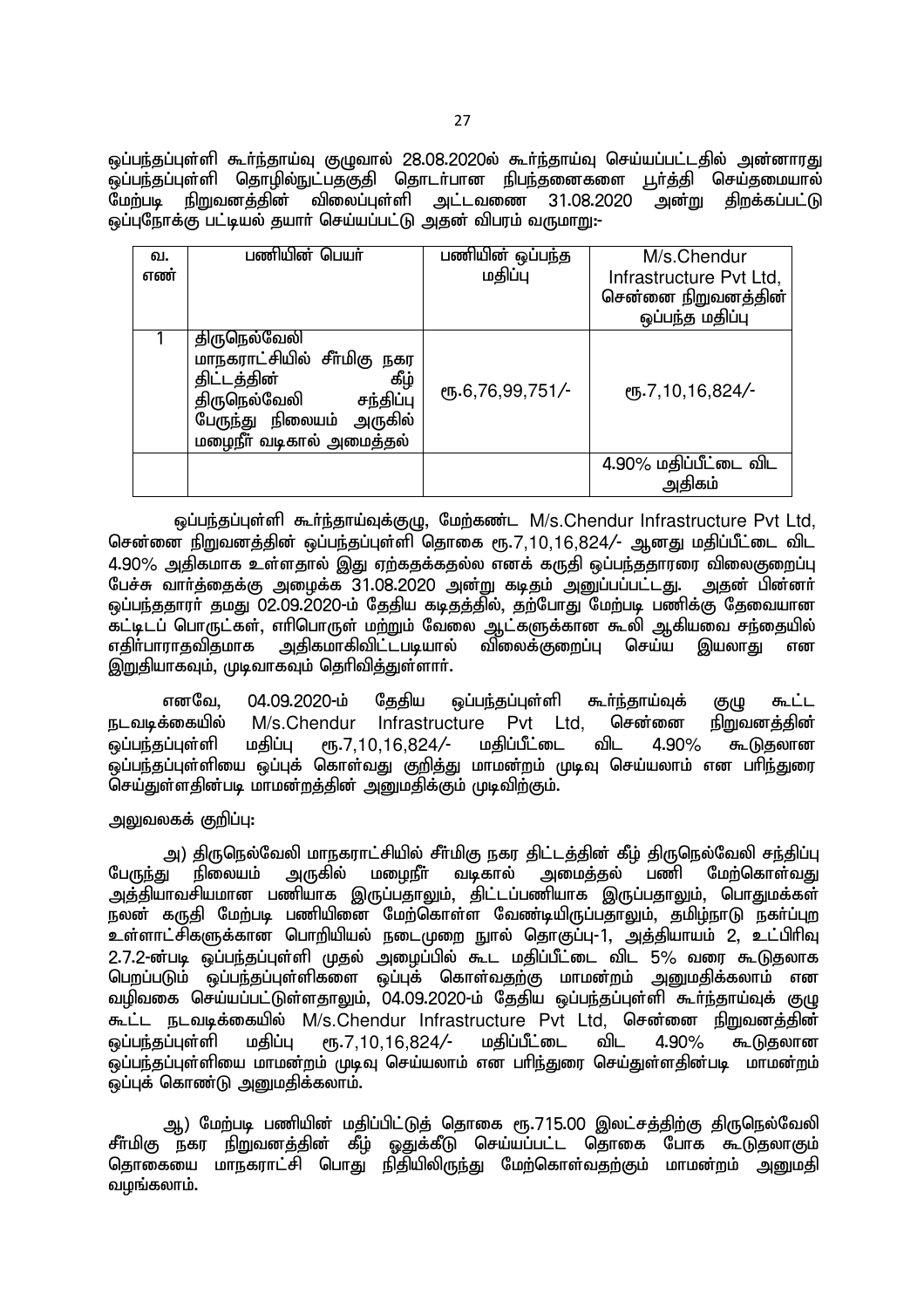கீர்மானம் எண் $122$ :

அலுவலகக் குறிப்பு அங்கீகரிக்கப்படுக<u>ிறது</u>

(ஒ.பு.அ.எண். 2/திருநெல்வேலி சீர்மிகு நகர நிறுவனம்/2020-21/SCM)

18) திருநெல்வேலி மாநகராட்சியில் சீர்மிகு நகர திட்டத்தின் கீழ் திருநெல்வேலி சந்திப்பு அருகில் வணிக வளாகம் மேம்படுத்துதல் பணிக்கு திட்டப் பணியினை ரூ.14.98 கோடி மதிப்பீட்டில் மேற்கொள்வதற்கு 10 வது சீர்மிகு நகர இயக்குநர்கள் கூட்டத்தில் வரிசை எண்.6ல் தீர்மானிக்கப்பட்டதின் அடிப்படையிலும், நகராட்சி நிர்வாக ஆணையர், சென்னை அவர்களின் செயல்முறை ஆணை ந.க.எண்.14595/2018/IHSDP-3-2 நாள் 10.07.2020-ல் ரூ.14.98 கோடிக்கு நிா்வாக அனுமதி வழங்கப்பட்டதின்படியும், முதன்மை தலைமைப் பொறியாளா் நகராட்சி நிா்வாக ஆணையா் அலுவலகம், சென்னை அவா்களின் செயல்முறை ஆணை ந.க.எண்.1473/2020/DO2 நாள் 14.08.2020-ன்படி தொழில் நுட்ப அறுமதி வழங்கப்பட்டதின்படியும் மேற்படி திட்டப்பணியினை மேற்கொள்வதற்கு ஒப்பந்தப்புள்ளி அறிவிப்பு எண்: 02/2020-21/SCM -ன் படி அகில இந்திய அளவில் The New Indian Express ஆங்கில நாளிதமிலும், மாநில அளவில் தினக்குந்தி தமிழ் நாளிதமிலும் மற்றும் மாநில ஒப்பந்தப்புள்ளி செய்தி மலரிலும் 23.07.2020-ல் ஒப்பந்தப்புள்ளி அறிவிப்பு பிரசுரம் செய்யப்பட்டதின்படி <u>மின்னணு மற்று</u>ம் மூடி முத்திரையிடப்பட்ட இரு உறை முறையிலான ஒப்பந்தப்புள்ளிகள் பெறுவதற்கு 26.08.2020-ல் ஒப்பந்தப்புள்ளி கோரப்பட்டது. மின்னணு முறையில்லாத இரு உறை முறையில் (1) M/s.Sri Naachimaar Engineering Constructions> Namakkal மற்றும் (2) M/s.Sri Ramana Building Construction Pvt Ltd> Ramanathapuram ஆகிய இரண்டு <u>ஒ</u>ப்பந்தக்காரா்களிடம் இருந்து ஒப்பந்தப்புள்ளிகள் வரப்பெற்று இம்மாநகராட்சி ஒப்பந்தப்புள்ளி \$h;e;jha;Tf;FOthy; 27.08.2020k; Njjpad;W xg;g;ejg;Gs;spfs; jpwf;fg;gl;L njhopy; El;g தகுதி தொடா்பான நிபந்தனைகளை கூா்ந்தாய்வு செய்ததில் மேற்படி இரண்டு <u>ஒப்பந்த</u>ப்புள்ளிகளுமே தொழில்நுட்பதகுதி தொடர்பான நிபந்தனைகளை பூர்த்தி செய்வதால் .<br>அன்னார்களது விலைப்புள்ளி அட்டவணைகள் 31.08.2020ல் திறக்கப்பட்டு ஒப்புநோக்கு பட்டியல் தயார் செய்யப்பட்டு அதன் விபரம் வருமாறு:-

| வ. | பணியின் பெயா்              | துறையின்           | M/s.Sri Naachimaar  | M/s.Sri Ramana          |
|----|----------------------------|--------------------|---------------------|-------------------------|
| 6Т |                            | ஒப்பந்தப்புள்ளி    | Engineering         | <b>Building</b>         |
| ண் |                            | மதிப்பு            | Constructions>      | <b>Construction Pvt</b> |
|    |                            |                    | Namakkal            | Ltd,                    |
|    |                            |                    | <u>நிறுவனத்தின்</u> | Ramanathapuram          |
|    |                            |                    | ஒப்பந்தப்புள்ளி     | நிறுவனத்தின             |
|    |                            |                    | மதிப்பு             | ஒப்பந்தப்புள்ளி         |
|    |                            |                    |                     | மதிப்பு                 |
|    | திருநெல்வேலி               |                    |                     |                         |
|    | மாநகராட்சியில்<br>சீர்மிகு |                    | ரூ.15,70,64,121/-   | ரூ.15,10,36,656/-       |
|    | கீழ்<br>திட்டத்தின்<br>நகர | ரு. 13,99,53,818/- | 12.23%              | 7.92%                   |
|    | திருநெல்வேலி<br>சந்திப்பு  |                    | மதிப்பீட்டை விட     | மதிப்பீட்டை விட         |
|    | வணிக<br>அருகில்            |                    | அதிகம்              | அதிகம்                  |
|    | வளாகம் மேம்படுத்துதல்      |                    |                     |                         |

ஒப்பந்தப்புள்ளி கூர்ந்தாய்வுக்குழு மேற்கண்ட இரண்டு ஒப்பந்தப்புள்ளிகளில் குறைவான xg;ge;jg;Gs;sp nfhLj;Js;s M/s.Sri Ramana Building Construction Pvt Ltd> Ramanathapuram நிறுவனத்தின் ஒப்பந்தப்புள்ளி தொகை ரூ.15,10,36,656/- ஆனது மதிப்பீட்டை விட 7.92% அதிகமாக உள்ளதால் இது ஏற்கதக்கதல்ல எனக் கருதி <u>ஓப்பந்ததாரரை விலைகுறைப்பு பேச்சு வார்த்தைக்கு அழைக்க 31.08.2020 அன்று கடிதம்</u> ு நாட்டம்.<br>அனுப்பப்பட்டது. அதன் பின்னா் ஒப்பந்ததாரா் தமது 02.09.2020-ம் தேதிய கடிதத்தில், இவ்வலுவலகத்திலிருந்து விலைக்குறைப்பு பேச்சு வார்க்கைக்கு அமைக்கப்பட்டதனை ஏற்று  $\overline{\mathfrak{g}}$ ற்கனவே ஒப்பந்தப்புள்ளியில் கொடுத்த மதிப்பீட்டை விட 7.92 $\%$  அதிகமான விலை